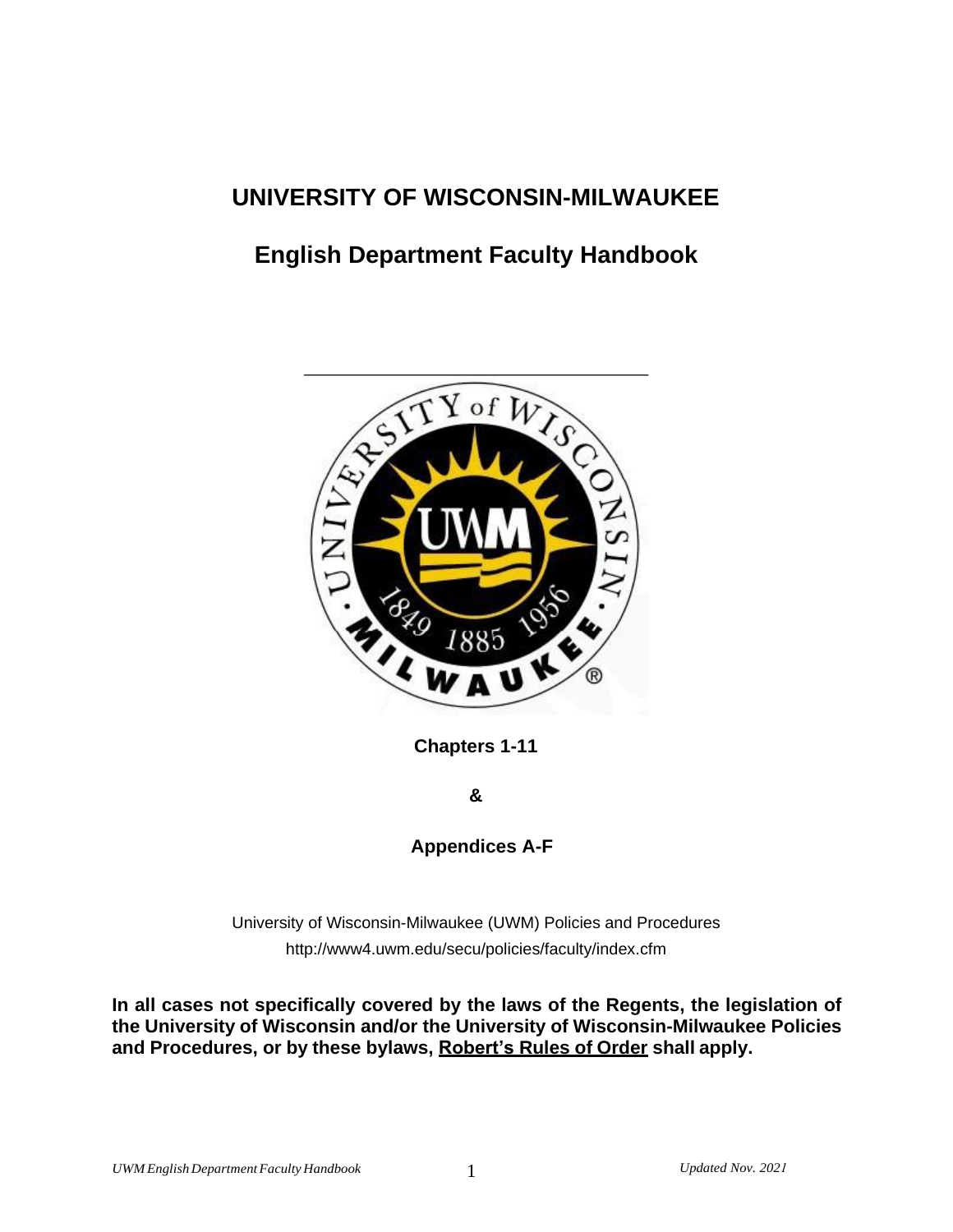# **CONTENTS**

| Chapter 1  | Department of English Administration                                                                                                                | 3  |
|------------|-----------------------------------------------------------------------------------------------------------------------------------------------------|----|
| Chapter 2  | <b>Departmental Faculty Committee</b>                                                                                                               | 16 |
| Chapter 3  | <b>Executive Committee</b>                                                                                                                          | 30 |
| Chapter 4  | Amending of the By-Laws                                                                                                                             | 39 |
| Chapter 5  | Hiring                                                                                                                                              | 40 |
| Chapter 6  | <b>Course-Related Policies</b>                                                                                                                      | 44 |
| Chapter 7  | Absences of Faculty and Academic Staff                                                                                                              | 46 |
| Chapter 8  | <b>Guidelines for Departmental Annual Summaries</b>                                                                                                 | 46 |
| Chapter 9  | Policies Related to Academic Staff                                                                                                                  | 46 |
| Chapter 10 | <b>Graduate Teaching Assistant and Project Assistant Policies</b>                                                                                   | 46 |
| Chapter 11 | <b>Other Policies and Procedures</b>                                                                                                                | 46 |
| Appendix A | <b>English Department Timeline for Candidates for</b><br>Reappointment, Promotion to Associate Professor<br>with Tenure, and Promotion to Professor | 51 |
| Appendix B | <b>Departmental Awards</b>                                                                                                                          | 54 |
| Appendix C | Professional Organization Sponsored by the<br>Department: The Lambda Theta Chapter of Sigma Tau<br>Delta, National English Honor Society            | 62 |
| Appendix D | <b>Online Course Request Policy</b><br>First-Year Composition (FYC) and Business & Technical<br>Communication (BTC)                                 | 63 |
| Appendix E | Criteria for the Assignment of 200-Level Courses to<br><b>Graduate Teaching Assistants</b>                                                          | 64 |
| Appendix F | Summary of changes to handbook since December 2011                                                                                                  | 65 |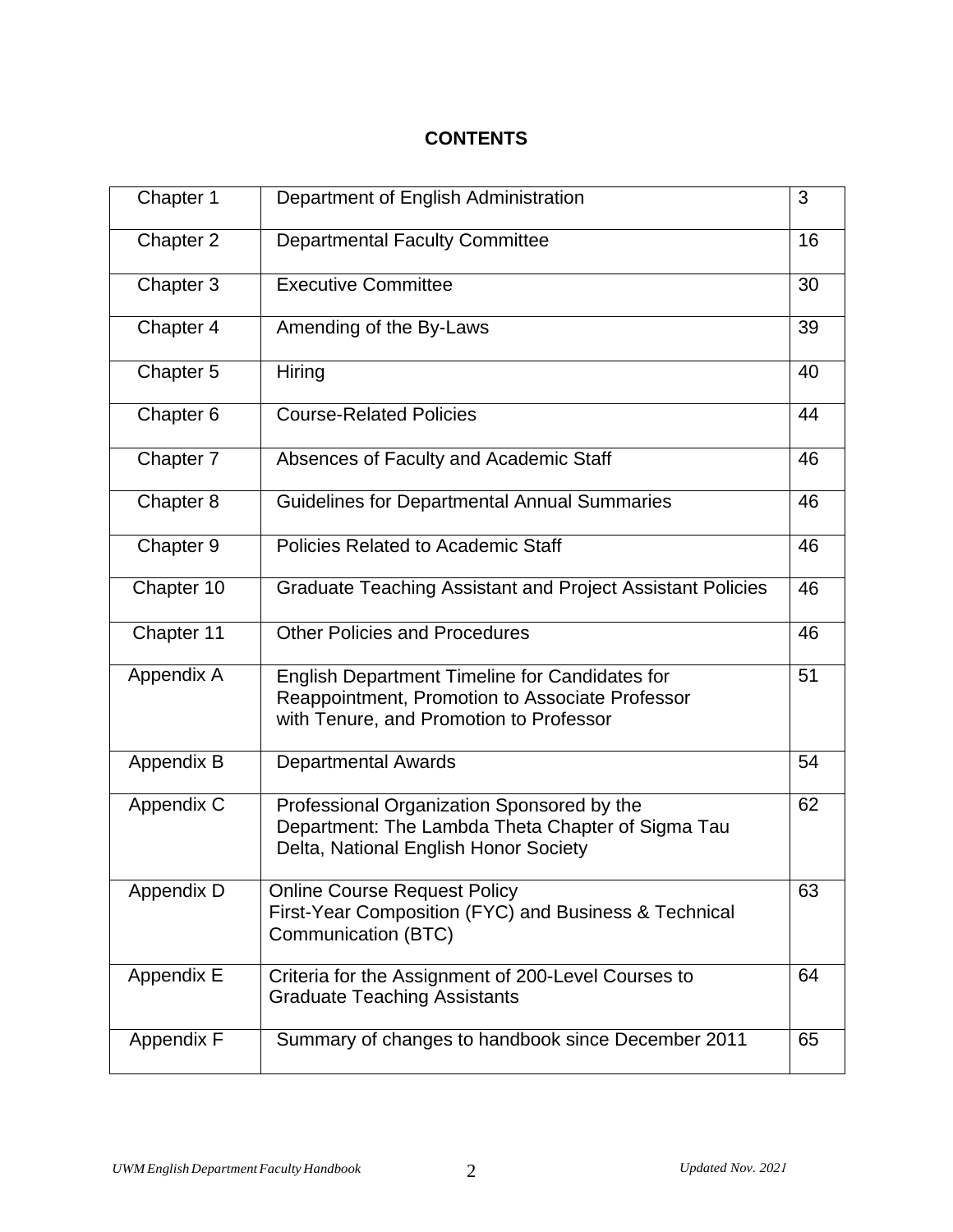### UNIVERSITY OF WISCONSIN-MILWAUKEE English Department Faculty Handbook

# **CHAPTER 1 DEPARTMENT OF ENGLISH ADMINISTRATION**

| 1.01              | <b>Department Chair: Selection</b>                                                              | $\overline{4}$ |
|-------------------|-------------------------------------------------------------------------------------------------|----------------|
| 1.02              | Department Chair: Term of Office                                                                | $\overline{4}$ |
| 1.03              | <b>Department Chair: Duties</b>                                                                 | 5              |
| 1.04              | <b>Department Chair: Voting</b>                                                                 | 6              |
| 1.05              | Department Chair: Assistance                                                                    | 6              |
| 1.06              | Department Chair: Annual Appointment and Teaching Assignment                                    | 6              |
| 1.07              | <b>Associate Chairs: Selection</b>                                                              | 6              |
| 1.08              | Associate Chair for Undergraduate Studies: Line of Authority                                    | $\overline{7}$ |
| 1.09              | Associate Chair for Undergraduate Studies: General Responsibilities                             | $\overline{7}$ |
| 1.10              | Associate Chair for Undergraduate Studies: Administrative Duties                                | $\overline{7}$ |
| 1.11              | Associate Chair for Undergraduate Studies: Assistance                                           | 8              |
| 1.12              | Associate Chair for Undergraduate Studies: Annual Appointment and<br><b>Teaching Assignment</b> | 8              |
| 1.13              | Associate Chair for Graduate Studies: Line of Authority                                         | 8              |
| 1.14              | Associate Chair for Graduate Studies: General Responsibilities                                  | 9              |
| 1.15              | Associate Chair for Graduate Studies: Administrative Duties                                     | 9              |
| 1.16              | <b>Associate Chair for Graduate Studies: Assistance</b>                                         | 10             |
| 1.17              | Associate Chair for Graduate Studies: Annual Appointment and<br><b>Teaching Assignment</b>      | 11             |
| 1.18              | Associate Chair/Director of Composition: Line of Authority                                      | 11             |
| $\overline{1.19}$ | Associate Chair/Director of Composition: General Responsibilities                               | 11             |
| 1.20              | Associate Chair/Director of Composition: Administrative Duties                                  | 12             |
| 1.21              | Associate Chair/Director of Composition: Assistance                                             | 12             |
| 1.22              | Associate Chair/Director of Composition: Annual Appointment and<br><b>Teaching Assignment</b>   | 13             |
| 1.23              | English Department Management Team: Definition                                                  | 13             |
| 1.24              | English Department Management Team: Duties                                                      | 13             |
| 1.25              | Plan Coordinators: Definition                                                                   | 13             |
| 1.26              | Plan Coordinators: Line of Authority                                                            | 14             |
| 1.27              | Plan Coordinators: Undergraduate Program Duties                                                 | 14             |
| 1.28              | Plan Coordinators: Graduate Program Duties                                                      | 14             |
| 1.29              | Plan Coordinators: Reduction of Teaching Load                                                   | 15             |
| 1.30              | Department Library Liaison: Definition                                                          | 15             |
| 1.31              | Department Library Liaison: Duties                                                              | 15             |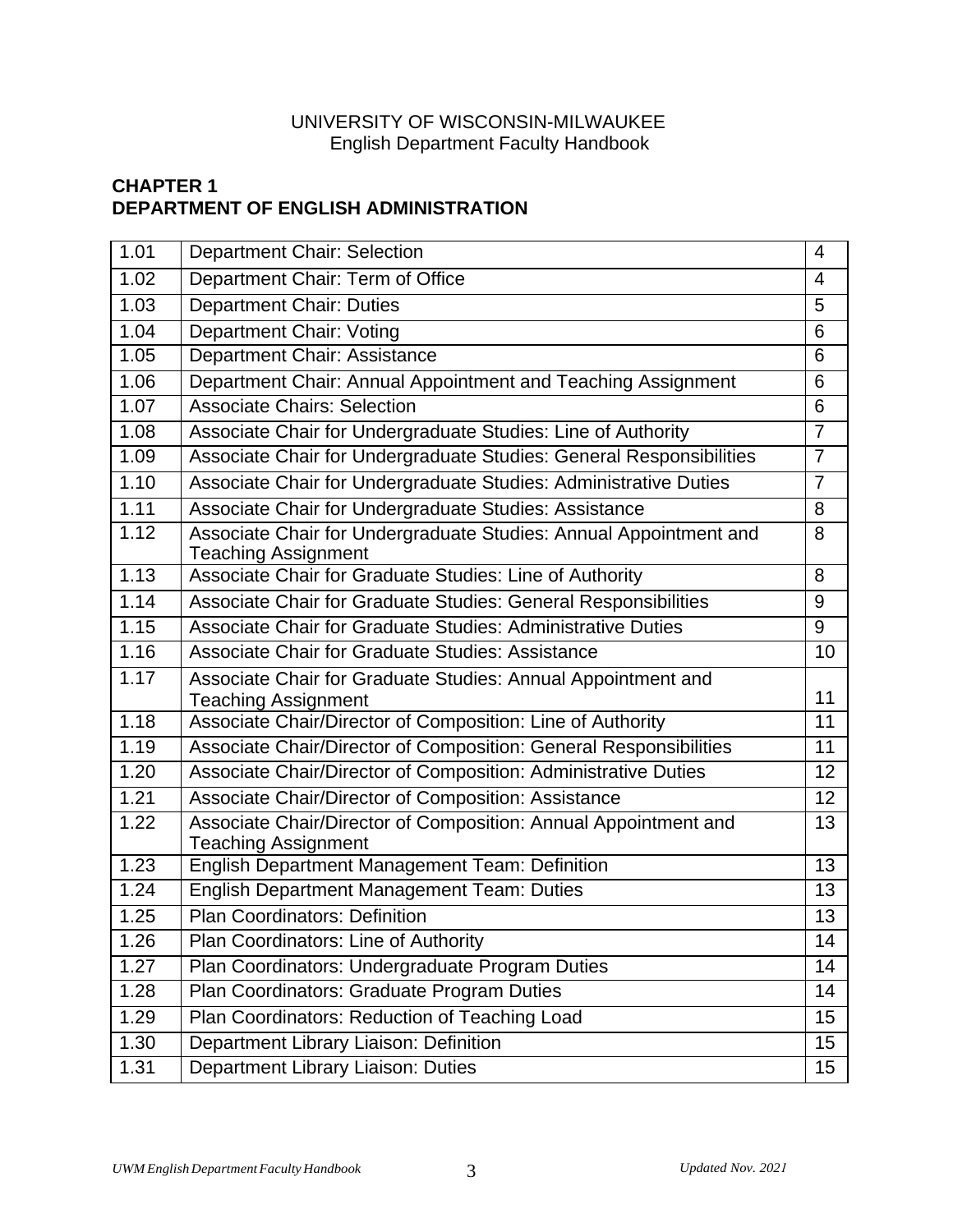### **1.1 Department Chair:Selection**

(1) General Procedures: See University of Wisconsin-Milwaukee (UWM) Policies and Procedures 4.06.

(2) Specific procedures of the English Department for casting advisory ballots:

- The casting of the advisory ballot for Chair is preceded by a primary ballot containing the names of all eligible candidates. The primary ballot is distributed by the Associate Chair for Undergraduate Studies to every member of the departmental faculty, including those on leave.
- This primary ballot is distributed with the call for the meeting at which the advisory ballot will becast.
- On the primary ballot, the following message will be included: "The primary election for Chair has often determined the outcome of the selection process. Almost invariably, the winner of the primary has been the only candidate agreeing to stand for the final election (officially called the advisory election). It is therefore important to cast your vote in the primary election."
- The marked primary ballots are returned one week before the meeting at which the advisory ballot will be cast. Sealed primary ballots are placed in a ballot box and tabulated in the presence of the Associate Chairs for Undergraduate and Graduate Studies. Results are distributed to the Departmental Faculty within 24hours.
- The advisory ballot is cast at the Departmental Faculty meeting called for that purpose.
- In accordance with UWM Policies and Procedures 4.06 (2), "The method of expression of individual preferences must include the use of a written preference ballot, which may be a mail ballot."
- The advisory ballot will be held before the submission of the final fall schedule and budget to the Dean or no later than February 21 so that the new Chair's term can begin on the first day of the contractual period for the next academicyear.

#### **1.2 Department Chair: Term ofOffice**

See UWM Policies and Procedures 4.06 (6). The Chair's term of office begins on the first day of the contractual period for the academic year. The Chair generally serves four one- year terms but may serve one additional year.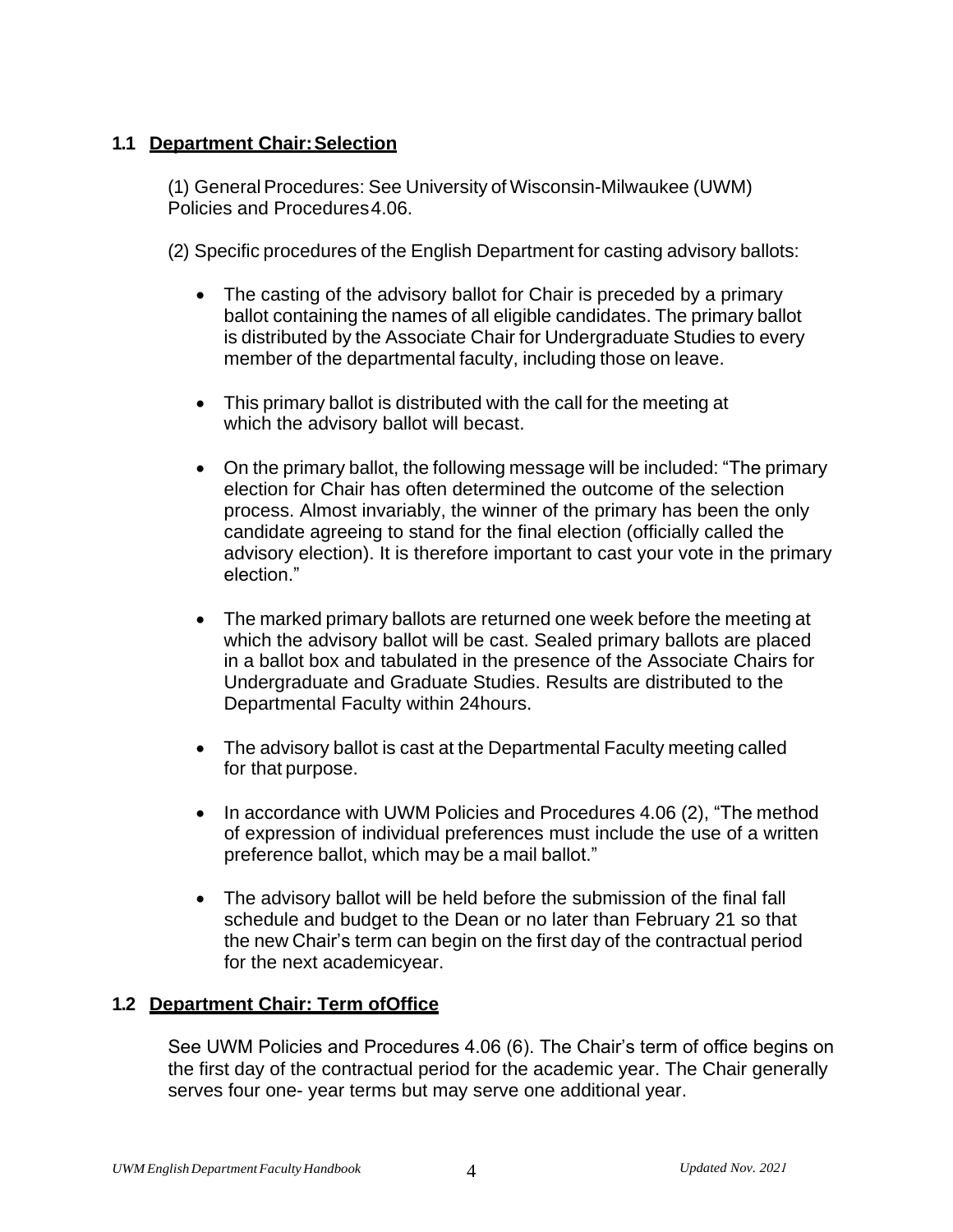### **1.3 Department Chair:Duties**

The chair of the department has the following duties:

(1) General responsibilities: See UWM Policies and Procedures 4.07.

(2) Leads the Department of English Management Team (Chair, Associate Chair for Undergraduate Studies, Associate Chair for Graduate Studies, and Director of Composition).

(3) Meets weekly with the Management Team and coordinates activities of the major areas of the department.

(4) Provides information to the departmental faculty in monthly meetings and more frequently as circumstances warrant and brings all issues that require faculty or committee action to the prompt attention of the faculty.

(5) Appoints the following posts in accordance with the procedures specified in the relevant sections of the English Department Faculty Handbook:

- Associate Chair and Director of Composition
- Associate Chair for Undergraduate Studies
- Associate Chair for GraduateStudies
- Coordinators of thePlans
- Department LibraryLiaison
- Administrators of Hoffman and other Departmental awards.

(6) Makes appointments to standing subcommittees of the Departmental Faculty as prescribed in the relevant sections of the English Department Faculty Handbook.

(7) Makes appointments to ad hoc appointive subcommittees authorized by the Departmental Faculty and Executive Committee.

(8) Solicits nominations from departmental faculty for vacant Associate Chair positions.

(9) Completes the following committee responsibilities:

- Prepares agendas and materials for all meetings of the Departmental Faculty and Executive Committee and presides at these meetings.
- Serves as ex-officio member of all subcommittees of the Departmental Faculty and ExecutiveCommittee.
- (10) Coordinates recruitment of new faculty and staff.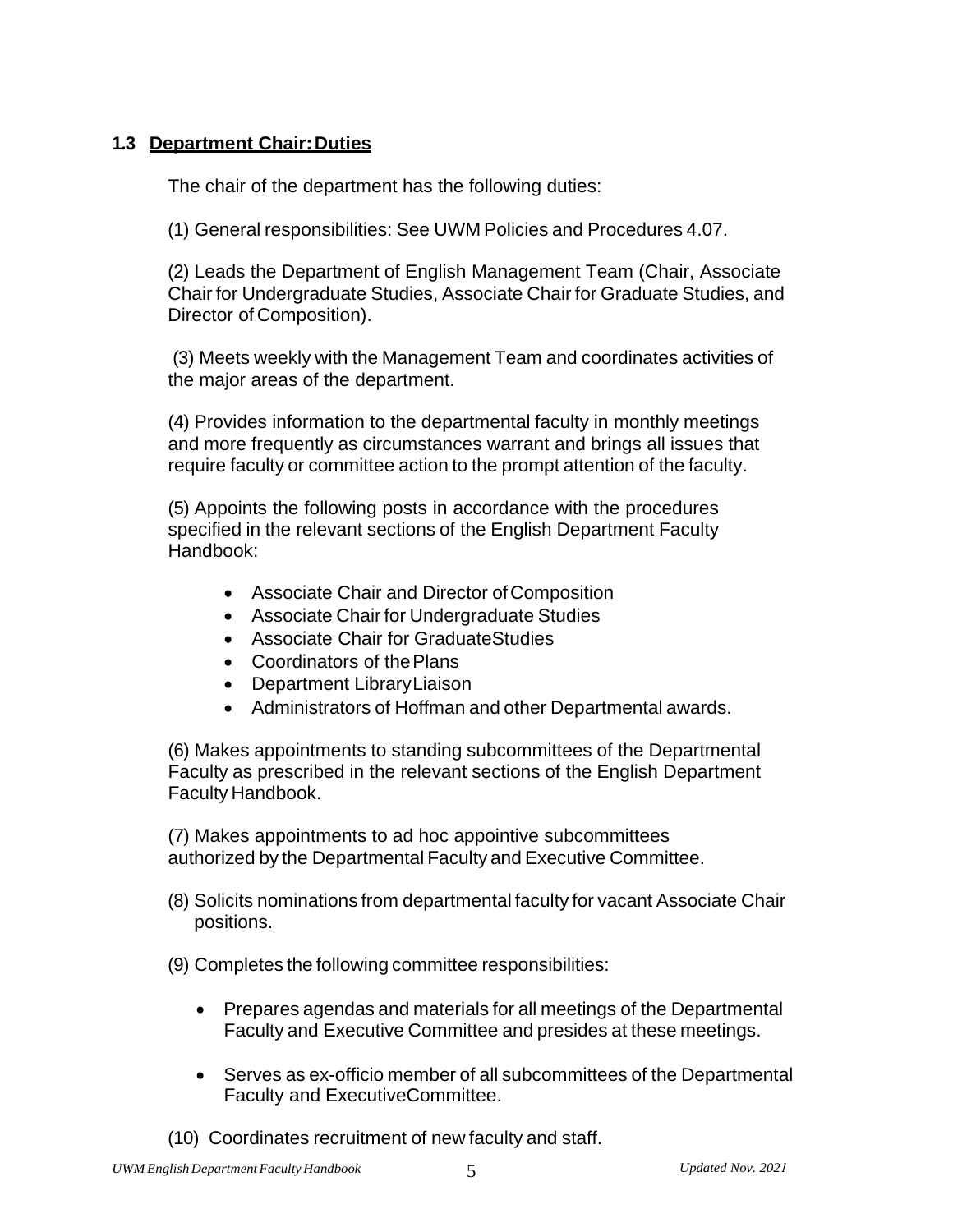(11) Acts in cases of emergency and after consultation with other members of the Department as appropriate (e.g. the Coordinators of the various programs) for the Executive Committee in recommending appointments to the Dean. It is understood that when normal procedures can be followed, they will be observed.

(12) Consults with the Coordinators on policy and procedural matters relevant to the Department's undergraduate and graduate programs.

(13) Is available for consultation with all members of the Department regarding matters of professionalconcern.

(14) Meets annually with each probationary faculty member and writes a letter discussing the member's progress toward tenure and promotion.

(15) Keeps the English Department Faculty Handbook current. Consults with and advises people or groups on the format of proposals for departmental actionthat will require additions, deletions, or other revisions of the Handbook.

### **1.4 Department Chair: Voting**

The Chairperson "is entitled to vote when the vote is by ballot (but not after the tellers have commenced to count the ballots), and in all other cases where the vote would change the result." (Robert's Rules of Order Revised, Sec. 58, [http://www.rulesonline.com/rror--00.htm\)](http://www.rulesonline.com/rror--00.htm))

#### **1.5 Department Chair:Assistance**

The Chair shall have available staff and clerical services necessary for the performance of his/her duties.

### **1.6 Department Chair: Annual Appointment and Teaching Assignment**

The Chair's appointment is nine months, plus a 1/9th summer administration with the option to teach one class during the summer session. The Chair will ordinarily teach one course in the fall semester and one course in the spring semester. Administrative appointments will be staggered to provide coverage over the summer.

### **1.7 Associate Chairs:Selection**

• Tenured members of the departmental faculty appointed by the Chair with the advice and approval of the existing Management Team, after soliciting nominations from the departmental faculty, and subject to the approval of the Departmental Faculty and the Dean. Each Associate Chair generally serves a four-year term but may serve an additional year with the approval of the Chair and the Departmental Faculty. Departmental approval of the original appointments and one-year extensions shall be by paper ballot.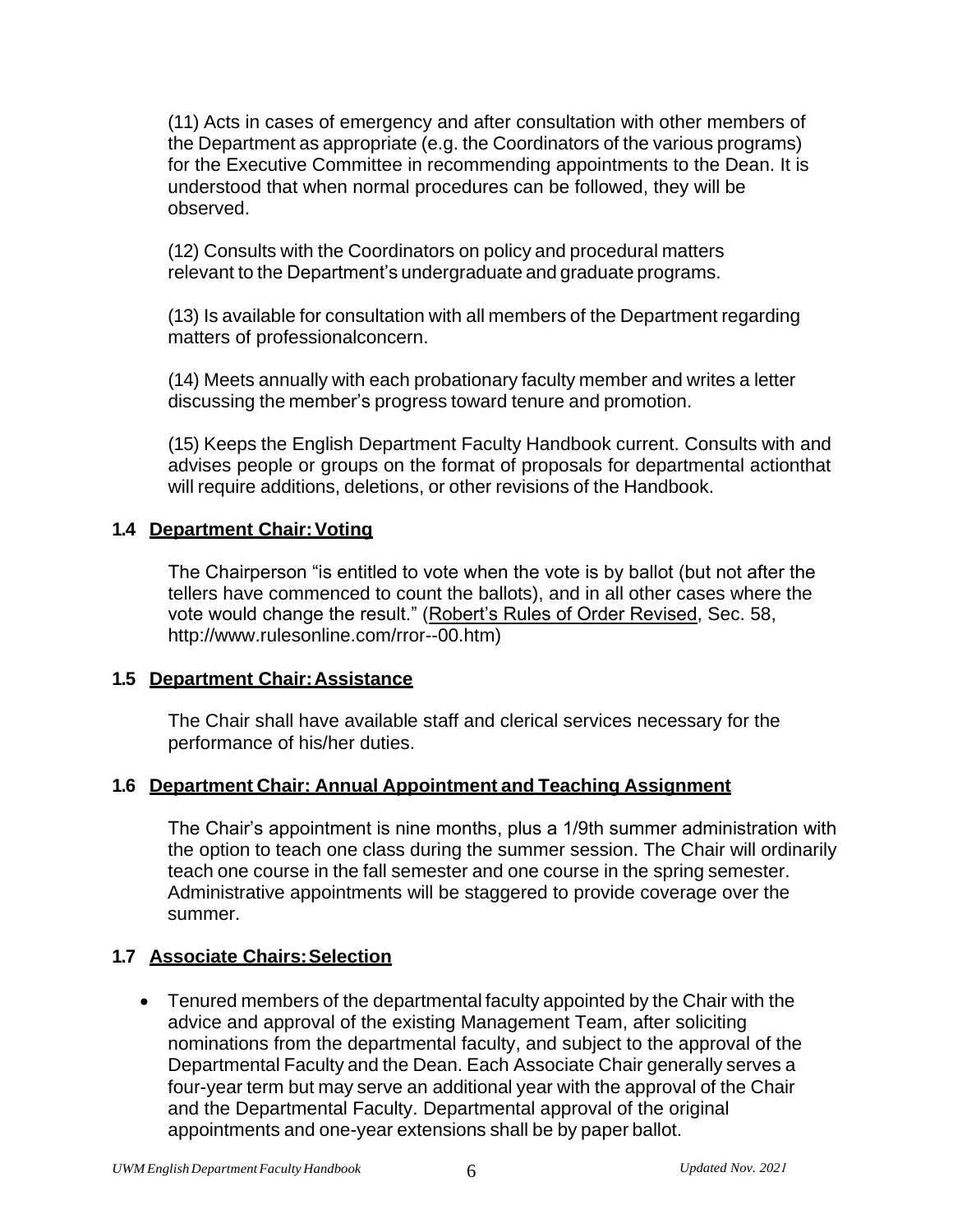• The Associate Chairs will attend weekly meetings of the Management Team.

### **1.8 Associate Chair for Undergraduate Studies: Line of Authority**

The Associate Chair for Undergraduate Studies is responsible to the Chair and to the Undergraduate Policy Committee and serves as the executive officer of that committee.

### **1.9 Associate Chair for Undergraduate Studies: General Responsibilities**

(1) Initiates policies and procedures for the undergraduate English program in cooperation with the Chair and subject to the approval of the Undergraduate PolicyCommittee.

(2) Oversees the orderly and efficient operation of the undergraduate English program.

(3) Serves as Chair of the Undergraduate Policy Committee and as ex-officio member of itssub-committees.

- (4) Prepares copy for the UWM Undergraduate Bulletin.
- (5) Serves as Acting Department Chair when so designated.
- (6) Revises and updates undergraduate English publications as needed.
- (7) Assesses the credits in English of transfer students.
- (8) Revises and updates English Major Handbook as needed.

#### **1.10 Associate Chair for Undergraduate Studies: Administrative Duties**

It is understood that the Associate Chair will work closely with the Department Chair and request the advice and assistance of the Undergraduate Policy Committee and individual members of the departmental faculty in performing the following duties:

(1) Prepares and distributes agendas for and presides at meetings of the Undergraduate PolicyCommittee.

(2) Oversees the preparation of minutes of the meetings of the Undergraduate Policy Committee and makes them available to members of the departmental faculty uponrequest.

(3) Oversees preparation of the schedule of course offerings and teaching assignments, in consultation with the Management Team and various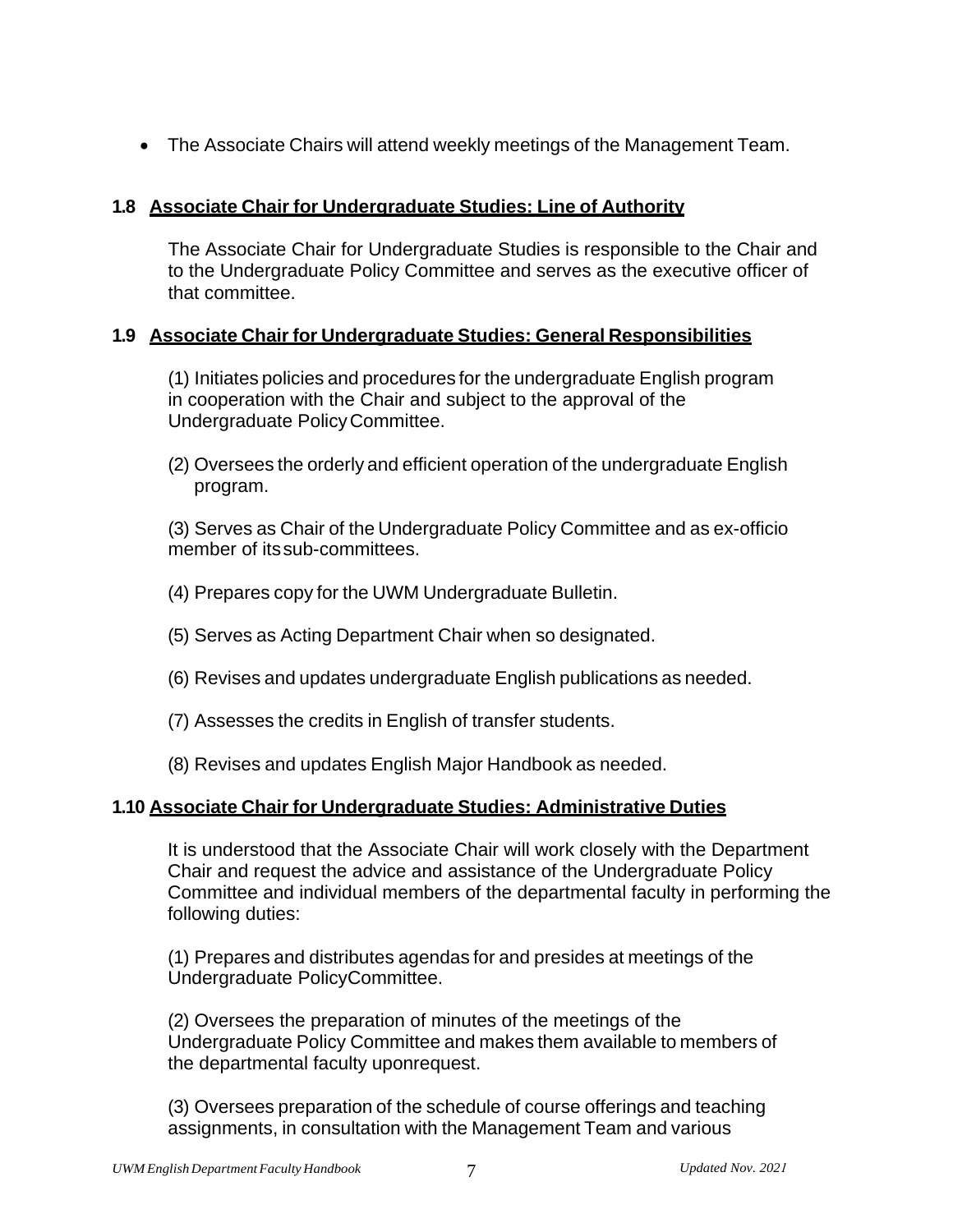Coordinators.

(4) Oversees transmittal of the class schedule as approved by departmental faculty to College and University administrators and oversees transmittal of changes to that schedule.

(5) Coordinates off-campus undergraduate and undergraduate/graduate (U/G) course offerings and cross-listed courses, in consultation with the Management Team and various coordinators.

(6) Serves as official advisor to all new English majors/minors regarding transfer credits, degree requirements, and programs of study.

(7) Assigns faculty advisors to students when they declare a major/minor in English and informs faculty of new advisees.

(8) Notifies undergraduate majors/minors of changes in degree requirements or departmental policies affecting their studies.

(9) Promotes and advertises the English major and minor. Prepares, with assistance, announcements and brochures on the undergraduate English program and oversees their distribution.

(10) Serves as departmental liaison for the undergraduate English program with Letters and Science advisors, other UWM schools and colleges, including the School of Education, as well as relevant College and University committees.

(11) Manages student appeals and grievances and oversees the work of the Grievance Committee.

### **1.11 Associate Chair for Undergraduate Studies: Assistance**

The Associate Chair for Undergraduate Studies shall have available staff and clerical services necessary for the performance of his/her duties.

### **1.12 Associate Chairfor Undergraduate Studies: Annual Appointment and Teaching Assignment**

The Associate Chair's appointment is nine months, plus a 1/9 summer administration with the option to teach one class during the summer session. The Associate Chair will ordinarily teach one course in the fall semester and one course in the spring semester. Administrative appointments will be staggered to provide coverage over the summer.

### **1.13 Associate Chair for Graduate Studies: Line of Authority**

The Associate Chair is responsible to the Chair of the Department and to the Graduate Policy Committee and serves as the executive officer of that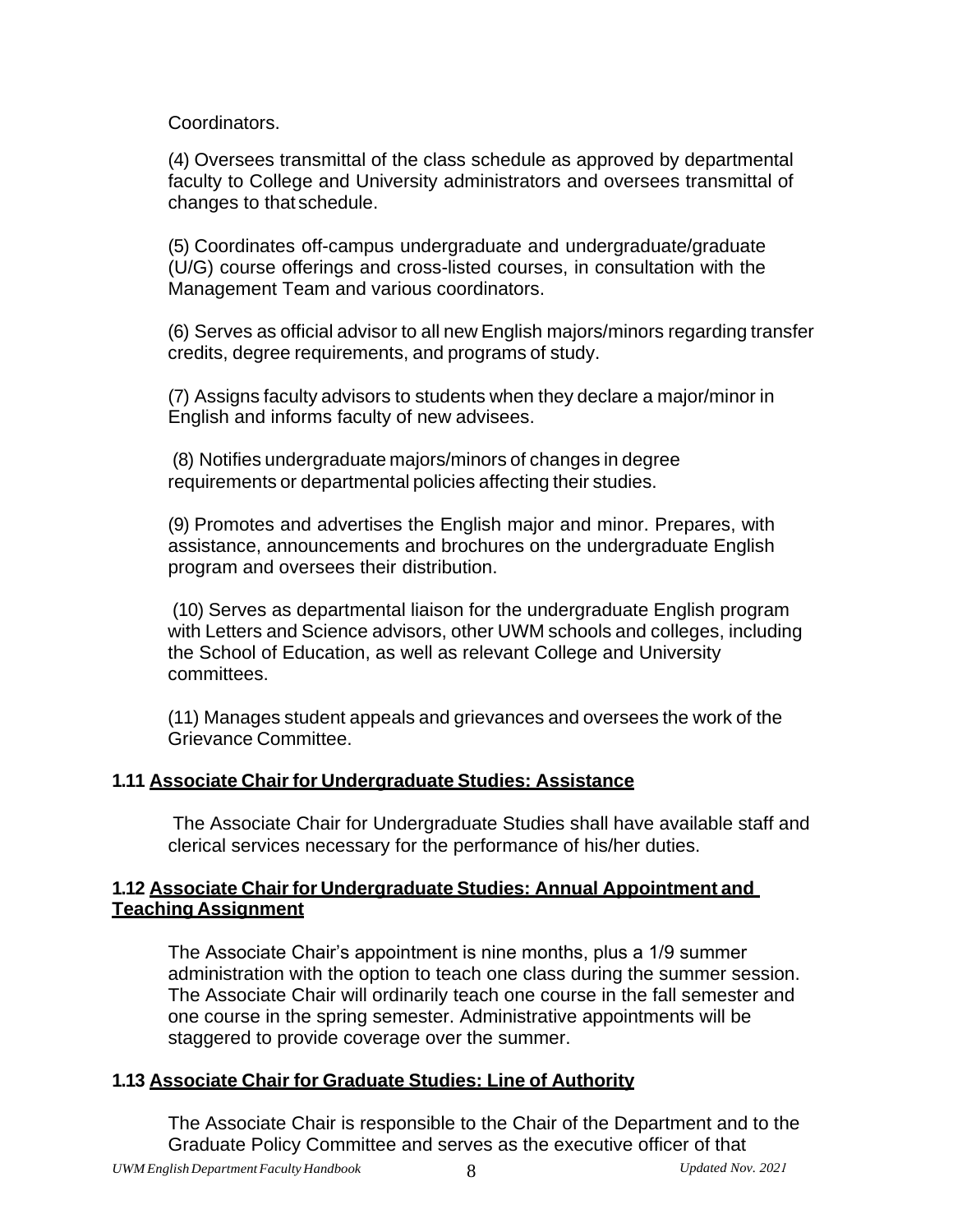committee.

#### **1.14 Associate Chair for Graduate Studies: General Responsibilities**

(1) Initiates policies and procedures and charts the direction of the English graduate program, in cooperation with the department Chair and subject to the approval of the Graduate Policy Committee.

(2) Oversees the orderly and efficient operation of the English graduate program.

(3) Acts as liaison between faculty and graduate students.

(4) Serves as Chair of the Graduate Policy Committee and as ex-officio member of its subcommittees.

(5) Prepares copy for the UWM Graduate School publications.

(6) Serves as Acting Department Chair when so designated.

(7) Represents the English graduate program as a member of Graduate School and other college or university committees.

(8) Revises and updates the departmental Graduate Student Handbook as needed.

#### **1.15 Associate Chair for Graduate Studies: Administrative Duties**

It is understood that the Associate Chair will work closely with the department Chair and request the advice and assistance of the Graduate Policy Committee and individual members of the English graduate faculty in performing the following duties:

(1) Prepares and distributes agenda for and presides at meetings of the Graduate Policy Committee.

(2) Oversees the preparation of minutes of meetings of the Graduate Policy Committee and makes them available to members of the Departmental Faculty upon request.

(3) Appoints subcommittees and persons to fill special posts authorized by the Graduate PolicyCommittee.

(4) Advises and consults with the Management Team and various Coordinators in the coordination of faculty assignments and U/G course offerings.

(5) Transmits to the Graduate School the recommendations of the Graduate Policy Committee, on the advice of the appropriate plancommittees,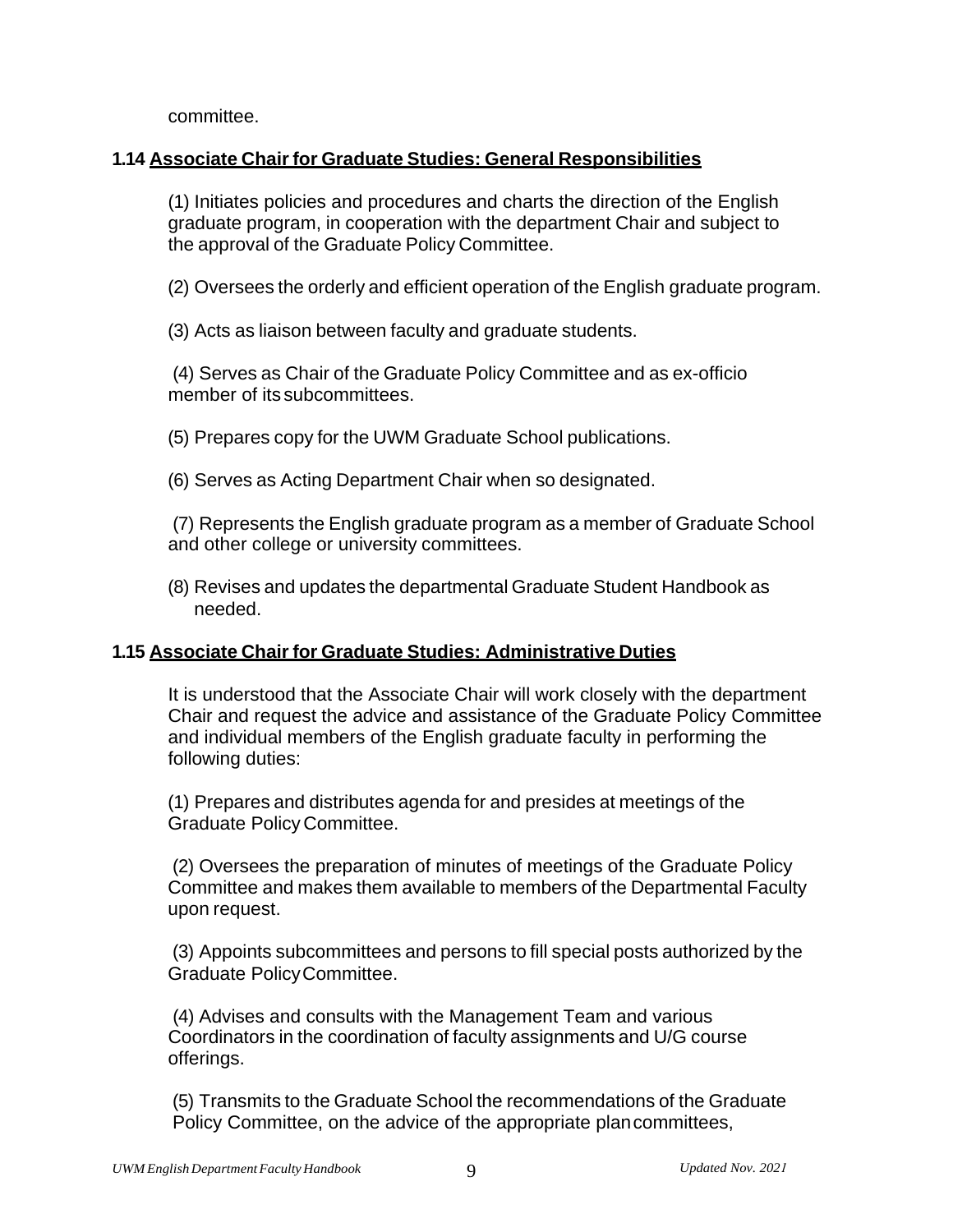regarding admissions to the English graduate degree and certificate programs.

(6) Serves as official advisor to all graduate students regarding deficiencies, degree requirements, and initial programs of study.

(7) Assigns advisors to all master's and doctoral students during their first semester of graduate study and appoints major professors for Ph.D. students within three semesters of their entrance into the doctoral program.

(8) Notifies graduate students of decisions by the Graduate Policy Committee which affect degree requirements.

(9) Maintains and makes available to the graduate faculty the files of graduate students currentlyenrolled.

(10) Maintains and makes available to the graduate faculty departmental records on graduate enrollments, results of graduate examinations, and the awarding of graduatedegrees.

(11) Schedules M.A. and Ph.D. examinations, appoints necessary committees, secures requisite forms from the Graduate School, and reports results both to the Graduate School and the Graduate Policy Committee.

(12) Handles correspondence concerning the English graduate program.

(13) Prepares, with assistance, announcements and brochures on the English graduate program and oversees their distribution.

(14) Informs graduate students who are nearing the completion of their course of study about positions available at other institutions.

(15) Arranges mock interviews for interested students, and in other ways assists graduate students with the job search process.

(16) Maintains information for students and faculty on the stipends and terms of appointment of awards at UWM and other institutions.

(17) Solicits and receives applications for UWM awards when departmental recommendation must be made.

(18) Prepares departmental requests for fellowships when these must be made.

#### **1.16 Associate Chair for Graduate Studies: Assistance**

The Associate Chair shall have available staff and clerical services necessary for the performance of his/her duties.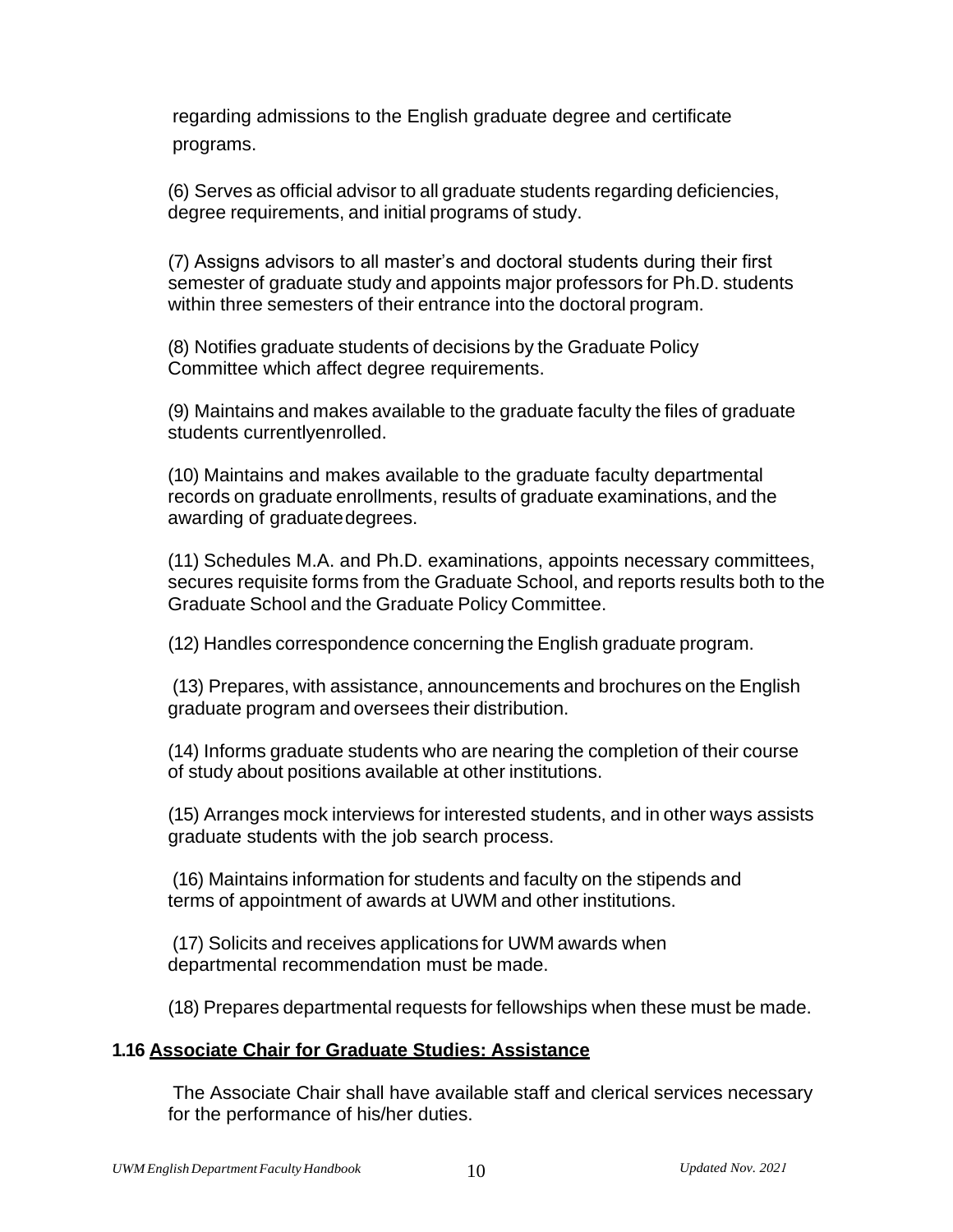# **1.17 Associate Chair for Graduate Studies: Annual Appointment and Teaching Assignment**

The Associate Chair's appointment is nine months, plus a 1/9th summer administration with the option to teach one class during the summer session. The Associate Chair will ordinarily teach one course in the fall semester and one course in the spring semester. Administrative appointments will be staggered to provide coverage over the summer.

### **1.18 Associate Chair/Director of Composition: Line of Authority**

The Associate Chair and Director of Composition shall be responsible to the department Chair and the Executive Committee for hiring, assigning, and supervising all composition teaching assistants and academic staff. The Associate Chair reports to the departmental faculty on matters of curriculum development and academic policy in the undergraduate composition program. The Associate Chair reports to the Chair and the Dean of the College of Letters and Science on the administration and curriculum development of the first year writing program.

### **1.19 Associate Chair/Director of Composition: General Responsibilities**

(1) Supervises all graduate teaching assistants and other academic staff members assigned to the composition program.

(2) Interviews, hires, assigns, and evaluates the teaching performance of all composition program academic staff members.

(3) Designs the curricula and syllabi for multi-section first-year composition courses and coordinates all other composition courses.

(4) Conducts orientation sessions for new staff members and supervises regular meetings of the staff assigned to each of the multi-section courses.

(5) Meets regularly with the responsible committees of the departmental faculty on matters of curriculum and academic policy and carries their recommendations forward for implementation.

(6) Responds to student queries and complaints concerning the composition program.

(7) Serves as liaison with other units of the campus concerned with the admission, testing, advising, and placement of entering students.

(8) Maintains those professional contacts, within the university, the community, and the discipline, which support a strong composition program.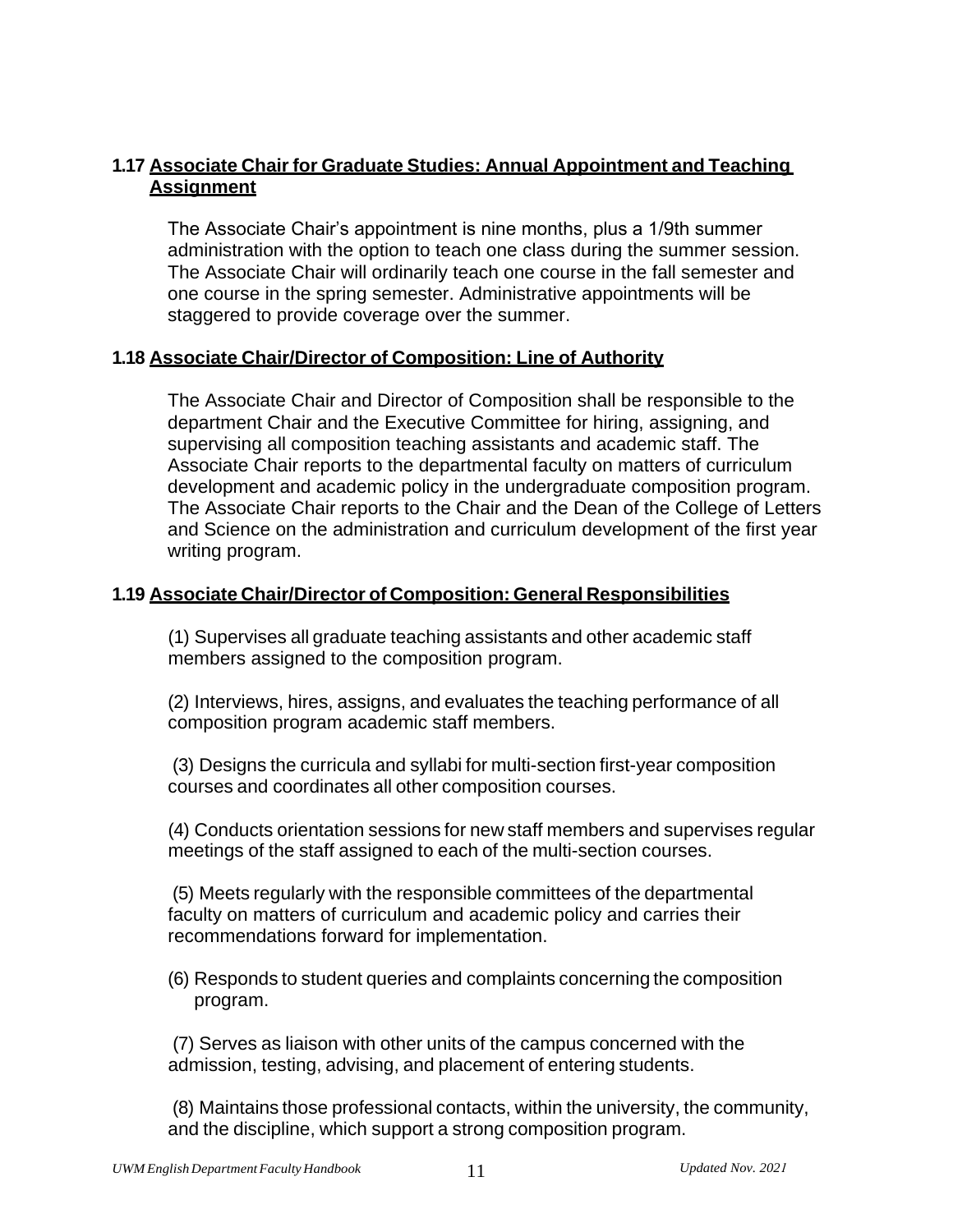(9) Periodically evaluates the effectiveness of the department's instruction in composition and works with faculty, staff, and other administrators to facilitate improvements.

(10) Consults, as necessary, with the Associate Chairs for Undergraduate and Graduate Studies, and Plan and Program coordinators or their successors on matters of mutual concern, e.g. curriculum development, performance and supervision of Graduate Teaching Assistant's (GTAs) promotion and recruitment in the department's graduate programs, etc.

(11) Serves as Acting Department Chair when so designated.

# **1.20 Associate Chair/Director of Composition: Administrative Duties**

(1) Serves as a voting member of the following committees:

- Graduate PolicyCommittee
- Academic StaffCommittee

(2) Chairs the Composition Advisory Committee and appoints subcommittees and people to fill special posts authorized by the Composition Advisory Committee.

(3) Assigns instructors to all sections of English 090, 095, 101, 102, 201, and 430 for the Fall, Spring, and Summer terms.

(4) Conducts annual reviews of all academic staff assigned to teach 50% or more for both Spring and Fallterms.

(5) Supervises midterm and end-of-term reviews of the first term teaching performance of all beginning instructors assigned to English 090, 095, 101, 102, and 201.

(6) Maintains personnel files on the class observations and teaching performance reviews of all academic staff and Graduate Teaching Assistants.

(7) Recruits, hires, and supervises the Coordinators for English 090/095, 101, and 102; Graduate Student Mentors; and the Assistant Director of Composition.

(8) Supervises expenditures related to Supplies and Expenses, Capital Equipment, speakers, and other necessary outlays from monies allocated to the composition program.

(9) Reviews annually the work and budget of the Writing Center.

#### **1.21 Associate Chair/ Director of Composition: Assistance**

The Associate Chair shall have available staff and clerical services necessary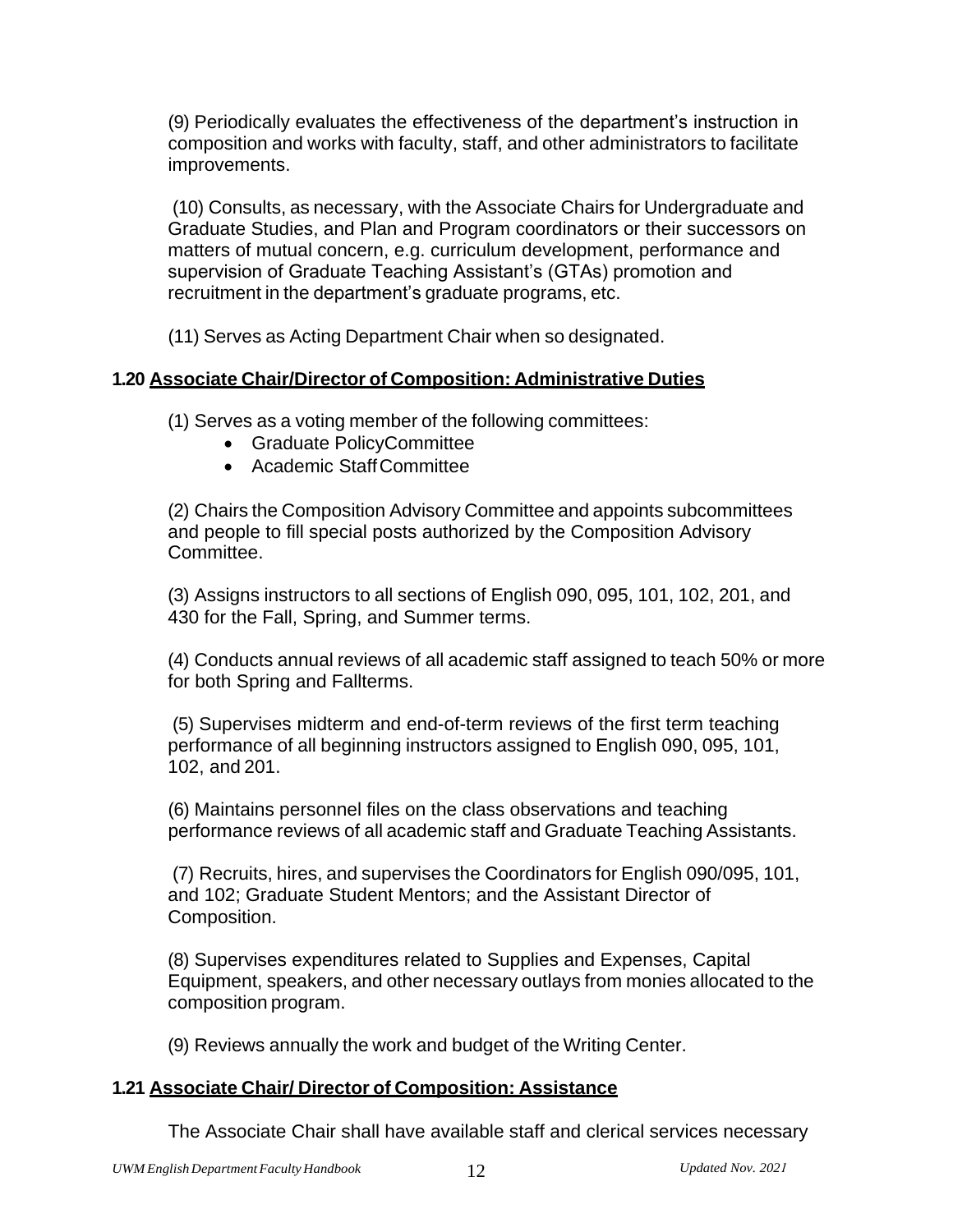for the performance of his/her duties.

### **1.22 Associate Chair/ Director of Composition: Annual Appointment and Teaching Assignment**

The Associate Chair's appointment is nine months, plus a 1/9th summer administration and a week of orientation prior to the beginning of classes. The Associate Chair will ordinarily teach one course in the fall semester and one course in the spring semester. Administrative appointments will be staggered to provide coverage over the summer. As agreed upon by the College of Letters and Science, the Associate Chair shall receive an additional one-ninth for research.

#### **1.23 English Department Management Team: Definition**

The English Department Management Team consists of the Chair, Associate Chair for Undergraduate Studies, Associate Chair for Graduate Studies, and Associate Chair/Director ofComposition.

### **1.24 English Department Management Team: Duties**

(1) Meets weekly to advise the Chair and to coordinate the major activities of the Department such as preparation of the schedule of classes.

(2) Approves the Chair's recommendation for Associate Chair appointments. These recommendations then go to the Departmental Committee for itsapproval.

(3) Consults with the Department Business Manager regarding the Department's S & E budget and expenditures and brings budgetary matters to the Executive Committee asneeded.

(4) The Associate Chairs conduct the annual Chair's election. The Chair absents her/himself from thisprocess.

#### **1.25 Plan Coordinators:Definition**

A member of the Departmental Faculty, appointed by the Departmental Chair, for a three-year term, his/her annual period of service to be confined to the two semesters of the academic year. During the summer, the Associate Chairs of Undergraduate and Graduate Studies will serve as Acting Coordinators for Departmental Plans. Some Plans may choose to have co-coordinators or to have separate coordinators for the undergraduate and graduate components of the Plan. The duties below will be assumed by the appropriate Coordinator or Co-Coordinators for the undergraduate and graduate Plans.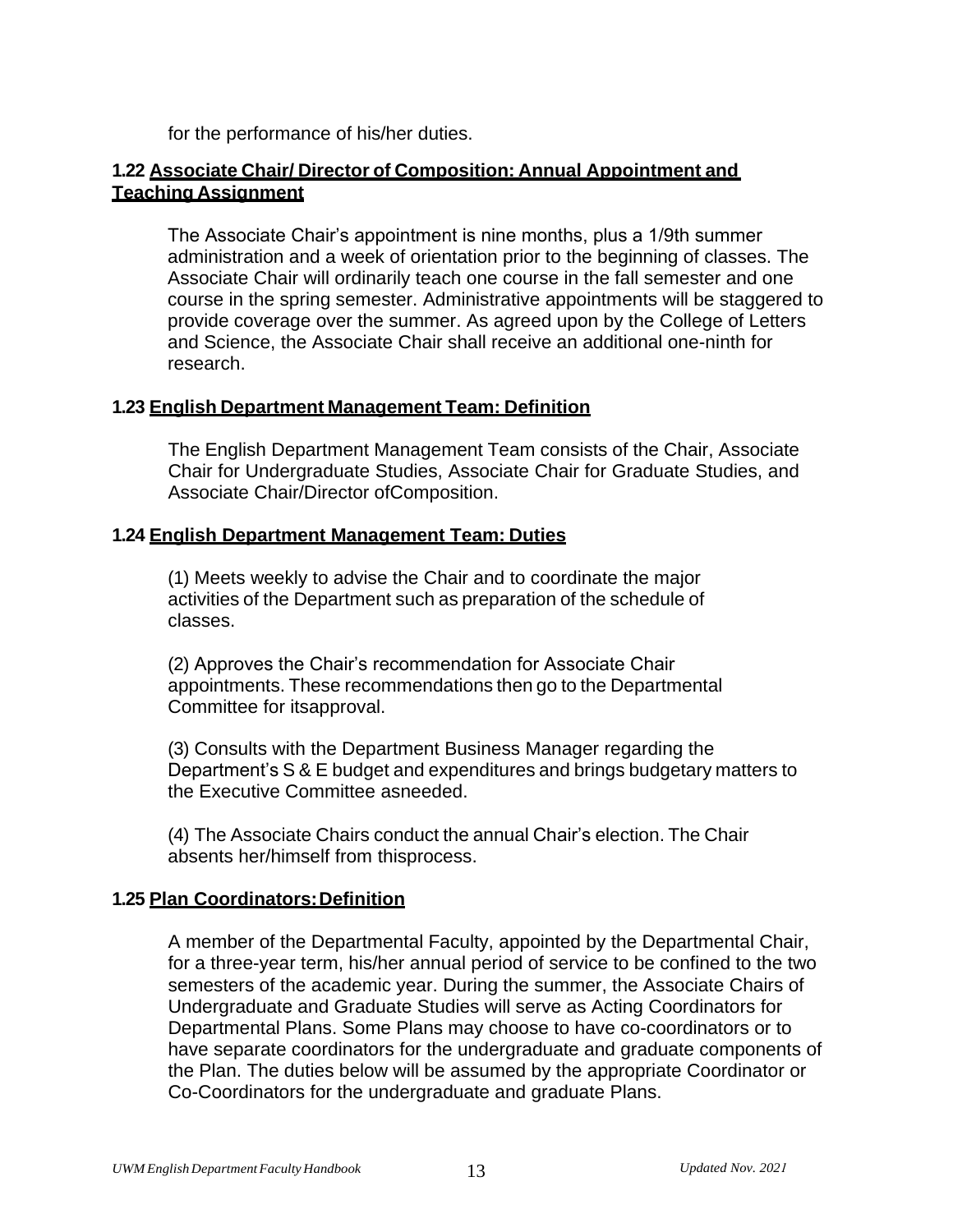#### **1.26 Plan Coordinators: Line ofAuthority**

The Coordinator shall be responsible through the Department Chair to the Departmental Faculty and through the Associate Chair for Undergraduate Studies to the Undergraduate Policy Committee, and through the Associate Chair for Graduate Studies to the Graduate Policy Committee.

If the Coordinator is not a member of the Executive Committee, s/he shall be invited to report to that Committee on matters concerning Plan-related personnel.

### **1.27 Plan Coordinators: Undergraduate Program Duties**

(1) Coordinates the Plan's undergraduate course offerings, with special attention to the sequence and frequency of upper division courses in order to insure undergraduates can fulfill Plan requirements in a timely fashion; submits each semester's slate of courses to the Associate Chair for Undergraduate Studies for approval and scheduling; guides the development of new courses and curricular initiatives; revises the Plan's curriculum and track options as needed.

(2) Coordinates multiple-section undergraduate courses in the Plan—such as English 215 in Literary Studies, English 233 in Creative Writing, and English 205 in Professional Writing—by providing an orientation for new instructors; making sure that instructors are observed and evaluated regularly; providing sample course materials; and holding regular staff meetings.

(3) Serves as a voting member of the Undergraduate Policy Committee or ensures that someone else in that Plan serves in this capacity.

(4) Publicizes the program and recruits exceptionally well-qualified students.

(5) Provides or assigns initial advising for new students in the track.

### **1.28 Plan Coordinators: Graduate Program Duties**

(1) Administers the Plan's MA and PhD programs of study in conjunction with the Associate Chair for Graduate Studies.

(2) Coordinates the Plan's graduate course offerings, with special attention to the sequence and frequency of courses in order to insure graduates in the Plan can fulfill Plan requirements for the MA and PhD; submits each semester's slate of courses to the Associate Chair for Graduate Studies for approval and scheduling; revises the Plan's curriculum as needed; and guides the development of new courses and curricular initiatives.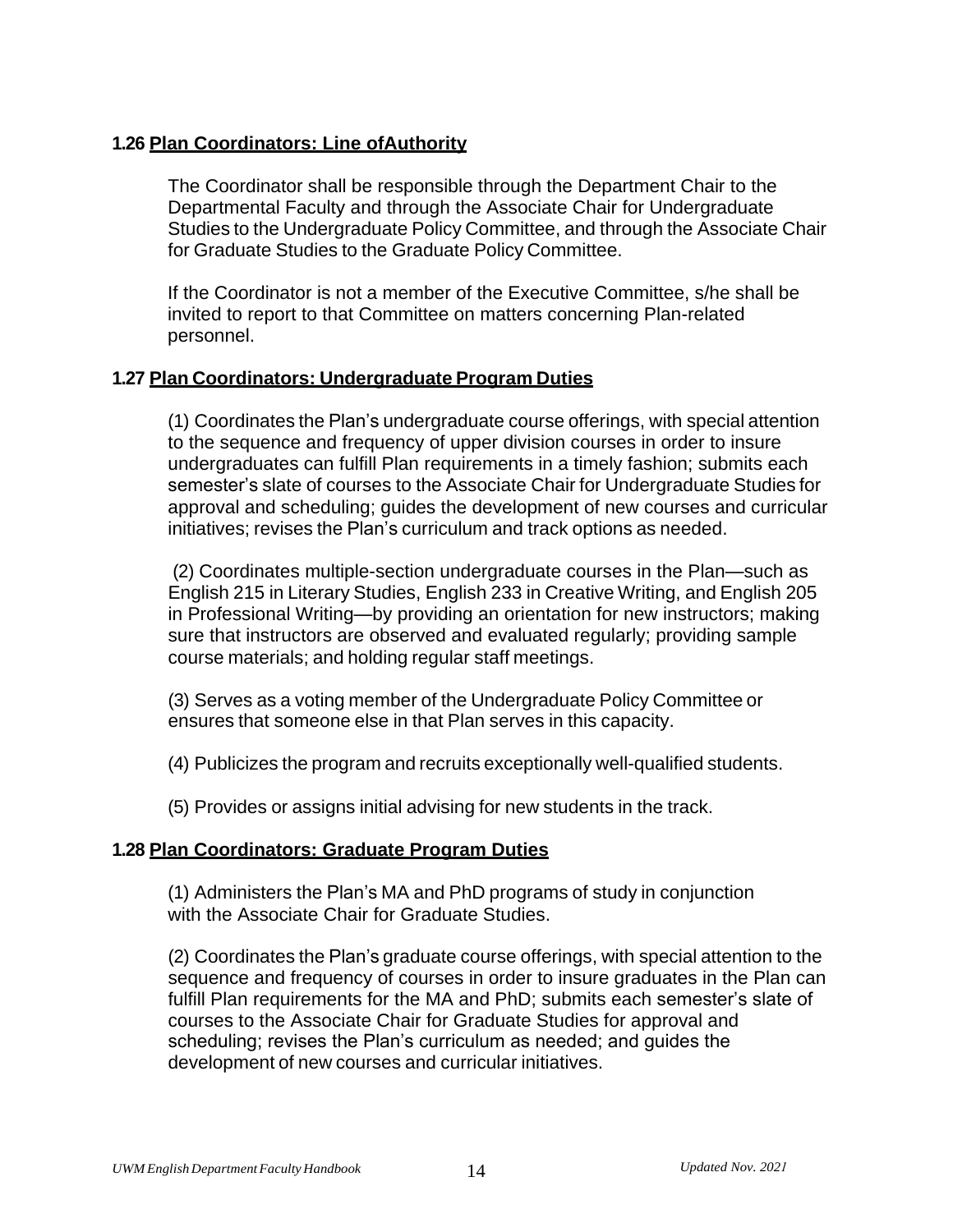(3) Chairs and convenes the Plan's advisory committee regularly to make important decisions about the Plan's curricula and policies, graduate admissions and GTA recommendations, long-range planning and faculty position requests; reports the results of these meetings to the appropriate administrators andbodies.

(4) Serves as a voting member of the Graduate Policy Committee.

(5) Publicizes the program and recruits exceptionally well-qualified students.

(6) Provides or assigns initial advising for new students in the program.

(7) Updates the Departmental Faculty and the Graduate Policy Committee, when requested to do so by the Chair, about Plan developments andaccomplishments.

### **1.29 Plan Coordinators: Reduction of TeachingLoad**

Plan Coordinators and other members of the department who hold an administrative position are eligible to apply for a reduction in teaching load. A detailed description of duties and justification of the release must be submitted to the Management Team for review. The Management Team's recommendations for new and continuing course releases will be submitted to the Executive Committee for final approval.

#### **1.30 Department Library Liaison:Definition**

A member of the Departmental Faculty of professorial rank appointed by the Departmental Chair, subject to the approval of the Departmental Faculty and with the concurrence of the Dean, by mutual consent a continuing position.

#### **1.31 Department Library Liaison:Duties**

(1) Orders library materials deemed essential by members of the faculty.

(2) Supervises the checking of standard bibliographies and referenceworks against the UWM Library's holdings and pending orders to discover missing items, which, if essential, should be ordered.

(3) Determines whether the Library's automatic ordering system answers the department'sneeds.

(4) Ensures that the Liaison's principal responsibilities are discharged during the summer months.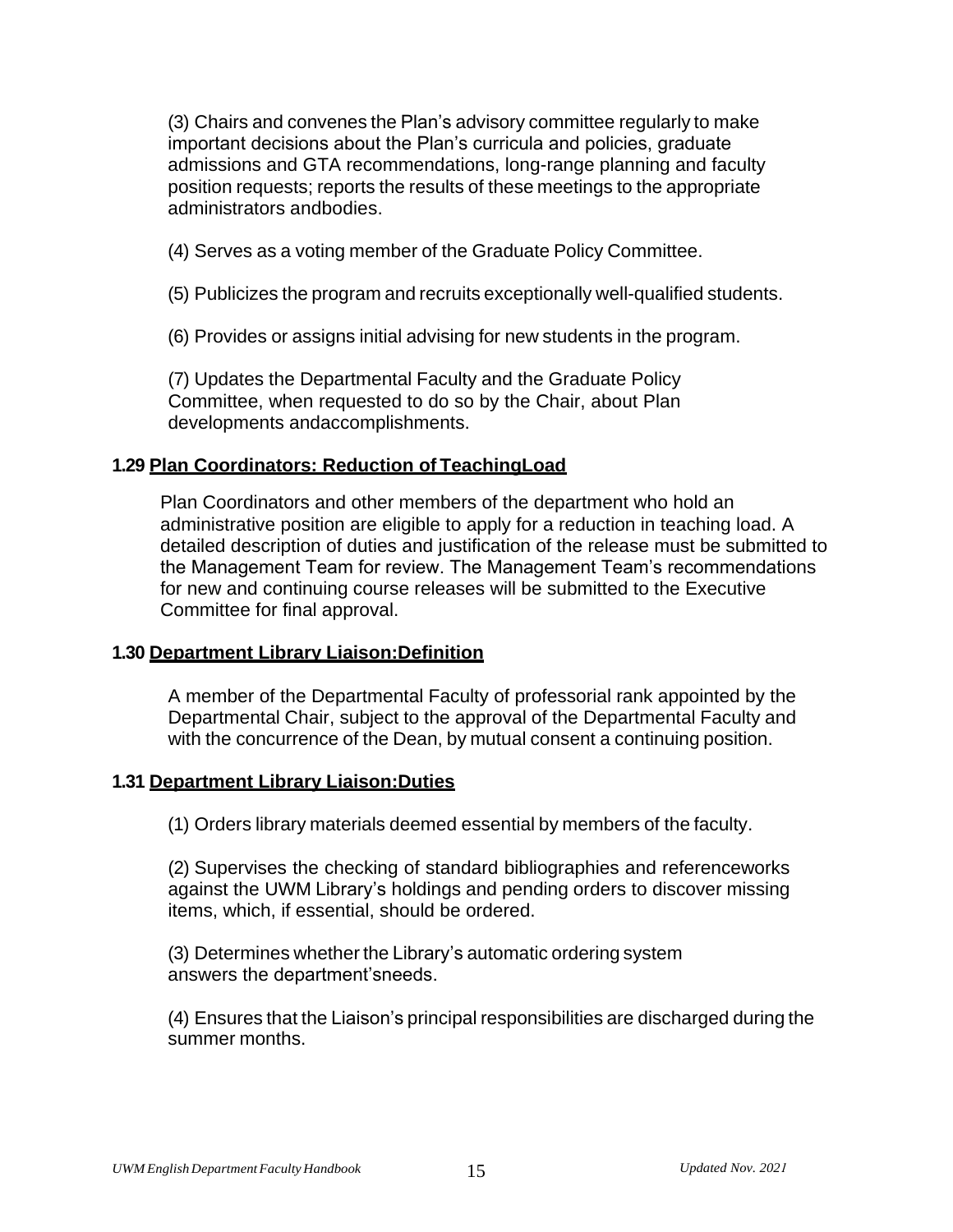### UNIVERSITY OF WISCONSIN-MILWAUKEE

# English Department Faculty Handbook

# **CHAPTER 2 DEPARTMENTAL FACULTY COMMITTEE**

| 2.01 | <b>Membership and Functions</b>                                                                                          | 17 |
|------|--------------------------------------------------------------------------------------------------------------------------|----|
| 2.02 | <b>Procedures: Parliamentary Authority</b>                                                                               | 17 |
| 2.03 | Conduct of the Meetings                                                                                                  | 17 |
| 2.04 | Participation of Full-Time Members of the Department of<br>Non-Professional Rank in Meetings of the Departmental Faculty | 18 |
| 2.05 | <b>Elective Committees: Membership</b>                                                                                   | 18 |
| 2.06 | Elective Committees: Time of Election and Term of Office                                                                 | 19 |
| 2.07 | Academic Staff Committee: Membership                                                                                     | 19 |
| 2.08 | <b>Academic Staff Committee: Duties</b>                                                                                  | 19 |
| 2.09 | Advisory Committees for Department Plans: Membership by Plan                                                             | 21 |
| 2.10 | <b>Advisory Committees for Department Plans: Duties</b>                                                                  | 22 |
| 2.11 | <b>Committee on Committees</b>                                                                                           | 22 |
| 2.12 | <b>Composition Advisory Committee</b>                                                                                    | 23 |
| 2.13 | <b>Graduate Policy Committee</b>                                                                                         | 23 |
| 2.14 | <b>Grievance Committee</b>                                                                                               | 24 |
| 2.15 | <b>Travel Committee</b>                                                                                                  | 27 |
| 2.16 | Undergraduate Policy Committee                                                                                           | 27 |
| 2.17 | <b>Open House Committee</b>                                                                                              | 29 |
| 2.18 | Long Range Planning Committee                                                                                            | 29 |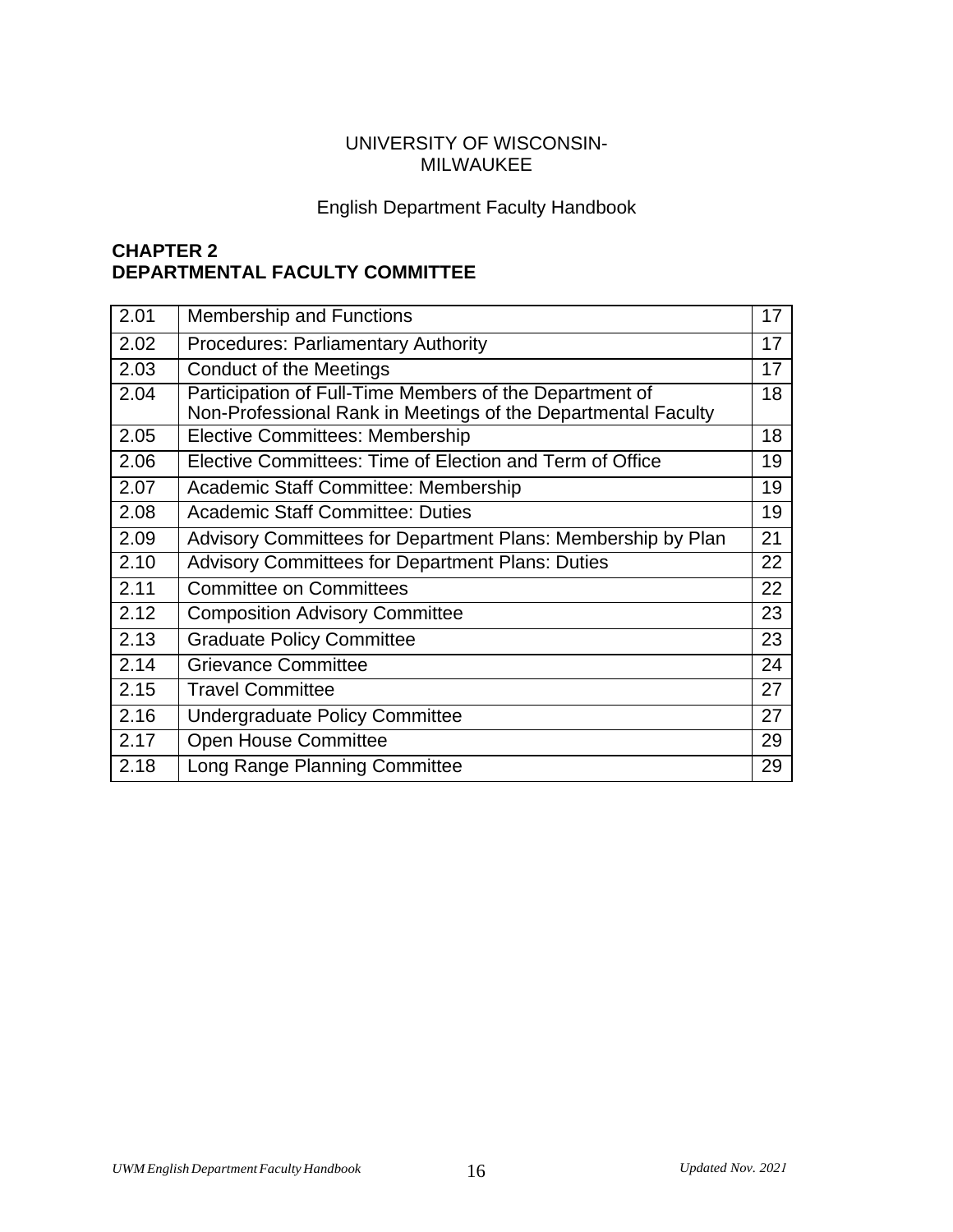### **2.01 Membership and Functions**

As specified in UWM Policies and Procedures 4.02: "Departmental Faculty: Membership"— "All persons holding appointments in a department at the rank of professor, associate professor, assistant professor, or instructor, and as determined by the Departmental Executive Committee, departmental academic staff members with training, experience and responsibility comparable to those in the faculty ranks shall have the right to vote or participate otherwise in departmental faculty meetings, provided that this rule shall not be construed to withdraw any membership understanding or arrangements in effect at the time this rule was adopted."

As specified in UWM Policies and Procedures 4.03, "Departmental Faculty: Functions"— "Immediate government of the department is vested in its departmental faculty (as defined in

{UWM Policies and Procedures} 4.02), which has jurisdiction over all the interests of the department, with authority to determine all departmental questions of educational and administrative policy, other than those matters which are vested in the Departmental Executive Committee by {UWM Policies and Procedures} 4.05. The faculty of the department shall be responsible for teaching, research, and public service and shall carry out academic planning processes on a regular basis, including, but not limited to the preparation of the academic program plans for the department. Each department shall meet at least once each semester, and minutes reflecting all formal actions taken shall be recorded." UWM Policies and Procedures 4.02 and 4.03<http://www4.uwm.edu/secu/policies/faculty/index.cfm>

#### **2.2 Procedures: ParliamentaryAuthority**

In all cases not specifically covered by the laws of the Regents, the legislation of the University of Wisconsin and/or the University of Wisconsin-Milwaukee Policies and Procedures, or by these bylaws, Robert's Rules of Order shall apply.

#### **2.3 Conduct of the Meetings**

(1) Quorum: A majority of the faculty shall constitute a quorum.

(2) Agenda:

a. The agenda must be circulated by the Chair at least three academic days prior to themeeting.

b. New business may be placed on the agenda by:

- The Department Chair;
- Any member of the faculty who submits an item in writing at least two academic days prior to the deadline for the circulation of the agenda;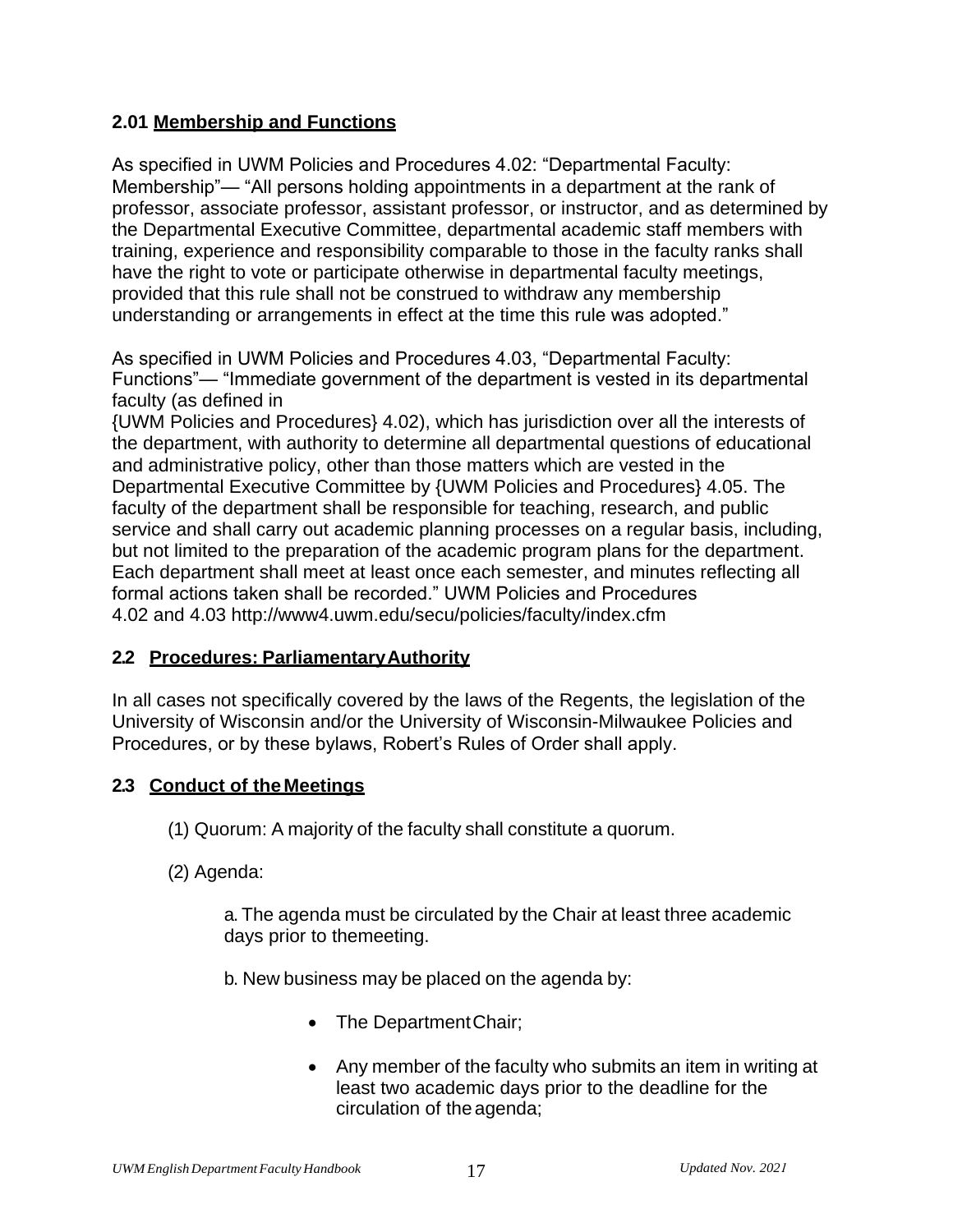- Majority vote at the immediately previous meeting of the faculty; (The person wishing to introduce an item of new business must, as the last order of business before adjournment, move to place his/her item on the agenda of the next meeting. An item so adopted becomes the first order of new business on the next agenda.)
- The unanimous consent of all members present for those items submitted during the course of a meeting. (Items so adopted shall be considered only after disposal of all other items of new business unless the rules are suspended by a two-thirds vote.)

c. New business on the agenda shall be described in sufficient detail to permit members of the committee to prepare for discussion andto draft motions orresolutions.

d. All main motions or resolutions pertinent to the agenda shall be circulated in duplicated form by the proposer at the time of the presentation.

(3) Special meetings of the Departmental Faculty may be called by the Chair when any two members file a request with the Chair and a full statement in writing of the purpose of the meeting. Upon receipt of such a request, the Chair will, within three academic days, circulate to the members of the faculty a notice of the special meeting and copies of the statement of purpose. The special meeting must be convened within ten academic days following the filing of the request. In all other matters the rules for regular meetings apply.

### **2.4 Participation of Full-Time Members of the Department of Non-Professional Rank in Meetings of the Departmental Faculty**

The Chair of the Department is authorized to extend an invitation to all full-time members of the Department of non-professorial rank to attend meetings of the Departmental Faculty, with the understanding that they may participate in discussion but not vote (except as indicated below).

- Academic staff on indefinite appointment shall be considered members of the Departmental Faculty with full voting privileges.
- Adjunct Professors of any rank and Visiting Professors shall attend meetings of the Departmental Faculty with the understanding that they may participate in discussion but not vote unless invited to do so on an ad hoc basis.

### **2.5 Elective Committees:Membership**

Committees are selected from the membership of the Departmental Faculty except as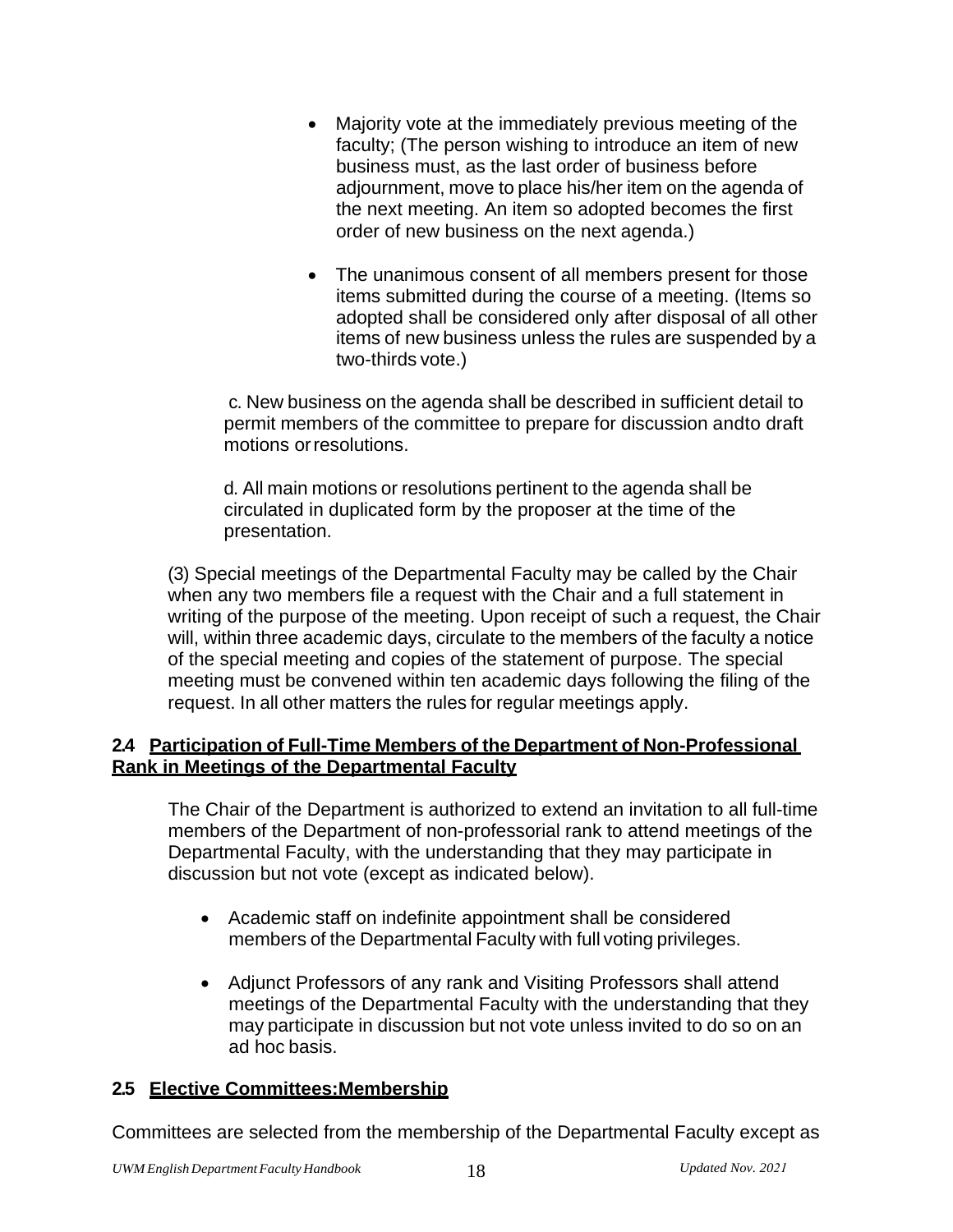specified. Unless otherwise specified, non-members of the Departmental Faculty are nominated and elected by their peers.

#### **2.6 Elective Committees: Time of Election and Term ofOffice**

Election of Departmental Faculty members of committees shall take place no later than the first meeting of the Departmental Faculty in April. Unless otherwise specified, elections are for two- year terms, except that when a new committee is established two members shall be elected for one year and the remaining members (those having the highest number of votes) shall be elected for two years. Those not members of the Departmental Faculty shall be elected for one-year terms at an election to take place as soon as possible after balloting by the Departmental Faculty.

# **DEPARTMENT ELECTIVE COMMITTEES**

### **2.7 Academic Staff Committee:Membership**

- Two elected members of the Executive Committee in addition to the Department Chair, Associate Chair/Director of Composition, and Assistant Director ofComposition.
- Two elected members of the Departmental Faculty who are Academic Staff with indefinite appointments. One is elected each fall for a two-year term.
- Two elected members of the Academic Staff with limited term appointments. (All Academic Staff who have been employed by the Department for at least one year and are currently employed at 50% or more are eligible.) One is elected each fall for a two-yearterm.
- The Committee will elect a Chair at the beginning of each year to serve for that academicyear.

### **2.8 Academic Staff Committee:Duties**

The Academic Staff Committee has the following duties:

(1) Reviews Department policies and procedures that pertain to Academic Staff and makes recommendations to the Departmental Faculty and ExecutiveCommittee.

(2) Monitors annually the work records of all Academic Staff and notifies the Plan Committees of their obligations to review Academic Staff in their Plan who are eligible for promotions or longer-term contracts. In the case of those who teach in more than one Plan, the Academic Staff Committee will assign reviews based on percentage of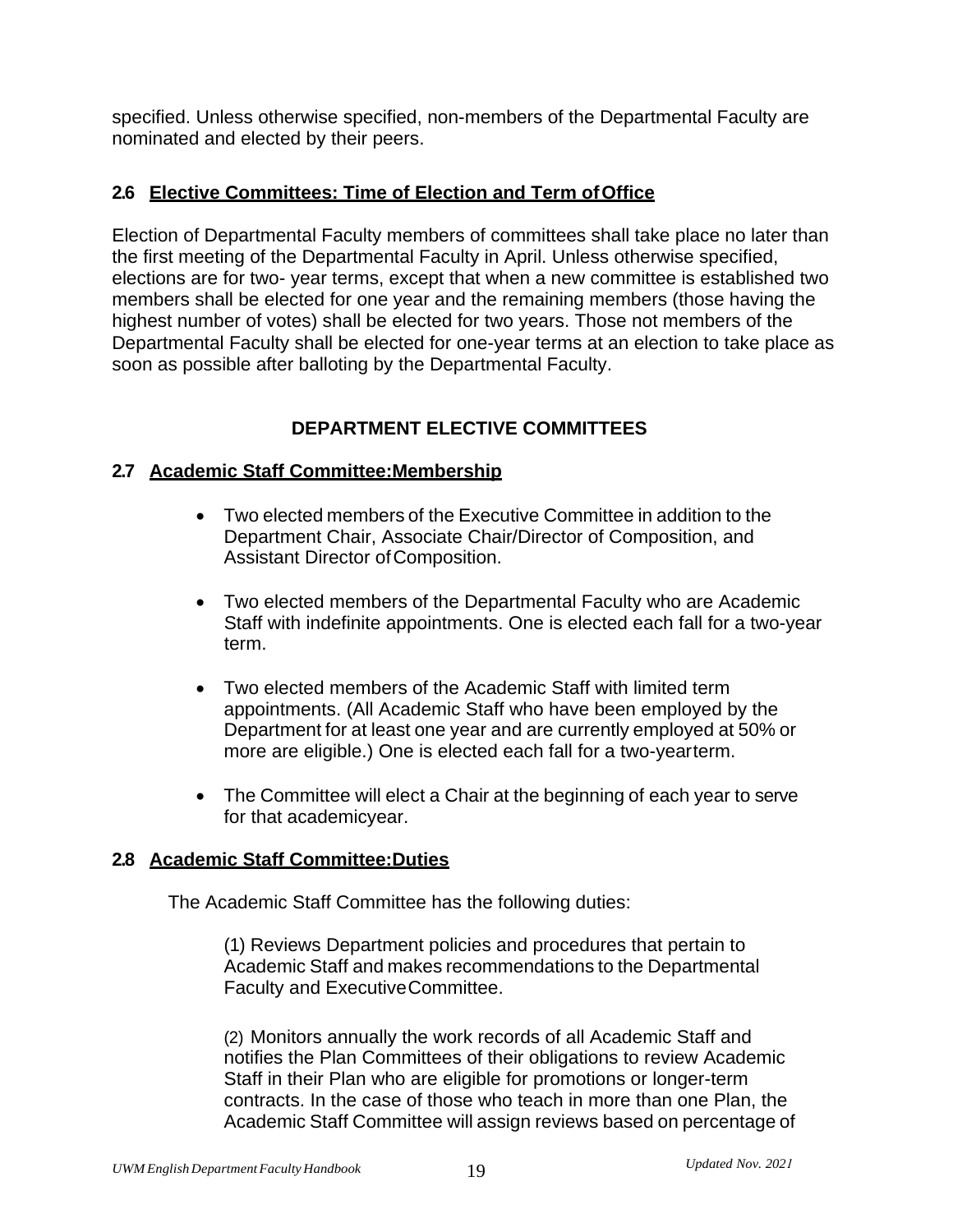teaching appointment.\* (\*This review process is not to be confused with the annual Performance Reviews of all Academic Staff with appointments of 50% or more. These Performance Reviews are mandated by the College and assigned through the Business Manager's Office. The reviews referred to above involve only Academic Staff eligible for a title change and/or multi-year contract.)

(3) Reviews the recommendations for promotion to Senior Lecturer brought to the Committee by the Plans and forwards a recommendation regarding these promotions to the Executive Committee.

(4) Advises and mentors Academic Staff candidates on probationary contracts in preparing their files for promotions to indefinite status.\*\*(\*\*A subcommittee of the Academic Staff Committee made up of Executive Committee members will review the files of Academic Staff coming up for indefinite appointment and forward their recommendation to the Executive Committee.)

(5) Serves as a liaison between the Departmental Committee and Academic Staff with limited term contracts.

#### **Also note the following documents, information, and requirements:**

- UWM "Equal Employment Opportunity Policy" **[http://www4.uwm.edu/eds/policies\\_forms/](http://www4.uwm.edu/eds/policies_forms/)**
- "Human Resources & Workforce Diversity UW System Administration, EEO Policies Policy Statement on Affirmative Action and Equal Employment Opportunity, Nondiscrimination and Anti-Harassment in the Workplace" https:/[/www.wisconsin.edu/ohrwd/policies/eeo/](http://www.wisconsin.edu/ohrwd/policies/eeo/)
- UWM Recruitment Toolkit Recruitment https://uwm.edu/hr/home/resources/toolkits/recruitmenttoolkit/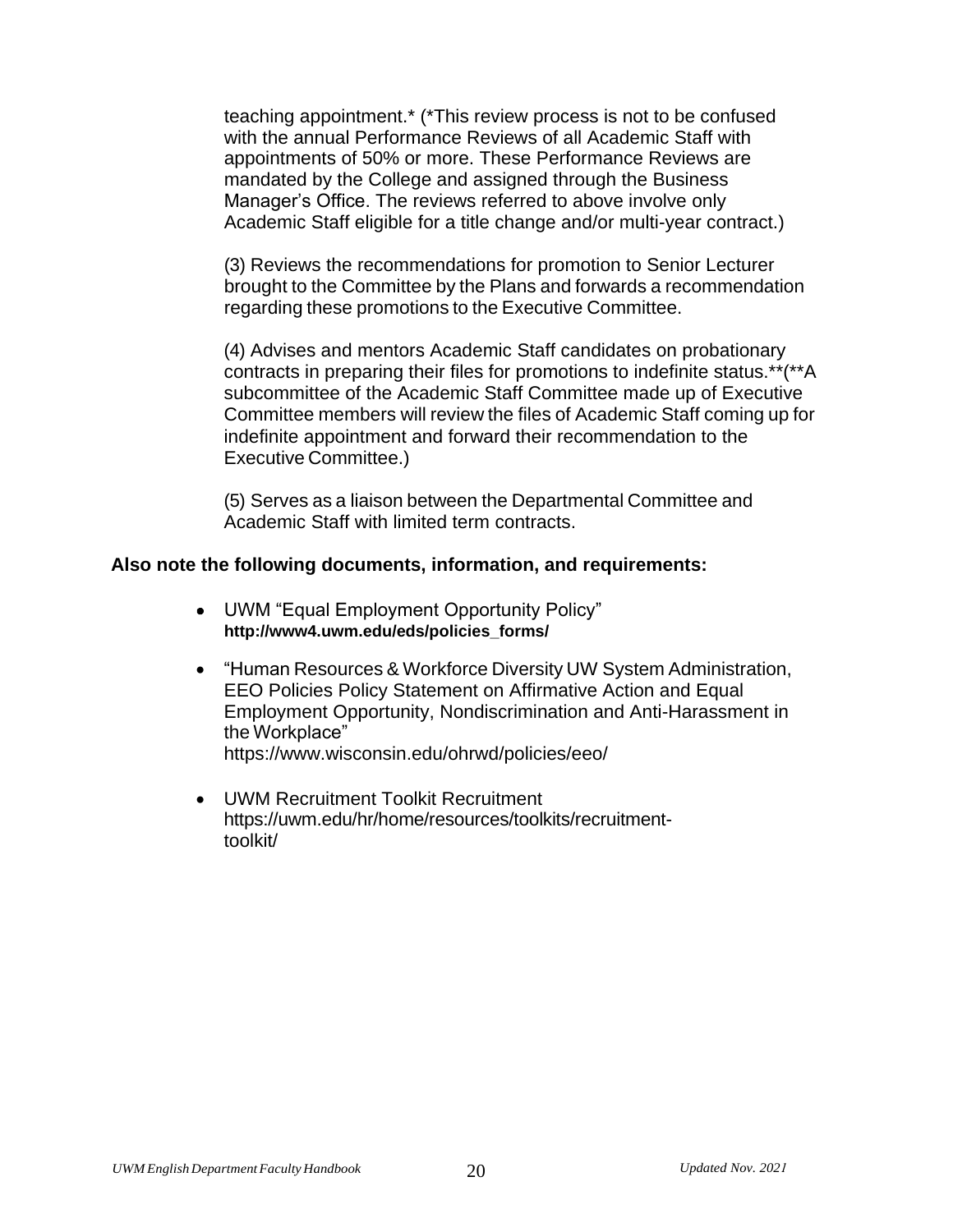#### **2.9 Advisory Committees for Department Plans: Membership byPlan**

(1) Creative Writing Advisory Committee: All members of the Creative Writing Professorial Staff; one member of the Departmental Faculty not a teacher of creative writing (elected for a two-year term by the Departmental Faculty); and one Teaching Assistant from Plan C (appointed by the Coordinator of Creative Writing for a one-year term).

(2) Rhetoric and Professional Writing Advisory Committee (revised Plan B): All members of the Professorial Staff who regularly teach in these areas; plus one faculty member not a teacher in these areas (elected for a two-year term by the Department Faculty); and one graduate student in Plan B elected by Plan graduatestudents.

(3) Literature and Cultural Theory Advisory Committee: The selection of the Advisory Committee is voted on by all members of the Professorial Staff who regularly teach in the curricular areas of Plan A. Five members will be elected for staggered three yearterms:

- One member English Literature before 1800
- One member English Literature since1800
- One member AmericanLiterature
- One member criticism, theory
- One member at large from the department (any field of literature or any concentration)
- One graduate student from Plan A (elected by Plan A graduate students for a one-yearterm).

(4) Media, Cinema, and Digital Studies Advisory Committee: All members of the Professorial Staff regularly teaching in these areas; one member of the faculty not a teacher in these areas (elected for a two-year term by the Departmental Faculty); and one graduate student from Plan H (appointed by the Plan H Coordinator for a one-year term). Affiliated faculty from other departments and academic staff regularly teaching in these areas serve as non-voting members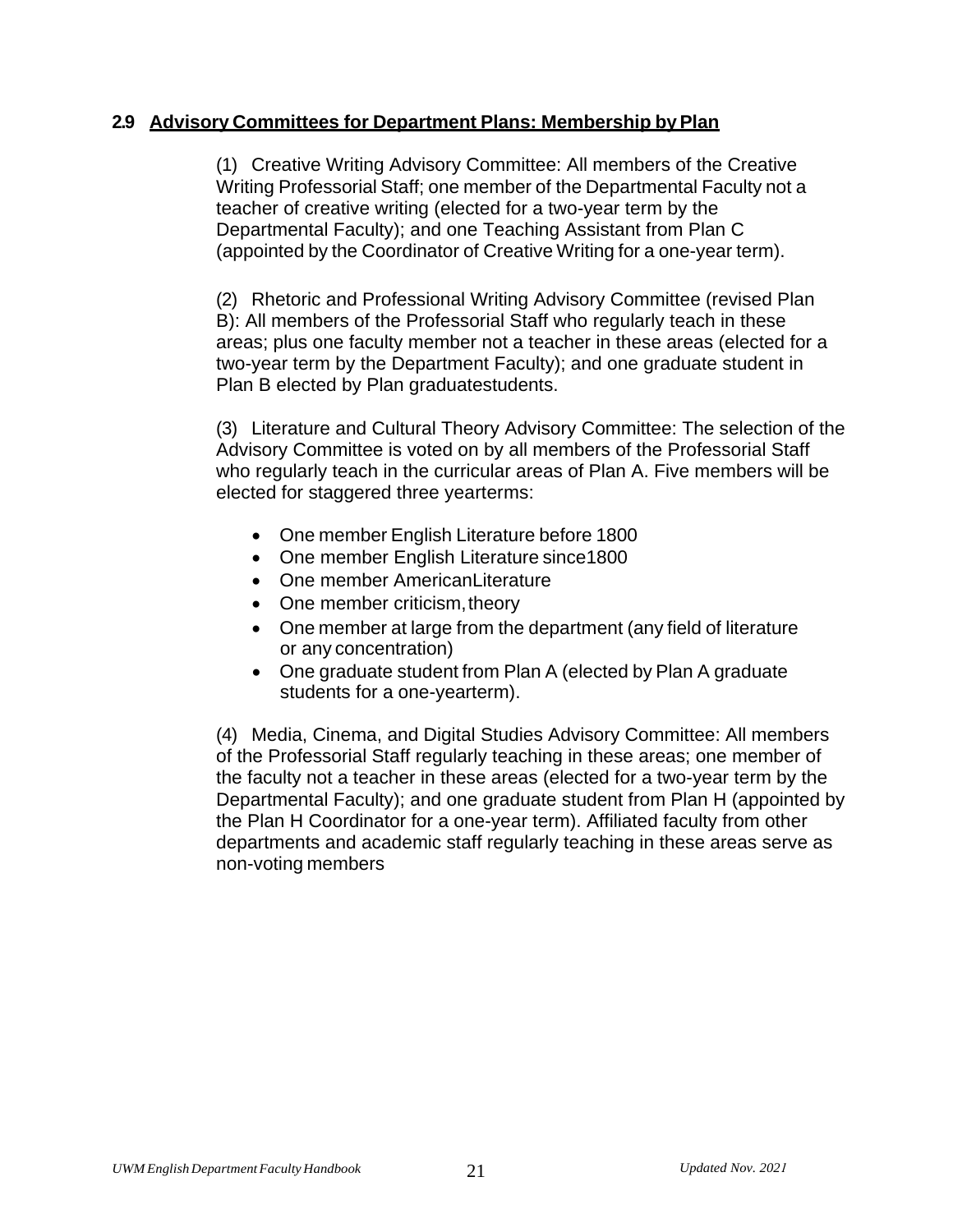### **2.10 Advisory Committees for Department Plans: Duties**

All Plan Advisory Committees have the following duties:

(1) Advise and assist the Plan Coordinator (or Coordinators) in the performance of his/her (or their)duties.

(2) Review administrative procedures and decisions.

(3) Review graduate applications and make recommendations for admission and teaching assistantships to the GPC and its GTA Selection Subcommittee.

(4) Review the Plan's curriculum and recommend changes.

(5) Frame resolutions and make recommendations concerning development of the Plan to the Departmental Faculty, including recommendations for new faculty positions.

(6) Determine and administer procedures for designating core faculty membership in the Plan asneeded.

### **2.11 Committee onCommittees**

Membership: Five members elected by and from the Departmental

Faculty. The Committee on Committees has the following duties:

(1) Acts as nominating committee for elective sub-committees of both the Departmental Faculty and Executive Committee.

(2) Examines and makes recommendations regarding the committee structure of the DepartmentalFaculty.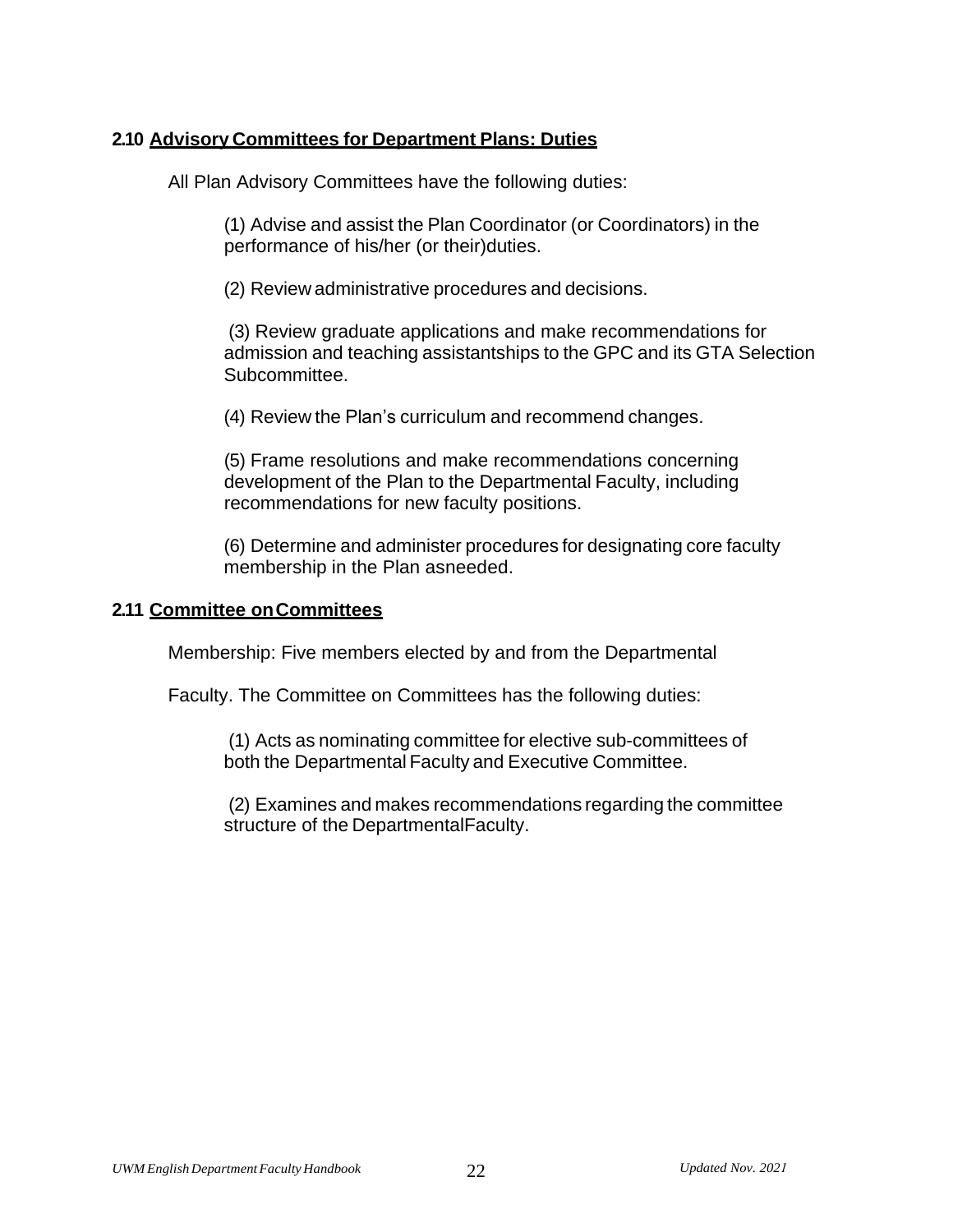### **2.12 Composition AdvisoryCommittee**

Composition Advisory Committee Membership: one faculty member elected from each plan, the Director of Composition, the Assistant Director of Composition, the Assistant Director of Professional and Technical Writing, and the Director of the Writing Center.

The Composition Advisory Committee has the following duties:

- (1) Advises and assists the Director in curriculum and policydevelopment.
- (2) Serves as a two-way communication channel between the First-Year Composition Program and the various graduate Plans, particularly in terms of the staffing and scheduling of Graduate Teaching Assistants and Lecturers in lower-level courses.
- (3) Provides feedback to the Director on issues raised by faculty, Graduate Teaching Assistants, or Lecturers about the composition program, and assists in addressing those concerns.
- (4) Ensures that faculty in the various plans are kept fully informed about the First-Year Composition Program in terms of major decisions, changes, and issues.

### **2.13 Graduate PolicyCommittee**

**Membership**: Two members of the professorial staff who are also members of the UWM Graduate Faculty, to be elected by the English graduate faculty for staggered 3-year terms; the Associate Chair for Graduate Studies as permanent chair; the Chair of the Department as a voting member; the Direction of Composition, the Coordinators of each plan; and two graduate students annually elected as needed for staggered 1-year or 2-year terms at large by students in the English graduate program. No elected member of the Committee may serve for more than three consecutive years.

Students (members and non-members of the Graduate Policy Committee) **cannot**  have access to student files. When the Graduate Policy Committee is discussing confidential matters, students **cannot** be present (or participate). Students **cannot**  vote on matters brought before the Graduate Policy Committee.

The Graduate Policy Committee has the following duties:

(1) Formulates broad lines of policy, subject to the approval of the Departmental Faculty, regarding graduate matters. Such policy guidelines should include but need not be confined to: definitions of and curricular requirements for English graduate programs; criteriaqualifying faculty to teach undergraduate courses offered for graduate credit, pro seminars, and seminars and for directing dissertations and serving on dissertation committees; participation of graduate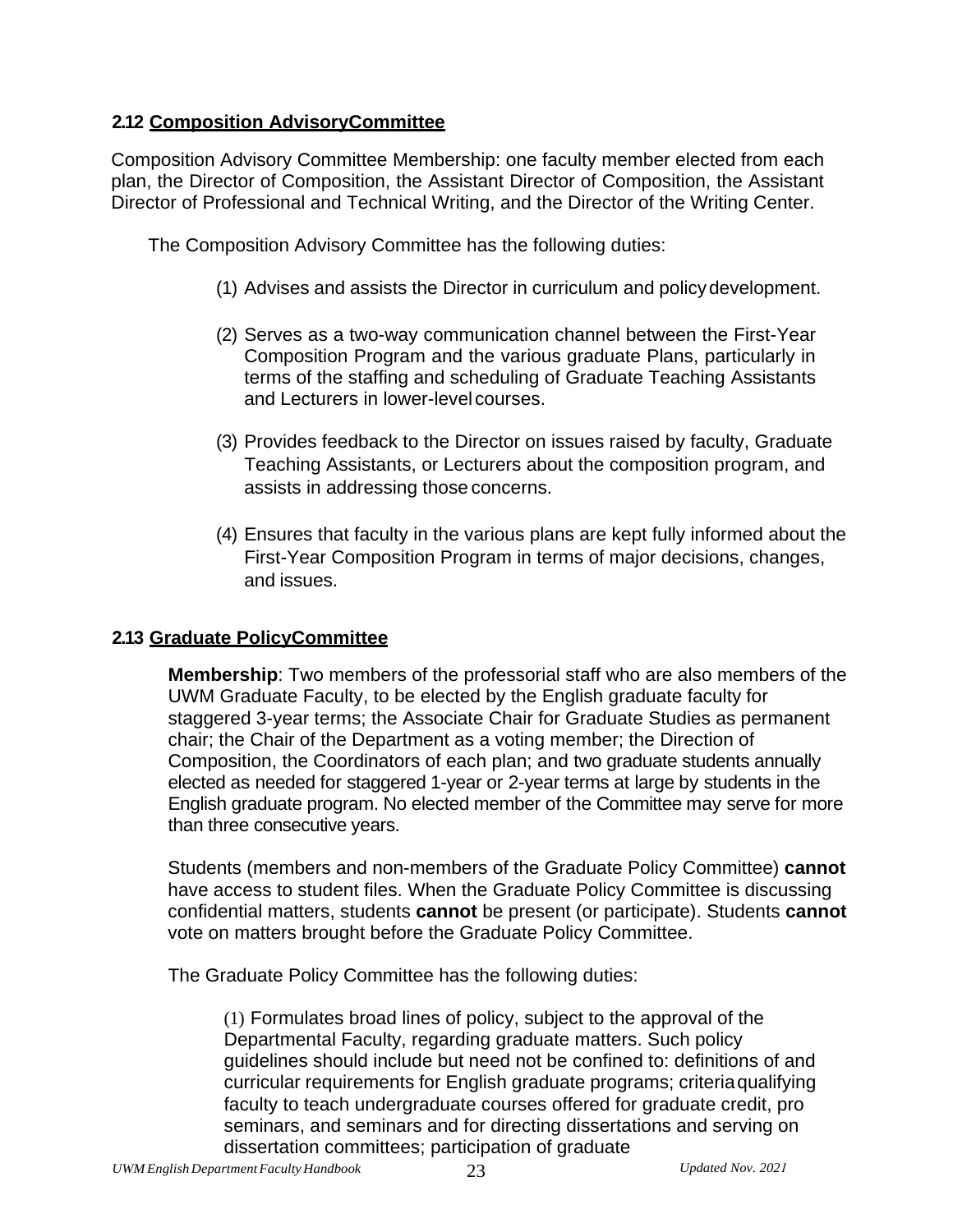students in decisions affecting programs and curricula; appeals procedures for students.

(2) Implements approved policy and, in so doing, appoints individuals and creates standing and ad hoc committees to perform such duties as advising the Associate Chair for Undergraduate Studies on the scheduling of graduate courses and instructors for them; approves examination formats and dissertation topics; evaluates the performance of graduate students at appropriate times; makes recommendations for admission to and termination of students in graduate programs; makes recommendations for assistantships, fellowships, and scholarships; and assists graduate students seeking jobs.

(3) Maintains an up-to-date English Graduate Handbook which includes, in addition to approved policies, membership and duty specifications for all standing subcommittees created by the Graduate Policy Committee.

### **2.14 GrievanceCommittee**

Membership: Four members from the following ranks are elected annually:

- One Professor, one Associate Professor, and one Assistant Professor (all elected by the Departmental Faculty);
- One Instructor or Lecturer who is NOT a student, either regularly- budgeted or non-regularly budgeted (elected by regularly-budgeted and non-regularly-budgeted Lecturers voting as a singlebody);

No member shall serve more than two years consecutively. After a year's interval, a member who has previously served two years consecutively may stand again for election. Due to privacy reasons, no students can serve on the Grievance Committee.

#### **Undergraduate Grievance/Grade Appeal Procedure**

According to the "College of Letters and Science Grievance/Grade Appeal Procedure" https://uwm.edu/letters-science/wpcontent/uploads/sites/255/2016/05/grievance\_policy.pdf Step 1 of the "undergraduate grievance/grade appeal procedure" is as follows: "Within thirty (30) working days from the date of the action prompting the appeal or grievance, the student may file with the chair of the department or his/her designee a written statement of appeal. The statement should describe relevant facts surrounding the appeal/grievance and identify actions that will resolve the problem to the student's satisfaction. In response to this statement, the chair or designee will meet jointly or individually with all parties in an effort to resolve the problem and will prepare a written 'mediation report' of the results ofhis/her mediation efforts. Additionally, the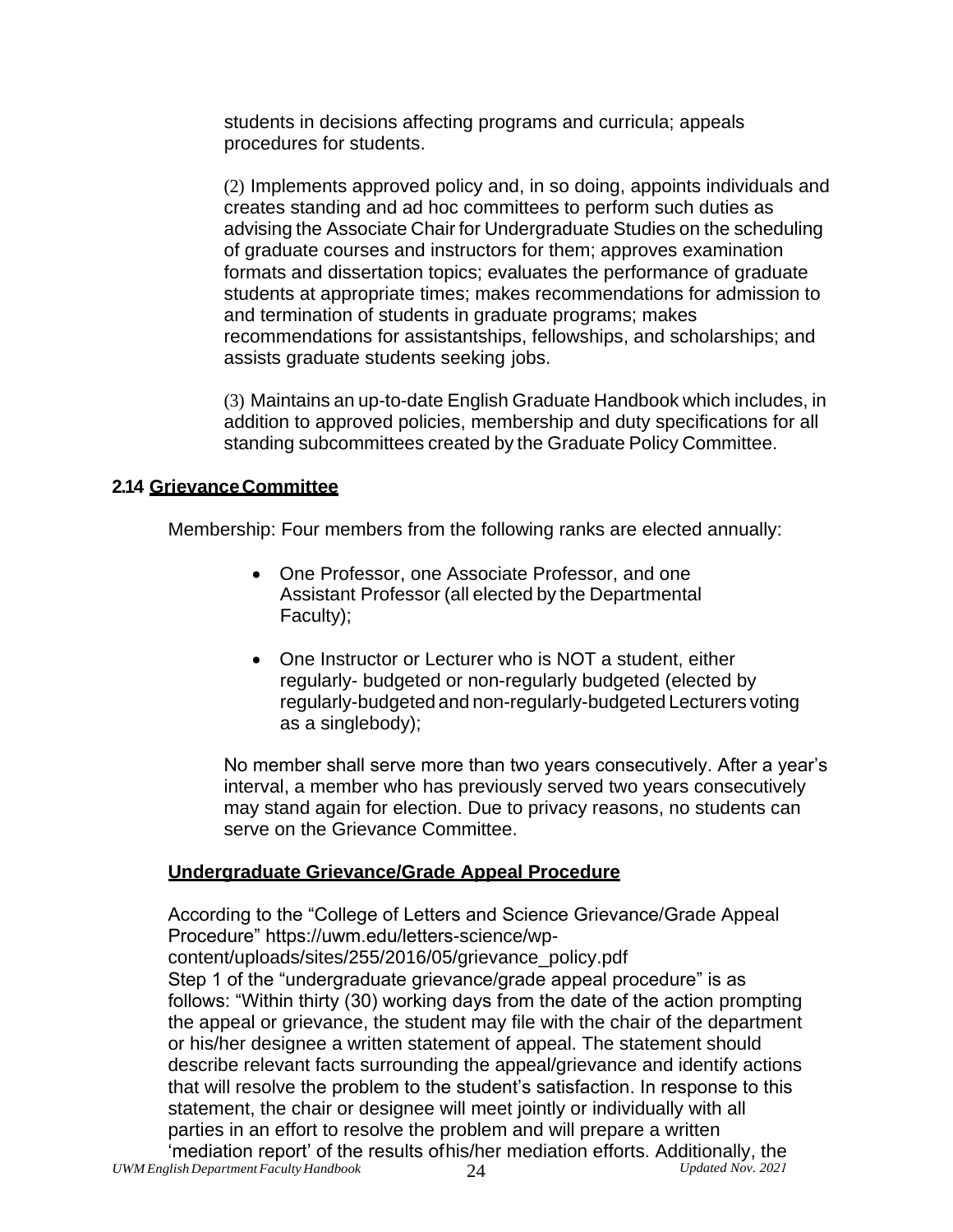chair or designee will issue a status report on the resolution progress via email to all parties every 15 working days until the written 'mediation' report is completed. Concerns about lack of progress or reporting may be referred to the Office of the Associate Dean for humanities, natural sciences, or social sciences, as appropriate. The mediation report will be given to both the student and the instructor, and both the statement of appeal and the mediation report will be retained in the department's files. If a proposed resolution is agreeable, the student will be asked to indicate formally that the matter is resolved. If the proposed resolution is not acceptable to either the student or the instructor, or if no resolution has been proposed, then the process continues to Step 2"—i.e. "the student or the instructor may request, within ten (10) working days of receiving a copy of the written mediation report, that the chair or designee send the appeal/grievance to an existing departmental appeals committee."

As specified in "Step 2" of the "College of Letters and Science Grievance/Grade Appeal Procedure," a Grievance Committee has the following duties:

- Gathers and considers all information it deems appropriate.
- Affords the student and the instructor an opportunity to present their cases.
- Recommends a course of action in its ownreport.

### **Additional Requirements:**

The chair of the Grievance Committee "will issue a status report on the committee's progress via email to all parties every 15 working days until the written committee report is completed. Concerns about lack of progress or reporting may be referred to the Office of the Associate Dean for humanities, natural sciences, or social sciences, as appropriate. The committee report will be given to both the student and the instructor, and a copy will be retained in the department's files. If a proposed resolution is agreeable, the student and instructor will be asked to indicate formally that the matter is resolved. If the proposed resolution is not acceptable to either the student or the instructor, or if no resolution has been proposed, then the process continues to Step 3. Both the student and the instructor will be informed that the decision arising from Step 3 is final."

"If the situation is not resolved in the Step 2 process, the student or the instructor may request, within ten (10) working days of receiving a copy of the written report from the departmental committee, that the appeal/grievance be referred to the Office of the Associate Dean for humanities, natural sciences, or social sciences, as appropriate. The Associate Dean will review all documents, independently consider all information s/he deems appropriate, afford the student and the instructor an opportunity to present their cases, and decide on a course of action. The Associate Dean or designee will issue a status report on her/his investigation via email to all parties every 15 working days until s/he reaches a decision.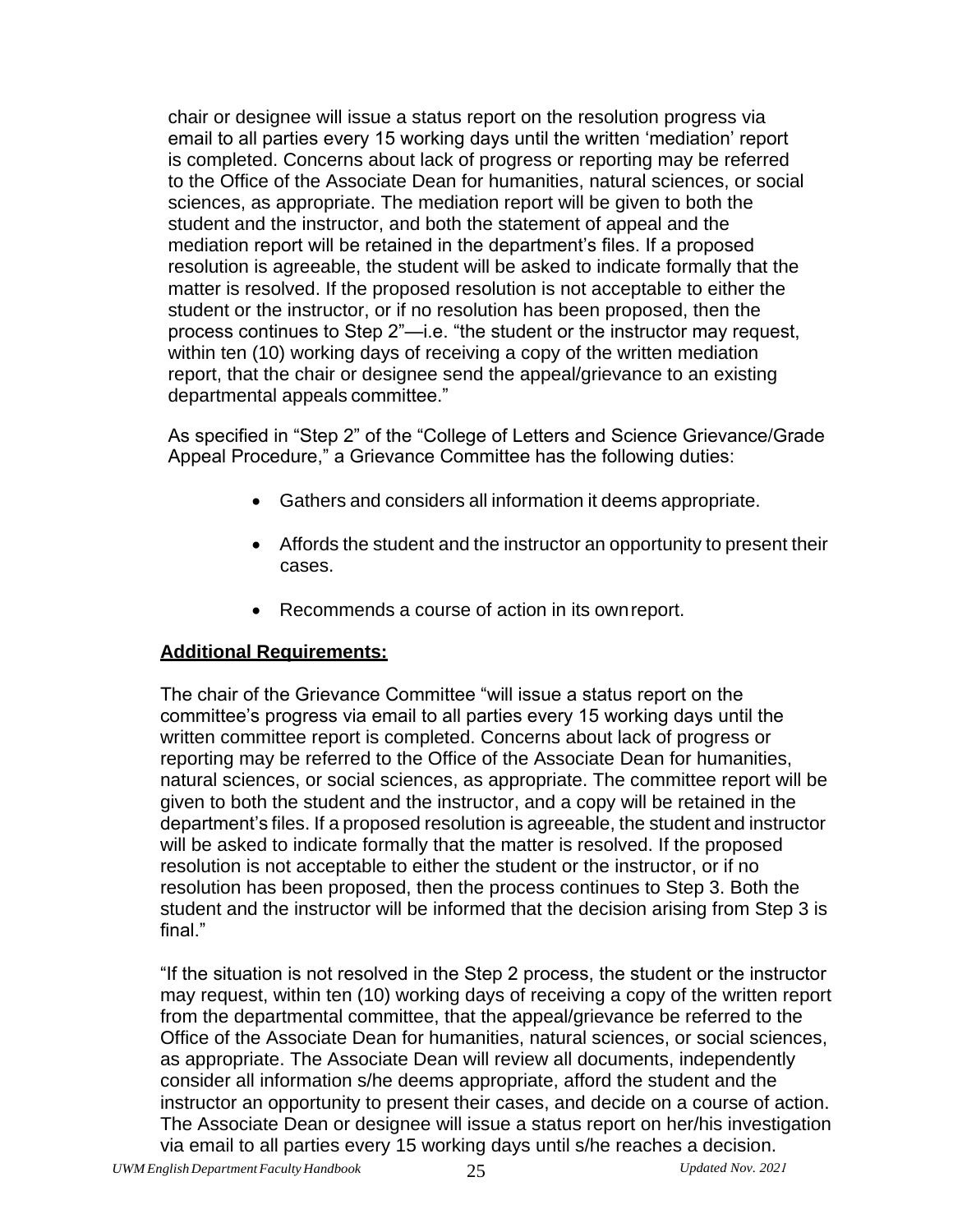Concerns about lack of progress or reporting may be referred to the Office of the Dean of the College of Letters and Science. Following evaluation at this level, the decision of the Associate Dean is final."

"While due consideration will be given to summer or other recess periods, failure by the student or the instructor to meet any of the prescribed deadlines terminates the appeal procedure, and the decision at the previous appeal level stands." https://uwm.edu/letters-science/wpcontent/uploads/sites/255/2016/05/grievance\_policy.pdf

#### **Graduate Student Appeal Procedure:**

According to the Graduate School Academic Policies and Procedures https://uwm.edu/graduateschool/appeals-exceptions/

"Appeals of academic decisions proceed through a three-step procedure beginning in the student's program or department and ending with the dean of the Graduate School. A graduate student who chooses to appeal an academic decision (e.g., grades, scholastic standing, and graduation decisions) initiates the appeal with the appropriate authority within the department or program in which the decision was made. As dean of the school administering graduate programs, the dean of the Graduate School is the final authority on appeals of academic decisions. An appeal to the dean of the Graduate School is the third and final step in the appeal procedure and is made only after the first two steps in the appeals procedure have failed to produce a result that the student considers satisfactory. In pursuing an appeal, the student must observe the following sequence:

### *Step 1*

The student appeals to the faculty member or faculty/staff body responsible for making the initial decision within 30 working days of the action that prompted the appeal. This appeal must be made in writing with substantiating reasons for the appeal. If requested by the student, the faculty member or body must provide the student with a written statement of the reason for the adverse decision.

### *Step 2*

If the Step 1 decision is not in the student's favor, the student may, within 10 working days from the date the Step 1 decision is communicated to the student, appeal to the body designated by the graduate faculty of the student's program to hear appeals. This appeal must be in writing with substantiating reasons given for the appeal. In the event that any of the members of the body hearing the Step 2 appeal were involved in rendering the Step 1 decision being appealed, they must be replaced for the purpose of hearing the Step 2 appeal. Substitute members will be chosen by the program using established program appeal procedures. If necessary, the dean of the school or college in which the program is located may be asked to appoint replacement members of the committee. If the Step 1 decision that is being appealed was handled by the committee for hearing appeals in the program, the Step 2 appeal should be made to the appropriate appeals committee of the school or college. If such a committee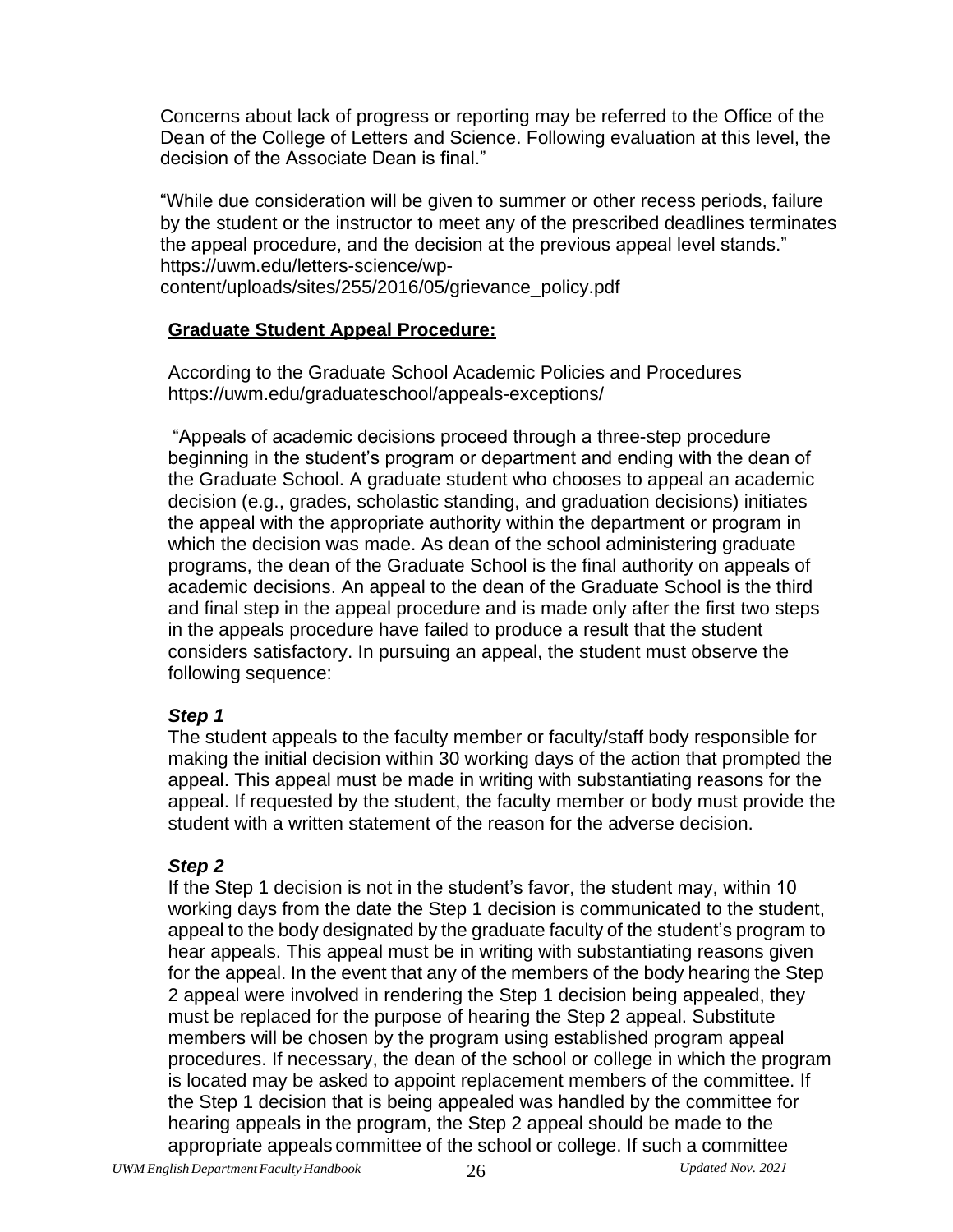does not exist, the dean of the school or college should appoint an ad hoc committee to handle the appeal.

### *Step 3*

If the Step 2 decision is negative, the student may, within 10 working days from the date of notification of that decision, appeal to the dean of the Graduate School. The student must provide information on the reason for the appeal, substantial evidence in support of the appeal, and the solution sought. All documentation must be forwarded to the dean. In appeals dealing with academic matters which fall within the purview of the faculty, the dean of the Graduate School will respect the faculty decision."

<https://uwm.edu/graduateschool/academic-appeals-procedure/>

### **2.15 TravelCommittee**

Membership: The Department Chair; three members of the Executive Committee, elected by the Executive Committee for staggered three-year terms; one Assistant Professor, elected by the Departmental Faculty for a three-year term; one lecturer elected annually by those currently employed as lecturers; one Graduate Student appointed annually by the Associate Chair for Graduate Studies.

The Travel Committee has the following duties:

(1) Meets with the Department Chair early in the Fall semester to discuss the availability of departmental travel funds. The Chair will convene thismeeting.

(2) Devises guidelines for the distribution of departmental travel funds.

(3) Awards departmental travel funds in accordance with those guidelines.

(4) Gathers and disseminates information about travel support available from extra-departmental sources at UWM.

#### **2.16 Undergraduate PolicyCommittee**

**Membership**: Members that represent each of the tracks; one representative of teaching academic staff elected each year by indefinite, probationary, and academic staff holding at least a 50% appointment for the previous academic year; one representative of graduate teaching assistants to be elected each year by GTAs; the Director of Composition; the Associate Chair for Undergraduate Studies, who will act as permanent chair; and the Department Chair.

**Line of Authority:** The Undergraduate Policy Committee shall be responsible through the Chair to the Departmental Faculty concerning undergraduate courses.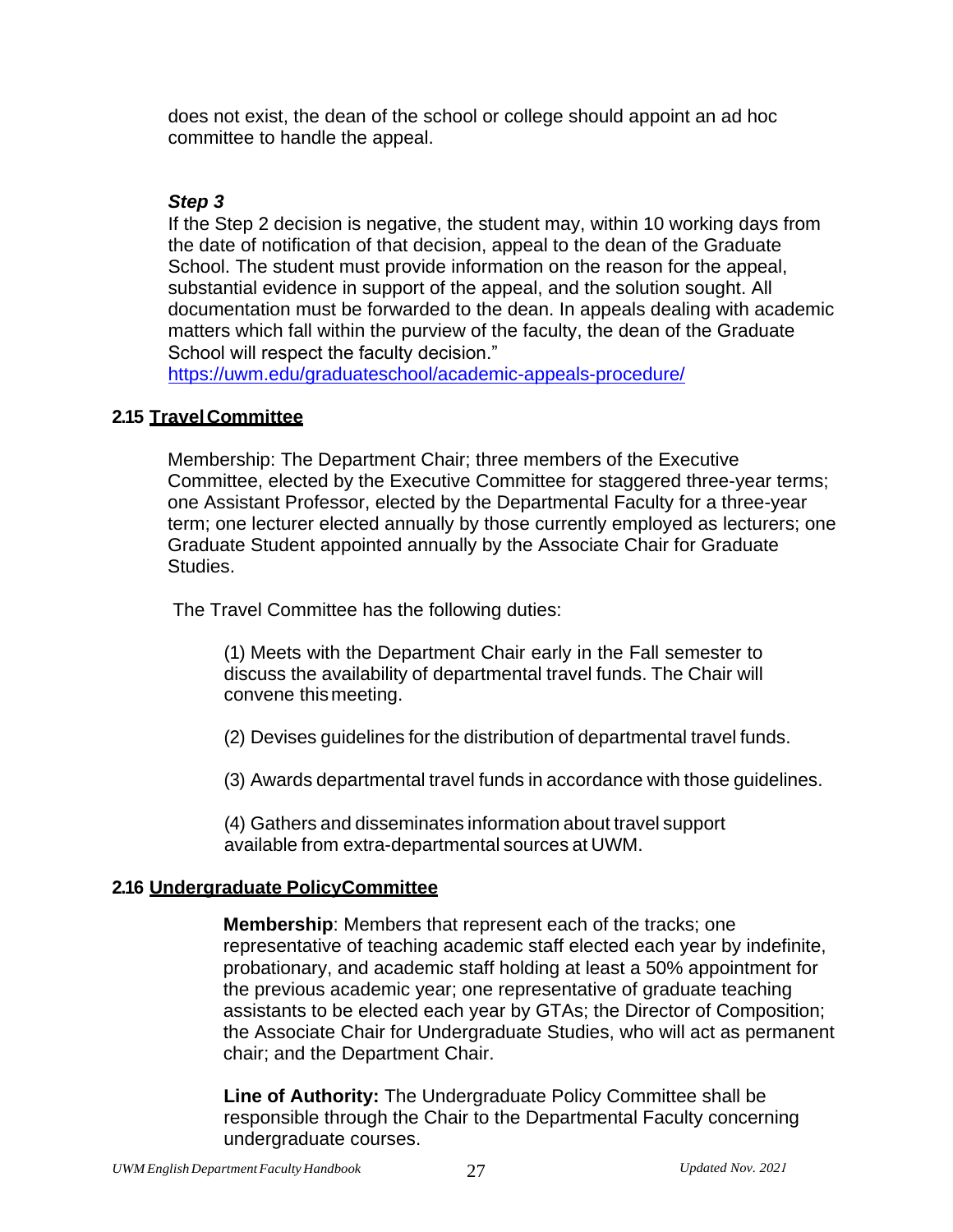**Mission:** To ensure a high-quality undergraduate curriculum and major.

#### **The Undergraduate Policy Committee** has the following duties:

(1) Reviews regularly the undergraduate curriculum and tracks; reviews and then recommends to the Departmental Faculty the approval of proposals for new courses, cross-listing or joint offering of courses or sections, discontinuation of courses, alterations of scheduling patterns, and other substantive modifications to undergraduate courses and the undergraduate program. Proposals on these matters need to come to the Undergraduate Policy Committee (UPC) for review and approval before they go to the Departmental Faculty and then the Chair. The UPC endorses the use of e-mail or mail ballots for changes in course numbers, titles, subtitles, catalog descriptions, and prerequisites, and situations in which emergency Departmental Faculty approval is necessary.

(2) Reviews the course schedule for each fall and spring semester, summer session, and Winterim session before it goes to the Departmental Faculty.

(3) Oversees track options. Reviews and decides on issues and proposals related to the tracks before they go to the Departmental Faculty.

(4) Oversees the process of observing (non-composition) undergraduate courses taught by graduate students and instructors; collects and provides a central repository for reports (or letters) of classroom observations; ensures that classroom observations are done regularly within each specialtyarea.

(5) Ensures that a process of course evaluation is in place that assists in the continued enhancement of undergraduate courses; assists the department in activities related to the quality of teaching.

(6) From time to time, reviews other undergraduate programs; identifies features of those programs that would benefit the undergraduate program and proposes the adoptions of those features to the Departmental Faculty.

(7) Assesses the relationship of the undergraduate program to other units of the University and reports to the Departmental Faculty its assessment.

(8) Encourages good relations and interactions among undergraduate students, faculty, staff, and administrators in the Department.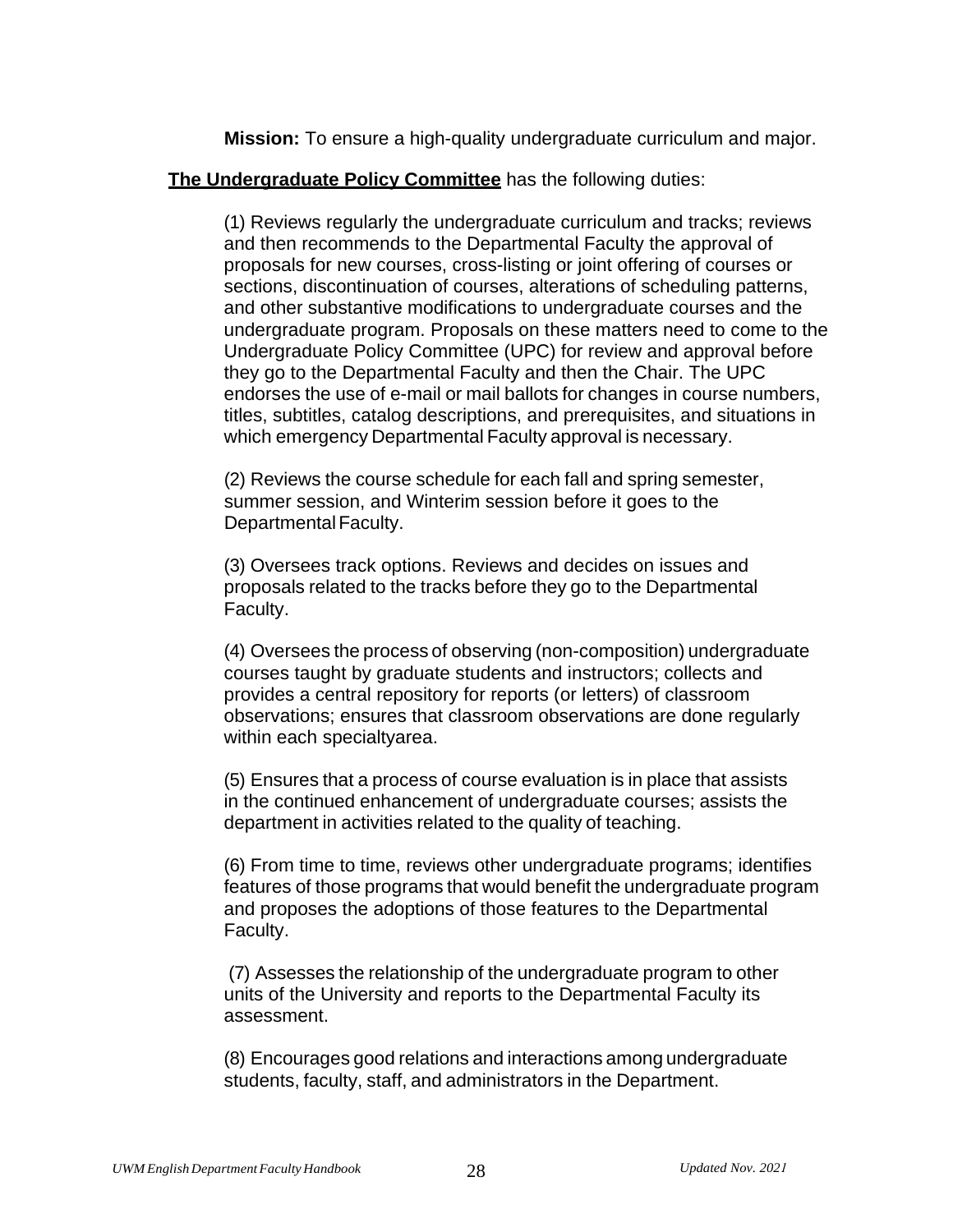### **2.17 Open HouseCommittee**

**Membership:** One member of the departmental faculty is elected annually to organize and manage, with the assistance of the members of the English Department, the Department's booth at the University of Wisconsin-Milwaukee's annual Open House in October.

#### **2.18 Long Range Planning Committee**

Membership: Department Chair; Associate Chair of Graduate Studies; Associate Chair of Undergraduate Studies; Associate Chair of Composition; coordinators of tracks A, B, C, and H; one representative of the Academic Staff holding Indefinite status and selected by the Academic Staff Committee.

The Long-range Planning Committee has the following duties:

- (1) To provide the Executive Committee with a background analysis and recommendations regarding priorities for faculty recruitment; this should occur no later than April during every academicyear.
- (2) To conduct discussions, from time to time, of the Department's program array, including consideration of enrollments, programmatic coverage, resource allocation, and staffing; recommendations may go to the Department or Executive Committee, or to the Undergraduate Policy or Graduate Policy committees, as appropriate. Such a discussion should usually occur each year and will be convened by the Chair.
- (3) To conduct the initial review of any inquiry regarding the prospect of a conversion of an academic staff employee to tenure-line appointment; review will be conducted by those members who are also members of the Executive Committee; recommendations will be sent to the Executive Committee.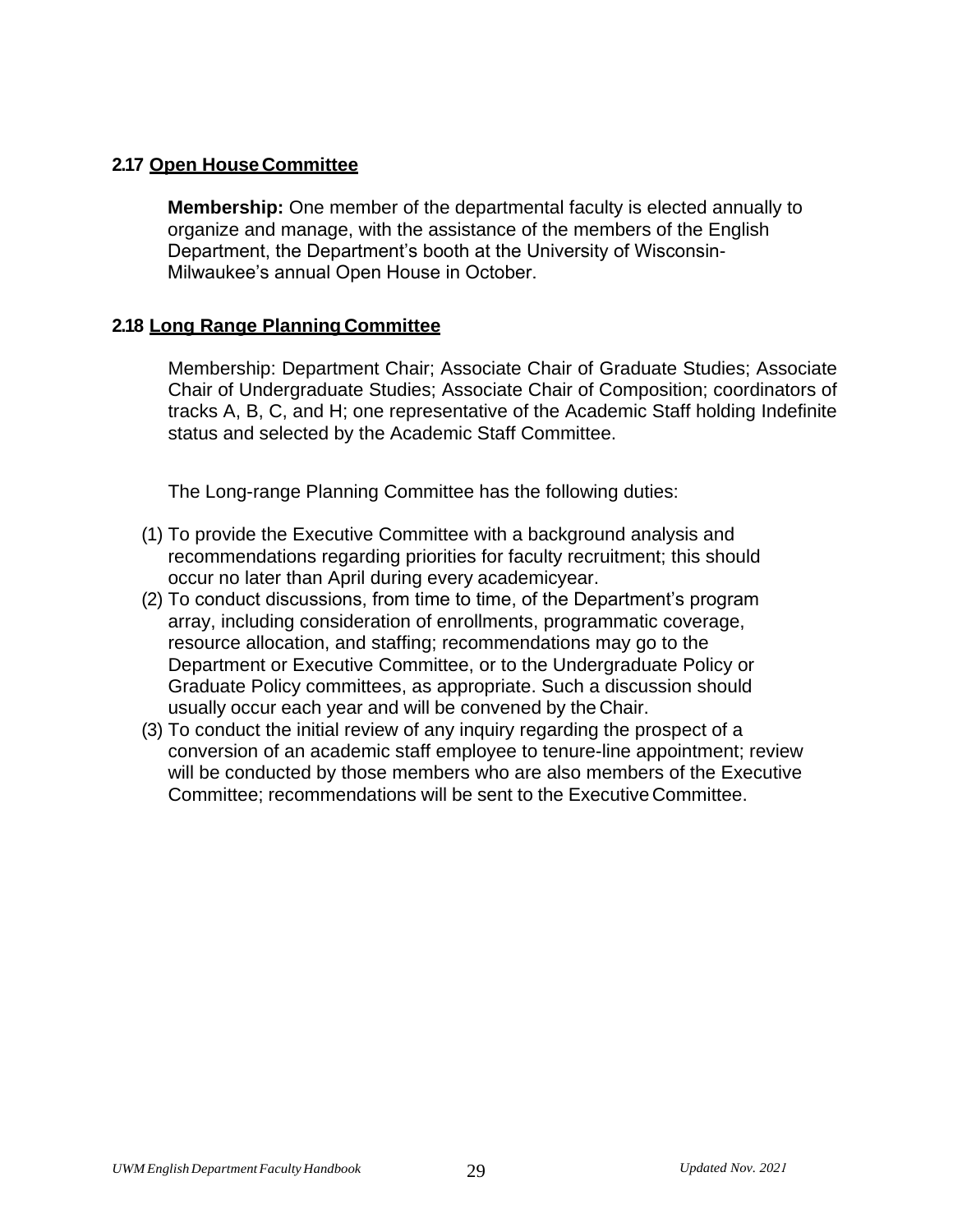# UNIVERSITY OF WISCONSIN-MILWAUKEE

# English Department Faculty Handbook

### **CHAPTER 3 EXECUTIVE COMMITTEE**

| 3.01 | <b>Executive Committee: Membership and Functions</b>                                                                              | 31 |
|------|-----------------------------------------------------------------------------------------------------------------------------------|----|
| 3.02 | <b>Executive Committee: General Procedures and Voting</b>                                                                         | 31 |
| 3.03 | Criteria for Recommending Promotion to Associate<br><b>Professor with Tenure</b>                                                  | 31 |
| 3.04 | Criteria for Recommending Promotion to Professor                                                                                  | 32 |
| 3.05 | Criteria of the Divisional Committee for Arts and Humanities for<br>Promotion to Associate Professor with Tenure and Promotion to | 33 |
| 3.06 | <b>Sabbatical Ranking Procedure</b>                                                                                               | 33 |
| 3.07 | <b>Sabbatical Ranking Criterion</b>                                                                                               | 34 |
| 3.08 | Procedures for Recommending Reappointment,<br>Promotion, or Termination of Probationary Service                                   | 34 |
| 3.09 | <b>Regulations Governing Executive Committee Personnel Actions</b>                                                                | 35 |
| 3.10 | Probationary Faculty and Academic Staff without Tenure:<br><b>Class Visitations</b>                                               | 35 |
| 3.11 | <b>Recommending Salary Increments</b>                                                                                             | 36 |
| 3.12 | <b>Merit Committee</b>                                                                                                            | 38 |
| 3.13 | <b>Awards and Recognition Committee</b>                                                                                           | 38 |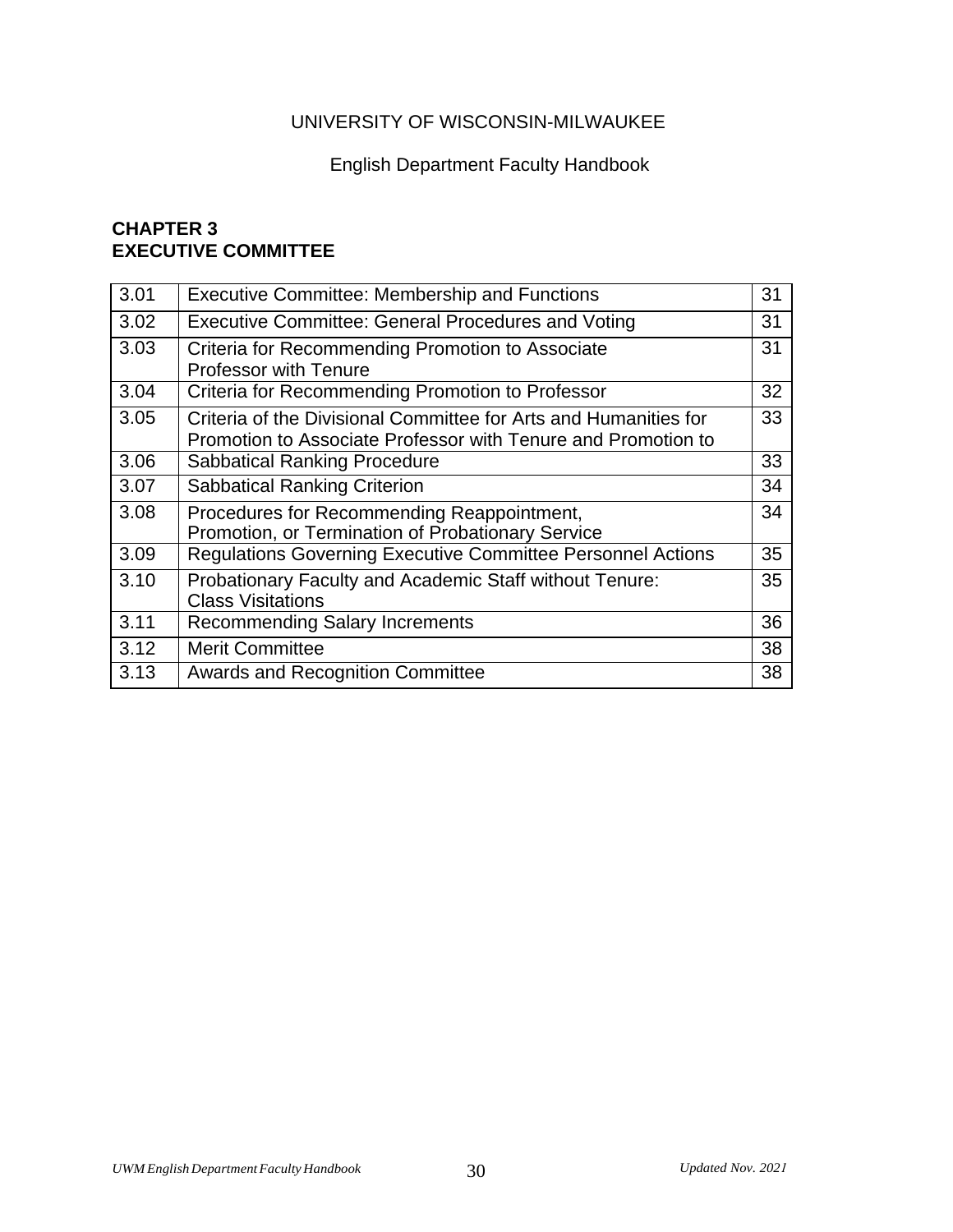### **3.1 Membership andFunctions**

See UWM Policies and Procedures 4.04 and 4.05.

#### **3.2 Executive Committee: General Procedures and Voting**

(1) Parliamentary authority and conduct of meetings: See sections 2.02 and 2.03 of the English Department Faculty Handbook.

(2) Voting on all personnel matters shall be by written ballot. In accordance with UWM Policies and Procedures 5.162, "This ballot shall contain the motion before the committee, the date of the meeting, the individual's vote (yes, no, abstain), and the signature of the individual voting. These ballots will be collected by the chair of the committee and retained in the confidential personnel files for the duration of the candidate's employment at UWM." "The vote on a decision of tenure/promotion shall be recorded in the minutes of the executive committee."

(3) In accordance with UWM Policies and Procedures 5.162, "Proxy votes are not allowed."

(4) The Chair may request members of the Executive Committee to assist her/him in preparing supporting data to accompany recommendations to the Dean.

### **3.3 Criteria for Recommending Promotion to Associate Professor with Tenure**

The present and foreseeable needs of the Department may be a factor in determining recommendations for tenure. Because tenure constitutes a lifetime appointment, the Department must assess the candidate's potential for continued professional growth and accomplishment which must necessarily be judged on the basis of performance at the probationary rank. While successful teaching and commitment to the Department are essential, scholarly achievements weigh most heavily in the tenure decision.

### (1) Teaching

Candidates must demonstrate a sustained record of strong and successful teaching. Candidates whose teaching is judged unsatisfactory will not be tenured. In assessing teaching the department will consider evidence such as peer and student evaluations, letters of support, syllabi and other classroom materials, service on graduate student committees, new or revised courses, teaching awards, and overall contributions to the Department's curriculum. The Department may also consider the candidate's ability to incorporate ongoing research into graduate and undergraduate teaching.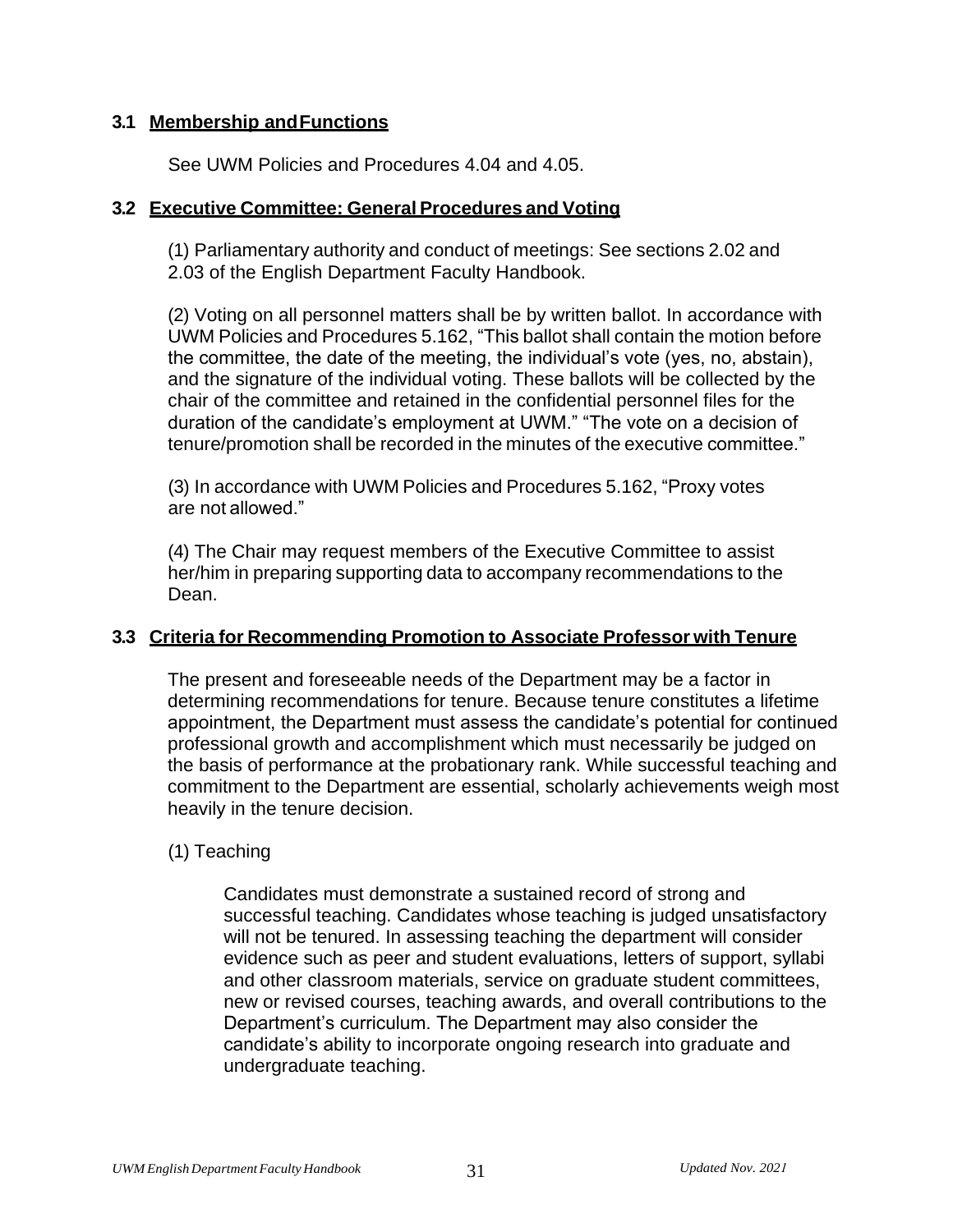### (2) Scholarship

Candidates for promotion to Associate Professor must demonstrate evidence of ongoing, significant, and substantial research or creative activity which must necessarily take the form of publication by reputable presses and journals. Given the diversity of the English Department, no hard-and-fast criteria can be formulated with regard to quantity of publication; however, in most cases a book (published or accepted for publication) or its equivalent is expected for tenure. In fields in which the publication of scholarly books is not the norm, judgment will likewise be based on ongoing, significant, and substantial publication as appropriate to the field. The Department will solicit outside evaluations regarding the substance and merit of the candidate's work.

#### (3) Service

While the department does not require extensive service from Assistant Professors, candidates should demonstrate the capacity to work effectively within departmental structures as well as a commitment to the Department, the university, and the profession.

#### **3.4 Criteria for Recommending Promotion to Professor**

Promotion to Professor is recognition of significant accomplishment since tenure. Continued success as a teacher and substantial service to the Department are essential to promotion, but publication is the primary consideration. Although teaching and service cannot entirely replace publication, outstanding contributions in these areas will weigh heavily in the decision.

### (1) Teaching

In assessing teaching the Department will consider evidence similar to that considered for tenure. Additional considerations include directing graduate students, developing curriculum, work on graduate examinations, coordinating programs, and ability to incorporate ongoing research into graduate and undergraduate teaching.

#### (2) Scholarship

Given the diversity of the English Department, no hard-and-fast criteria can be formulated with regard to quantity of publication; however, in most cases a second book (published or accepted for publication) or its equivalent is expected. In fields in which the publication of scholarly books is not the norm, judgment will be based on ongoing, significant, and substantial publication as appropriate to the field. The Department will solicit outside evaluations regarding the substance, merit, and influence of the candidate's work. Candidates are expected to have attained a national reputation in their field.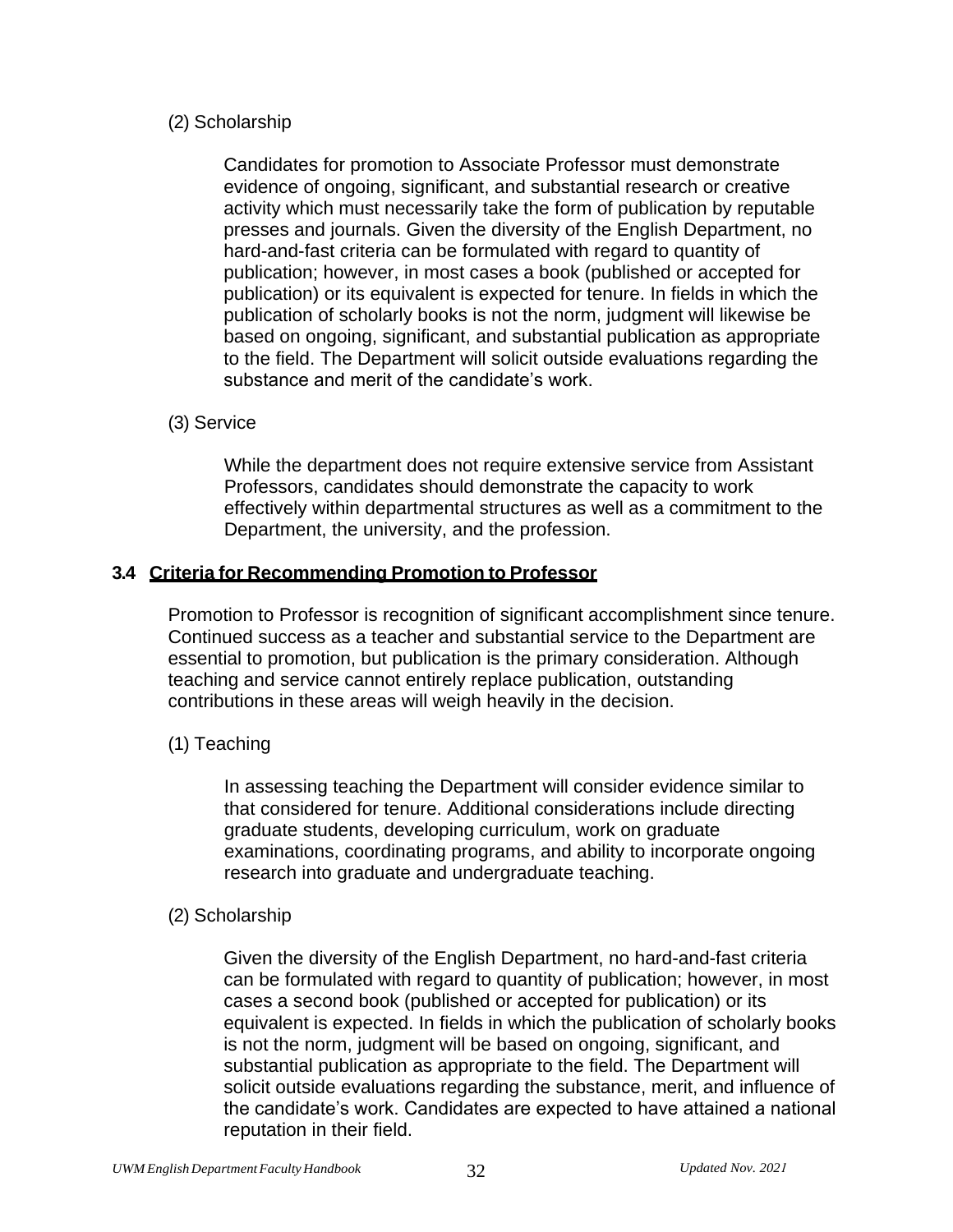(3) Service

Candidates for promotion are expected to have contributed extensive service to the Department, the university, and the profession. While service cannot entirely replace publication, outstanding contributions in the area of service will strengthen the case for promotion.

### **3.5 Criteria of the Divisional Committee for Arts and Humanities for Promotion to Associate Professor with Tenure and Promotion to Professor**

Each year the Divisional Committee for Arts and Humanities updates and disseminates its criteria for promotion and tenure as well as information to candidates about preparing their files. Current information is available at <http://www4.uwm.edu/secu/faculty/divisional/ah/index.cfm>

### **3.6 Sabbatical RankingProcedure**

Early in the fall semester in accordance with the policies and procedures available on the Provost's website**,** individual sabbatical "proposals will be reviewed first at the departmental level by the executive committee. Where a department receives multiple proposals, the executive committee shall rank the proposals." [http://www4.uwm.edu/acad\\_aff/policy/sabbatical\\_gl.cfm](http://www4.uwm.edu/acad_aff/policy/sabbatical_gl.cfm)

The ranked list of sabbatical proposals must be approved by the Executive Committee. The following criteria will apply:

(1) Eligibility Criteria (every proposal that satisfies these criteria will be approved):

According to the policies and procedures available on the Provost's website**,** "A faculty member is eligible for a sabbatical award under the following terms:

- A faculty member must have completed six or more years of full- time instructional service as ranked faculty, or its equivalent, in the UW System and not have taken a sabbatical within the UW System during the previous six years of full-time service, or its equivalent.
- Leaves of absence, regardless of source of funding (including personal resources and duly approved extensions to the probationary period 'Tenure Clock Extensions') will be excluded in determining a faculty member's years of full-time service.
- Preference shall be given to those making significant contributions to teaching and who have not had a leave of absence, regardless of source of funding, in the previous four years.
- A sabbatical will not be awardedto: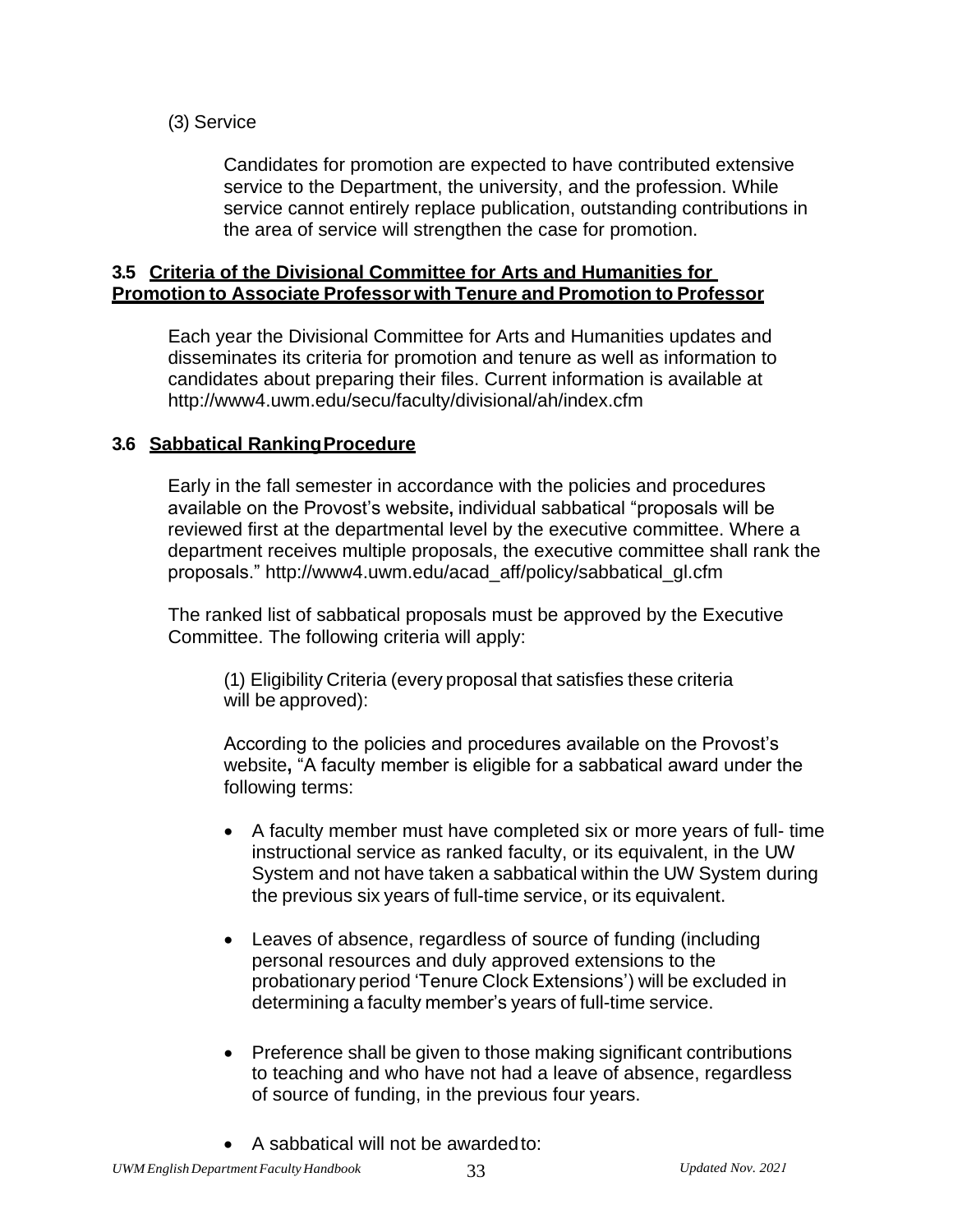- A faculty member denied reappointment to a permanent position in the year following the sabbatical leave.
- A faculty member who does not plan to return to UWM for at least one academic year of service after the termination of the sabbatical.
- In accord with UWS 1.04, 'ranked faculty' is defined as persons holding the rank of instructor, assistant professor, associate professor, or professor in an academic department or its functional equivalent.
- Part-time faculty have the same waiting period as full-time faculty, but their sabbatical appointment will be based upon the percentage of their faculty appointment." [\(http://www4.uwm.edu/acad\\_aff/policy/sabbatical\\_gl.cfm](http://www4.uwm.edu/acad_aff/policy/sabbatical_gl.cfm))**)**

See the complete UWM policies on and guidelines for the sabbatical program at: [http://www4.uwm.edu/acad\\_aff/policy/sabbatical.cfm](http://www4.uwm.edu/acad_aff/policy/sabbatical.cfm)

### **3.7 Sabbatical RankingCriterion**

The number of years during which the faculty member has served without receiving a leave of absence. The faculty member who has taught longest without a break will be ranked first. Buyouts and other partial leaves will be considered in making this calculation, as will years of service at other universities.

#### **3.8 Procedures for Recommending Reappointment, Promotion, or Termination of Probationary Service**

(See also UWM Policies and Procedures, 5.15 through 5.19 at [http://www4.uwm.edu/secu/policies/faculty/index.cfm\)](http://www4.uwm.edu/secu/policies/faculty/index.cfm))

(1) The Executive Committee states formally with reasons (though these reasons do not appear in the minutes), its intention (arrived at by a 2/3 majority of those present and voting in the affirmative) to recommend the promotion, non-retention, dismissal, or continuation in rank of assistant professors and probationary instructors.

(2) If the intended recommendation is for other than promotion, the assistant professor or probationary instructor is notified by the Chair in writing of the intention of the Executive Committee and is advised that s/he may request reconsideration of the intended recommendation by notifying the Chair before a terminal date stated in the correspondence. The reasons are given orally unless the candidate requests the reasons in writing. (See UWM Policies and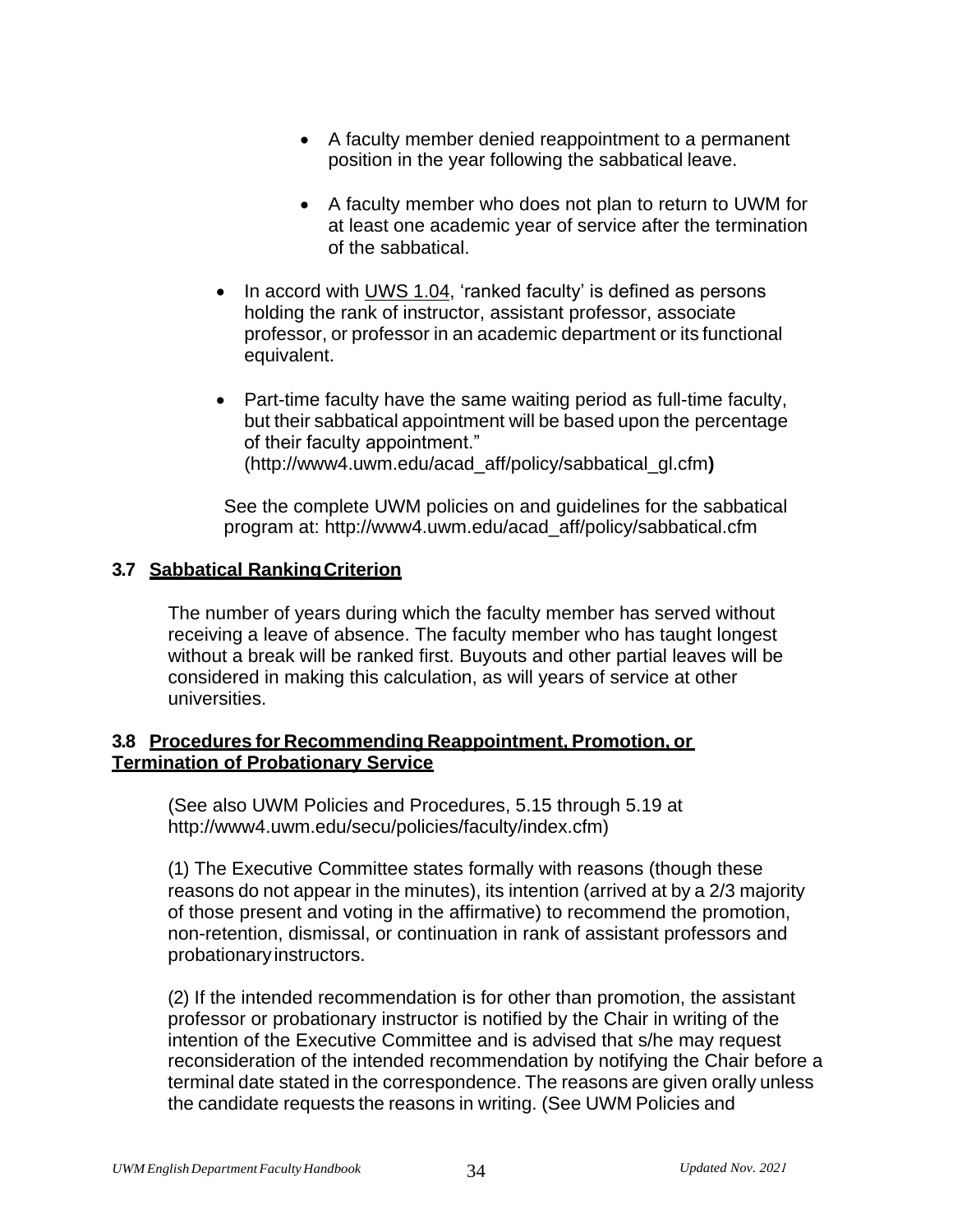Procedures 5.173.)

(3) The assistant professor or probationary instructor is advised that appeal may take the form of a written statement or an appearance before the Executive Committee, or both, and that s/he may request a closed or open session to be scheduled within a reasonable time. Such a session will include reconsideration of all pertinent information discussed in earlier meetings. (See UWM Policies and Procedures 5.174.)

(4) After this procedure, the Executive Committee makes its recommendation to theDean.

### **3.9 Regulations Governing Executive Committee Personnel Actions**

(1) A quorum shall consist of a simple majority of members not on leave or excused because of illness.

(2) All actions concerning faculty appointments, reappointments, and promotions are open to comments by the Chair concerning Departmental needs and priorities.

(3) A motion recommending tenure or indefinite appointment requires the affirmation of two-thirds of those present and voting to pass. (Abstentions do not count in determining the two-thirds of those present and voting.)

(4) Votes on promotions from Associate to Full Professor will be cast by the Associate and Full Professors meeting in executive session.

(5) Voting on all personnel matters shall be by written ballot. In accordance with UWM Policies and Procedures 5.162, "This ballot shall contain the motion before the committee, the date of the meeting, the individual's vote (yes, no, abstain), and the signature of the individual voting. These ballots will be collected by the chair of the committee and retained in the confidential personnel files for the duration of the candidate's employment at UWM." "The vote on a decision of tenure/promotion shall be recorded in the minutes of the executive committee."

(6) In accordance with UWM Policies and Procedures 5.162, "Proxy votes are not allowed."

### **3.10 ProbationaryFaculty and Academic Staff without Tenure: Class Visitations**

1. Each new member of the probationary faculty or staff without tenure is to be visited at least twice during her/his first year of teaching at UWM.

If the new probationary faculty or staff member is teaching composition, one visit will be made by the Director of Composition, the other by a member of the Executive Committee. The instructor to be visited maychoose the member of the Executive Committee. Each visit will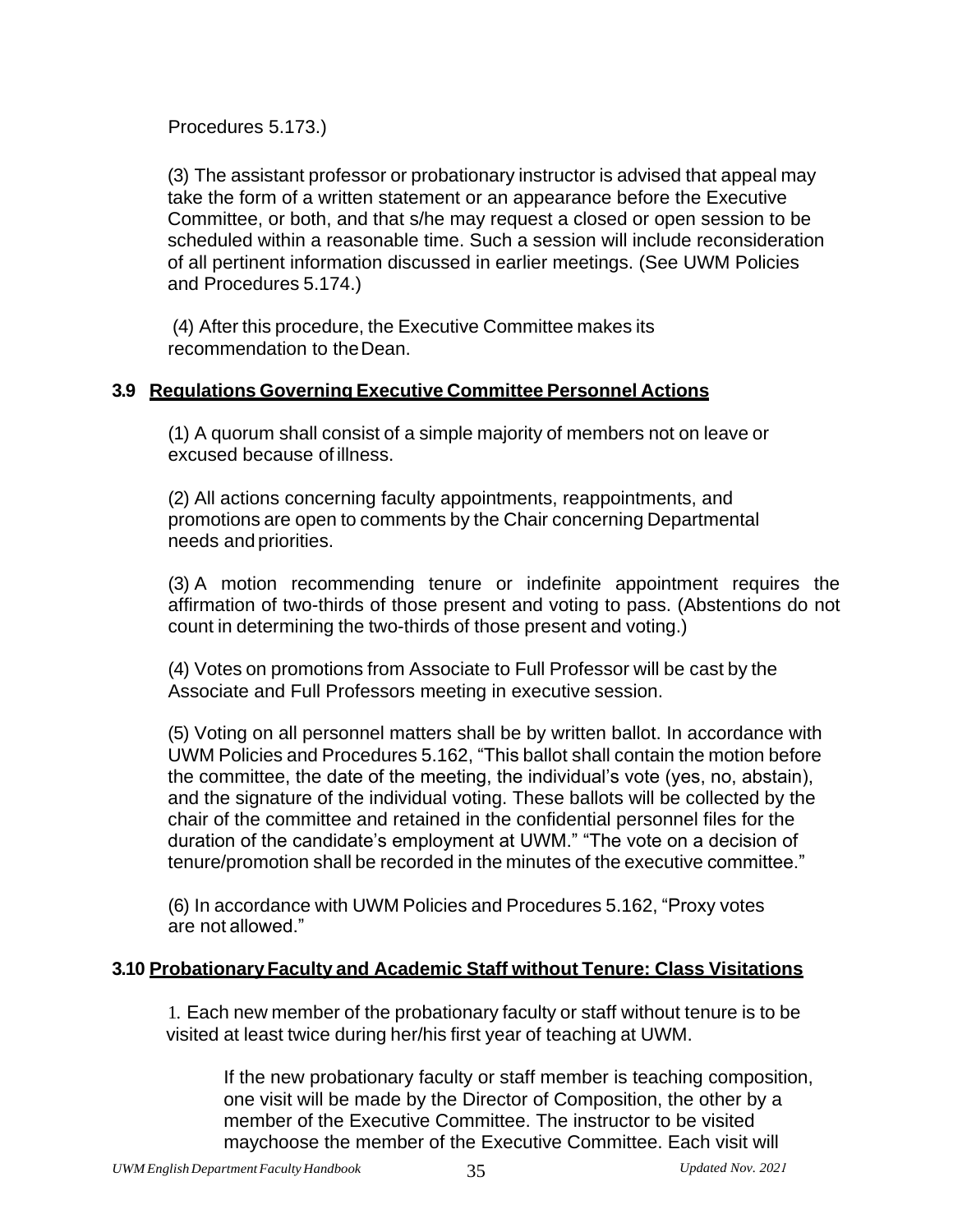involve an examination of the instructor's theme grading.

If the new faculty or staff member is not teaching composition, both visits will be made by members of the Executive Committee, one chosen by the instructor to be visited and one appointed by the Chair of the Department in consultation with the instructor.

2. In subsequent years, additional visits to classes taught by probationary faculty and staff may be arranged at the request of the faculty or staff member to be visited or at the discretion of the Executive Committee or one of its subcommittees. All class visits for the purpose of teaching evaluation will be arranged in advance by the Chair of the department in consultation with the instructor to be visited.

3. Graduate Teaching Assistants in their first year of teaching at UWM will be visited by the Director of Composition—the number of visits to be determined by the amount of help deemed advisable.

#### **3.11 Recommending SalaryIncrements**

Each member of the Department will complete an Annual Summary of Academic Activities as required by the Dean's Office. One copy will be provided for use within the Department—for the Merit Committee, Chair, and Executive Committee. Each faculty member will submit an Annual Summary to the Dean's Office electronically via "Digital Measures."

—See also UWM Faculty Document 2370 ("Merit Salary Recommendations – Information to Faculty Members") (No: S-39) available at [http://www4.uwm.edu/secu/docs/other/S39.htm](http://www4.uwm.edu/secu/policies/saap/upload/S39.htm)

Each year the Executive Committee will elect a Merit Committee of five members from a slate of nominees proposed by the Committee on Committees. Members are exempt from service on the Merit Committee for five years following their initial term and may be excused for two more years for good reason (i.e., on leave, departmental administration, etc.). The Merit Committee shall not award points to its own members for salary adjustment or exceptional accomplishments, but they should include themselves in the general distribution of points for satisfactory performance. They are also eligible for points allocated by the Department Chair. (See number 3 below.)

If money is made available to the department to increase salaries on thebasis of merit, faculty will complete, in addition to the Annual Summary of Academic Activities described above, the procedures outlined below in 3.11.1-3.

(1) Merit Reports and Merit Score Sheets are distributed annually.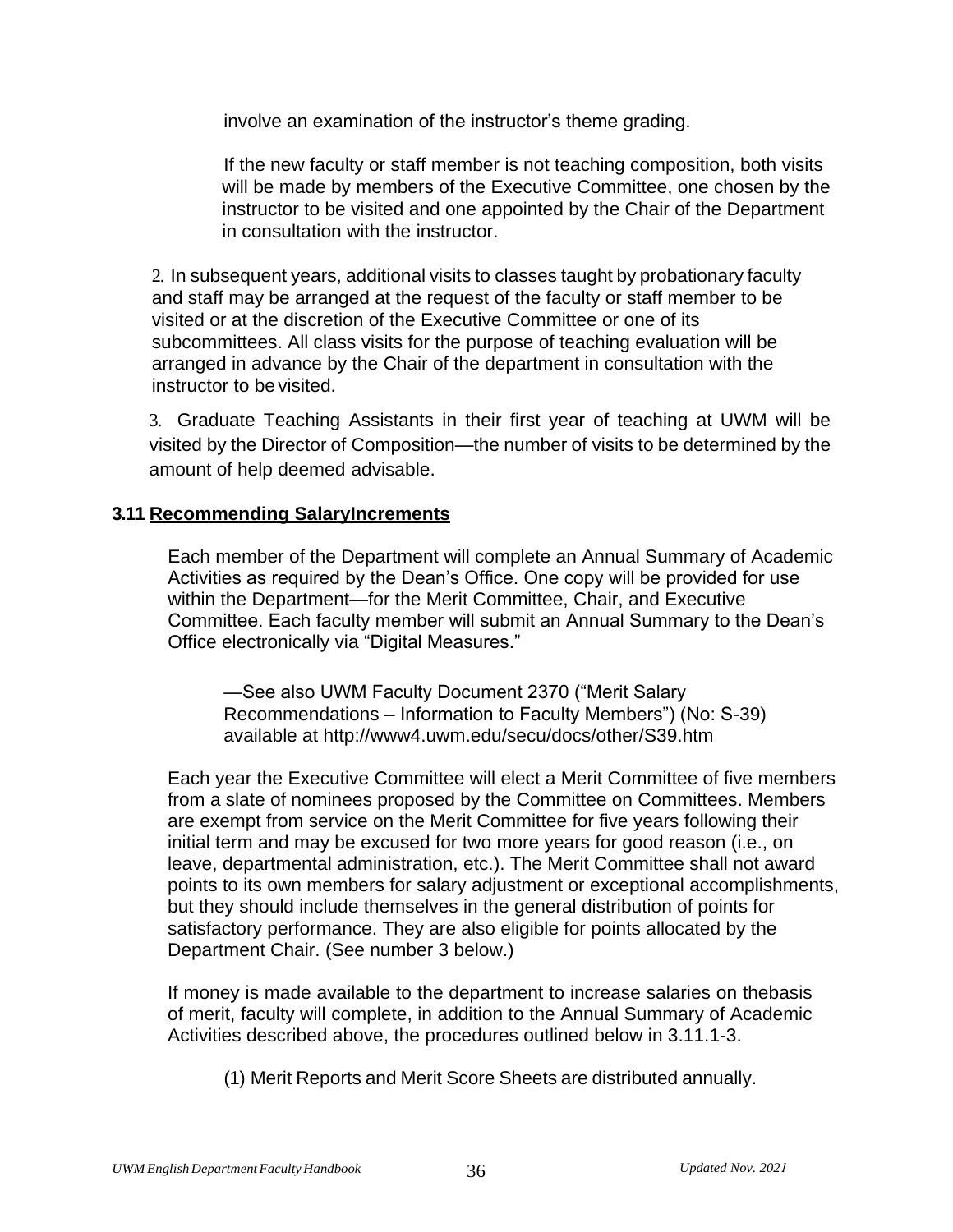(2) Accomplishments in teaching, research, and service, 95 points. Assignment of these points shall be made on the basis of the annual merit self-reports submitted by each member of the departmental merit pool. Merit scores for members of the Merit Committee will be tabulated by the Department Chair; merit scores for other members of the merit pool will be tabulated by the Merit Committee. Each member will receive a merit score which is the mean of her/his score in the current year and her/his scores for the two previous years (to be calculated retroactively if no merit money was available in previous year(s)). If a member has been in the Department for less than three years, she/he will receive a score which represents the mean for the number of years she/he has been in the Department.

(3) Chairperson's allocation. 0-5 points. The Chair will be allocated 5 points to award to members of the Department who, in her/his opinion, deserve additional consideration. Further, to expedite the Merit Committee's task and to promote fairness, the following practices shall be observed:

(a) The Merit Committee shall meet at least once in the fall semester of each year to plan its work for the year. The reports and recommendations of previous Merit Committees are available in the English Department.

(b) During the second semester, while waiting for the Faculty Merit Self- Evaluations to be completed, the Committee is advised to begin reviewing teaching evaluations.

(c) Each faculty member shall be provided with instructions for filling out a Merit Self-Evaluation Form. Along with the Merit Self-Evaluation form, each merit pool member shall submit to the Merit Committee one copy of all publications listed on the Merit Self-Evaluation Form.

(d) Except for members of the Merit Committee, every merit pool member's teaching evaluations should be read by at least two members of the Merit Committee. Evaluations for members of the Merit Committee shall be read by theChair.

(e) As part of its report to the Executive Committee, the Merit Committee shall list both the raw and merit point scores assigned to each member of the merit pool for each of the categories assessed (teaching, research, andservice).

(f) The Chairperson will add the "Chair's points" in a separate entry column and provide an explanation for each entry.

(g) The entire recommendation must be distributed to the Executive Committee at least one week before the meeting at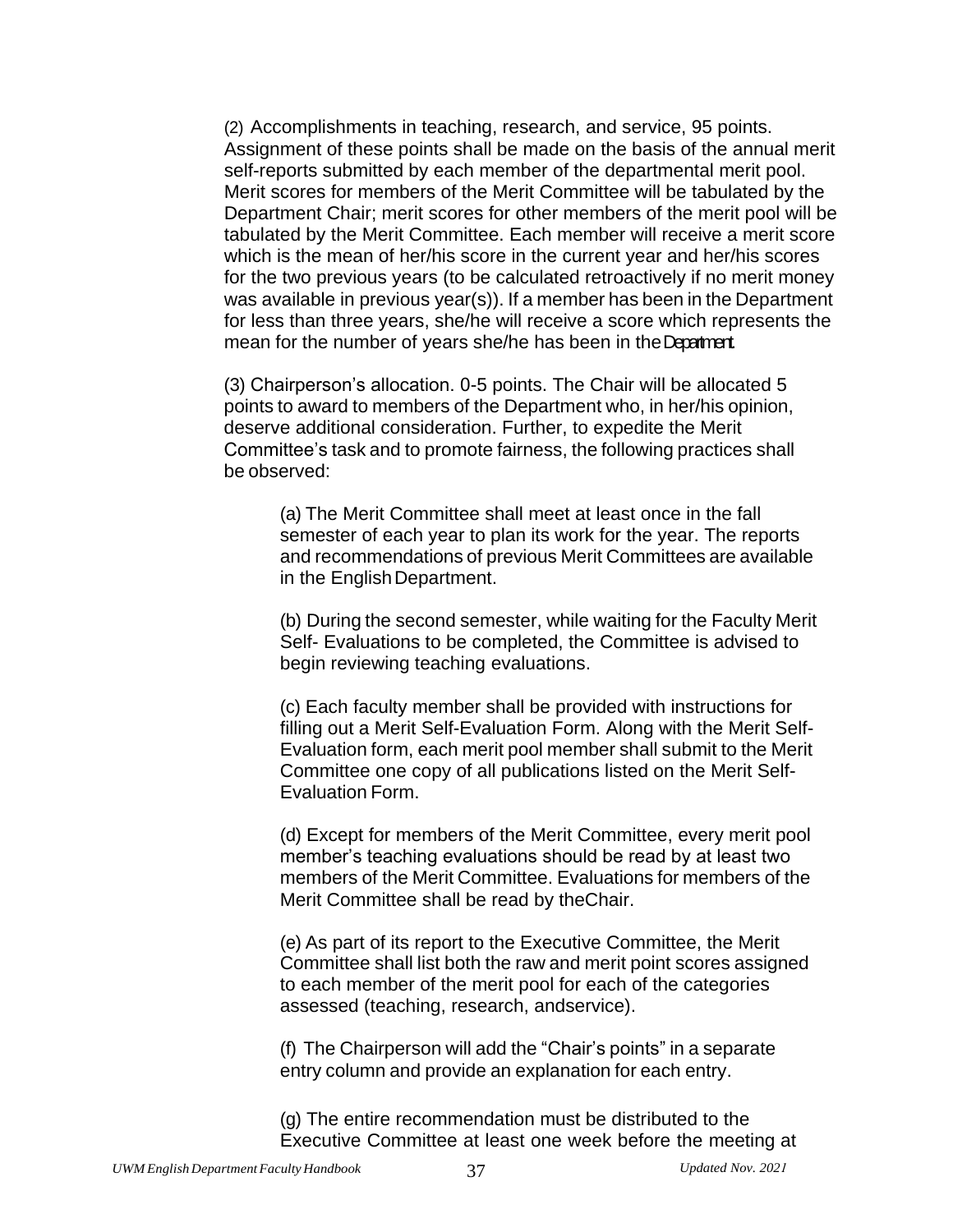which it is to be approved.

(h) Amendments to the recommendations may be offered in the Executive Committee, but the maximum established for the merit categories may not beexceeded.

(j) When appropriate, the Merit Committee will consult with individual faculty for the purposes of explanation, clarification, or justification.

### **SUBCOMMITTEE OF THE EXECUTIVE COMMITTEE**

#### **3.12 Merit Committee**

Membership: Five members of the Executive Committee elected annually. Members are exempt from service on the Merit Committee for 5 years following this initial term and may be excused for two more years for good reason (i.e. on leave, departmental administration, etc.). In addition, the Merit Committee will review faculty teaching evaluations.

The Merit Committee has the following duties:

(1) Reviews the Annual Summaries, publications, teaching evaluations, and other pertinent material of all members of the English Department's Merit pool, and awards merit points in conformity with the procedures described in the English Department Faculty Handbook (section 3.11) and the *Merit Report: A Sheet of Explanations— Legends and Notes for the Merit Report Detail & SummarySheets*.

(2) Reviews the merit procedure and recommends changes as necessary.

#### **3.13 Awards and RecognitionCommittees**

Membership: Five members of the Executive Committee elected annually.

The Awards and Recognition Committee has the following duties:

- (1) Acts as nominating committee for all university-wide awards andhonors.
- (2) Meets at the beginning of each semester to consider possible nominations of members of the department for relevantawards.
- (3) Along with the Chair, is available to consult with faculty who express interest in particular awards.
- (4) For those awards stipulating approval of departmental Executive Committee, the committee will forward its recommendation to theEC.
- (5) When needed, assists the Chair in gathering all supporting materials required for nominations (e.g., letters of support, comments from student evaluations, etc.).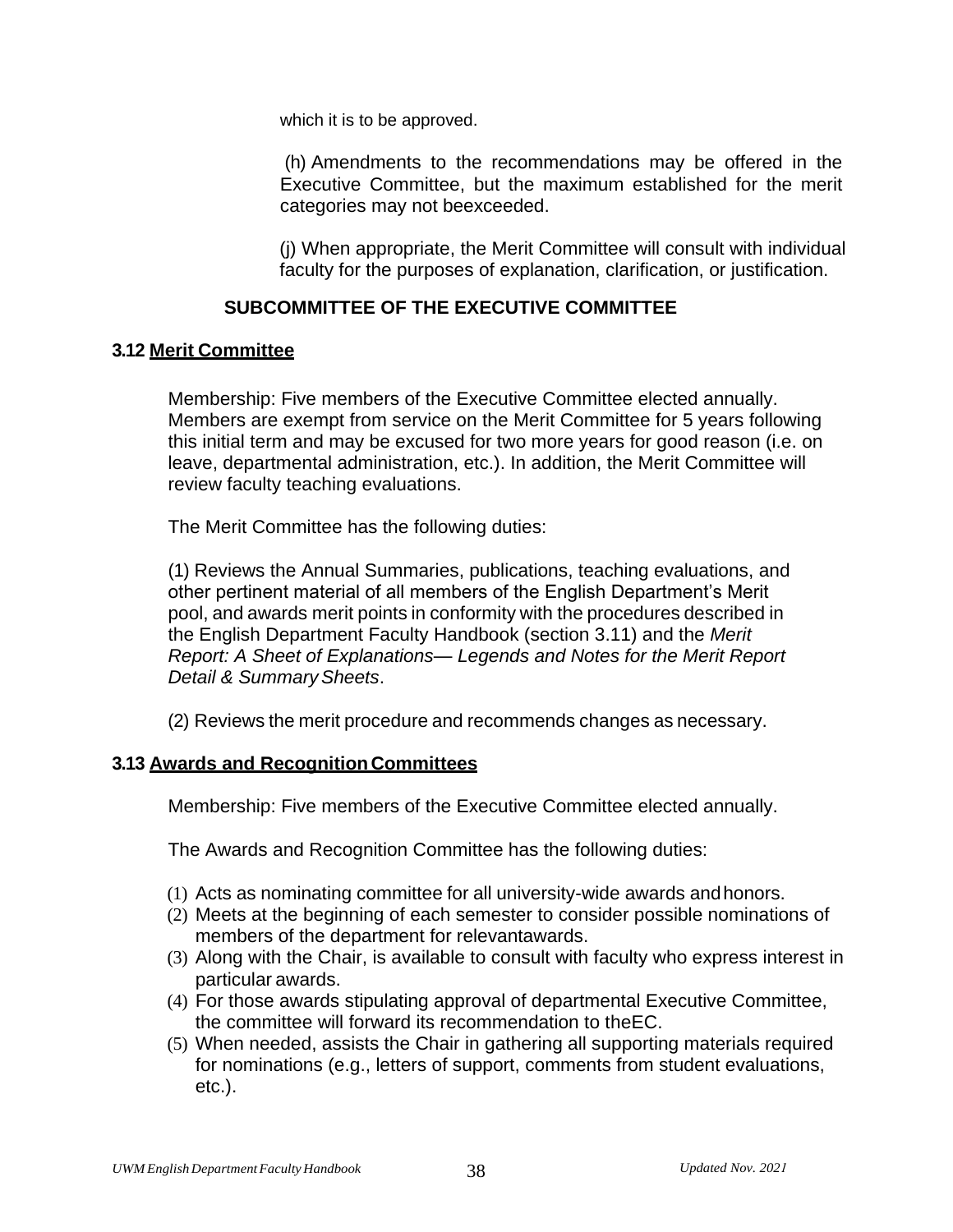#### UNIVERSITY OF WISCONSIN-MILWAUKEE

English Department Faculty Handbook

#### **CHAPTER 4 AMENDING OF THE BY-LAWS**

"Constitutions, by-laws, and rules of order, that have been adopted and contain no rule for their amendment, may be amended at any regular business meeting by a vote of the majority of the entire membership or, if the amendment was submitted in writing at the previous regular business meeting, then they may be amended by a two-thirds vote of those voting, a quorum being present." (Robert's Rule of Order Revised, Section 68, [http://www.rulesonline.com/rror--](http://www.rulesonline.com/rror--00.htm)) [00.htm\)](http://www.rulesonline.com/rror--00.htm))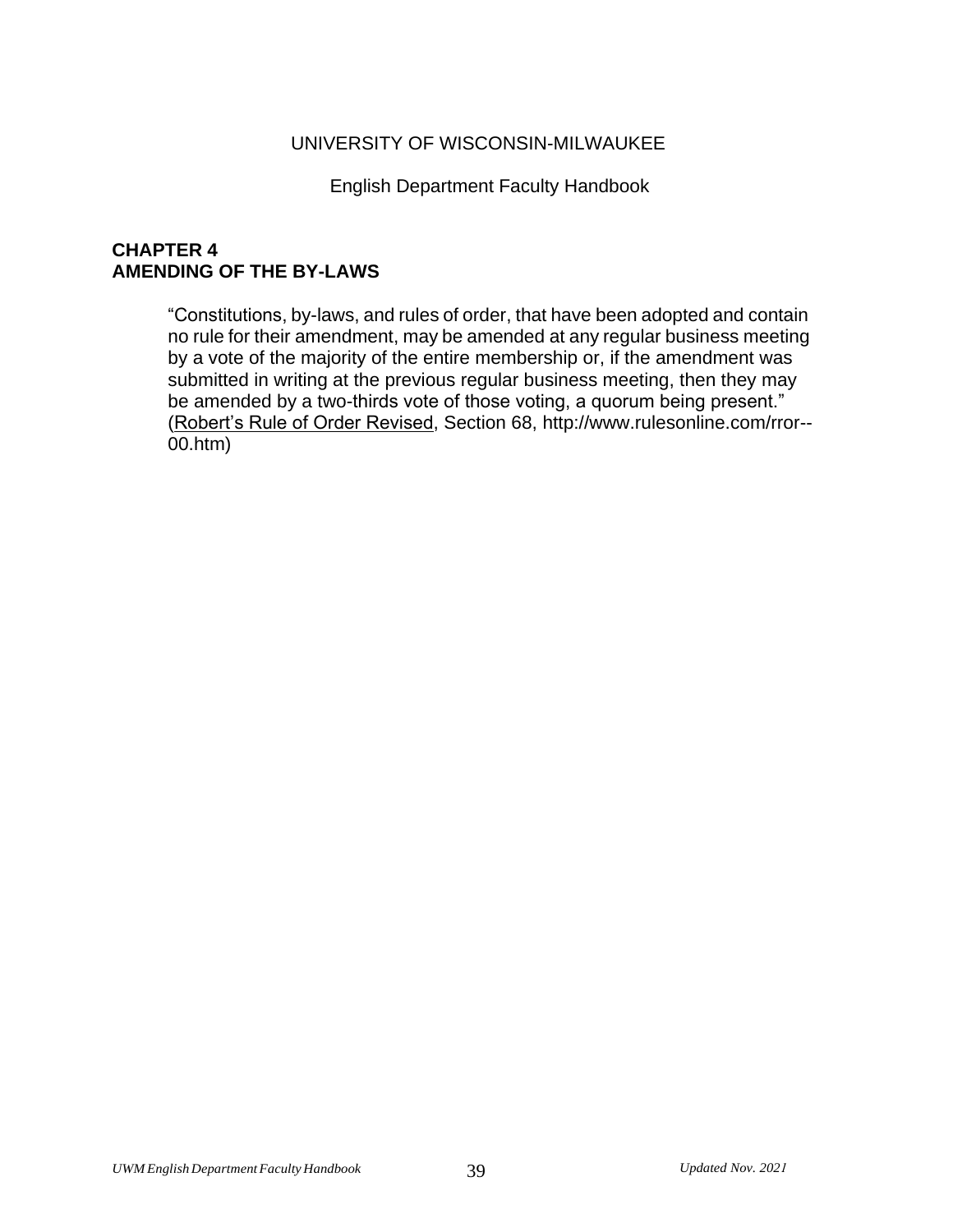#### UNIVERSITY OF WISCONSIN-MILWAUKEE

### English Department Faculty Handbook

#### **CHAPTER 5 HIRING**

| 5.01 | Equal Employment Opportunity (EEO) Policies        | 40 |
|------|----------------------------------------------------|----|
| 5.02 | UWM Guide for Faculty & Academic Staff Recruitment | 40 |
| 5.03 | Academic Personnel Recruitment & Hiring            | 40 |
| 5.04 | Guidelines for Staffing the Summer Session         | 41 |
| 5.05 | <b>Spouse/Partner Hiring Procedures</b>            | 42 |
| 5.06 | <b>Transfer Procedures</b>                         | 43 |

### **5.1 Equal Employment Opportunity (EEO)Policies**

See the following documents:

- UWM "Discriminatory Conduct Policy Including Sexual Harassment" [http://www4.uwm.edu/eds/policies\\_forms/](http://www4.uwm.edu/eds/policies_forms/)
- UWM "Equal Employment Opportunity" https:/[/www.wisconsin.edu/ohrwd/policies/eeo/](http://www.wisconsin.edu/ohrwd/policies/eeo/)
- "General Counsel: Discrimination in Employment" [https://www.wisconsin.edu/general](http://www.uwsa.edu/gc-off/deskbook/discrm.htm)[counsel/legal-topics/discrimination-in](http://www.uwsa.edu/gc-off/deskbook/discrm.htm)[employment/](http://www.uwsa.edu/gc-off/deskbook/discrm.htm)

### **5.2 Faculty & Academic Staff Recruitment**

For information, see the Department of Human Resources Recruitment Toolkit: https://uwm.edu/hr/home/resources/toolkits/recruitment-toolkit/

For guidance and further resources, contact the Assistant Dean for Administrative Affairs and Personnel, College of Letters and Science

See also "Legal Issues in the Recruiting Process": https://uwm.edu/legal/wpcontent/uploads/sites/147/2015/01/Legal-Issues-in-the-Recruiting-Process.pdf

#### **5.3 Academic Personnel Recruitment &Hiring**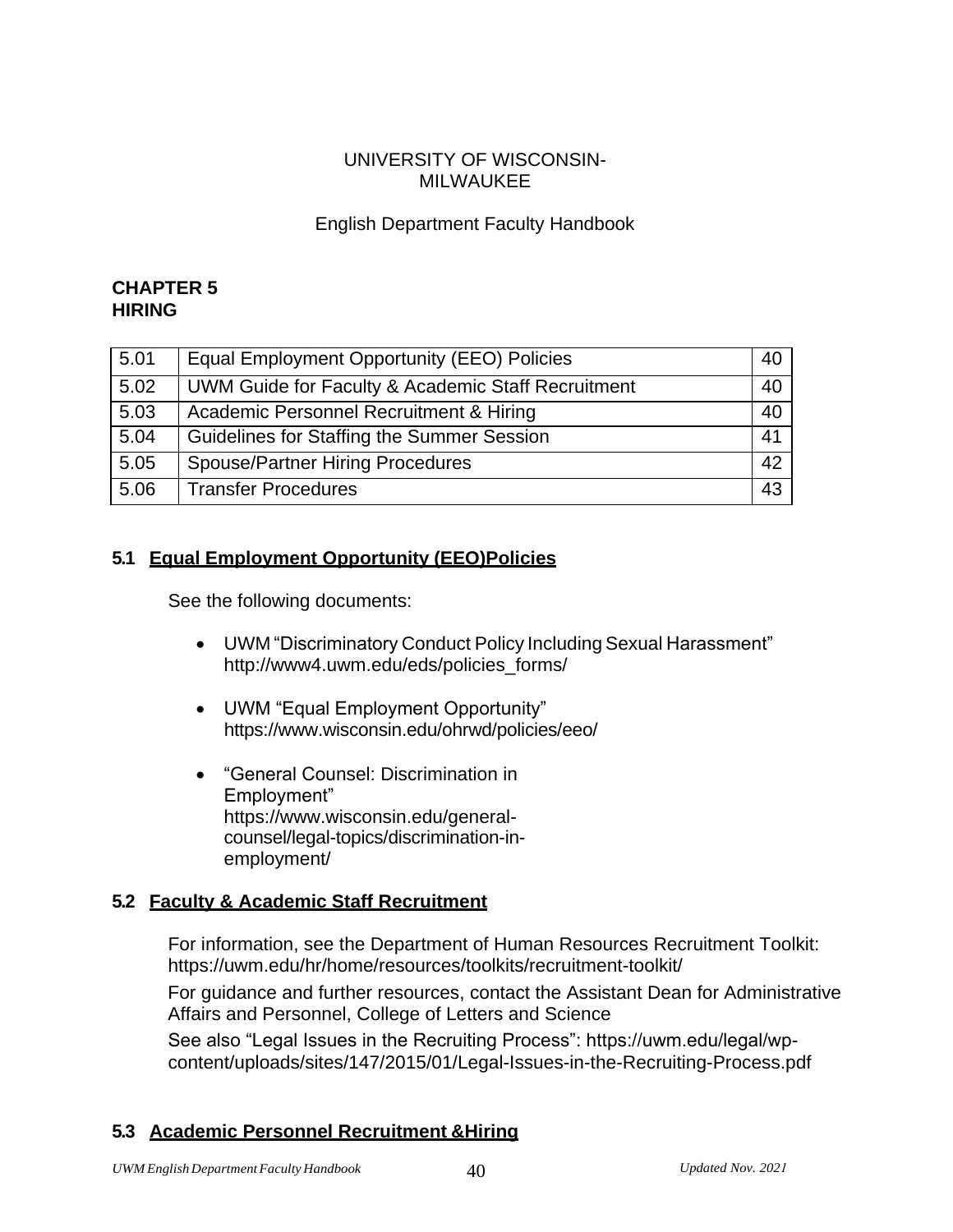For rules governing competitive and non-competitive appointment processes, consult the Assistant Dean for Administrative Affairs and Personnel, College of Letters and Science.

In the rare instances when the department needs to hire additional personnel to teach specific courses at the 300-level or above due to programmatic need, plan or program coordinators must submit a request to the Department Chair and Management Team prior to scheduling. Final confirmation of the teaching assignment will be subject to Executive Committee review and approval.

#### **5.4 Guidelines for Staffing the SummerSession**

Staffing for the summer session will be determined by the Chair and Associate Chairs. The assignment of courses to Graduate Teaching Assistants will be made in consultation with the Associate Chair/Director of Composition and Associate Chairs for Undergraduate and Graduate Studies. These determinations will be guided by the following principles:

- Programmatic need will be the first consideration.
- Plan coordinators are given preference in summer teaching assignments.
- When possible within the constraints of the summer budget, faculty members who declare their intention of retiring within three years will be offered the opportunity to teach twocourses.
- The Department is committed to offering summer teaching to as many Graduate Teaching Assistants as possible. In selecting GTAs for the summer session, preference will be given to those in the latter stages of the doctoral program whose teaching and academic progress have been satisfactory, and who have received no previous summer support.
- The Management Team will review applications to staff UWM's London Study Abroad Program (January-April). Before June 1, the Management Team will send out a call for applications for the following year.

Applications for the exchange will be reviewed and the selection of a faculty member for the program will be determined on the basis of programmatic need. It is expected that applications will propose courses that are designed specifically for the London-based curriculum of the program, and preference will be given to faculty whose field of specialization is an area of British literature and culture. In order to offset any reduction in salary stemming from the exchange, priority will be given to the faculty member in summer teaching assignments.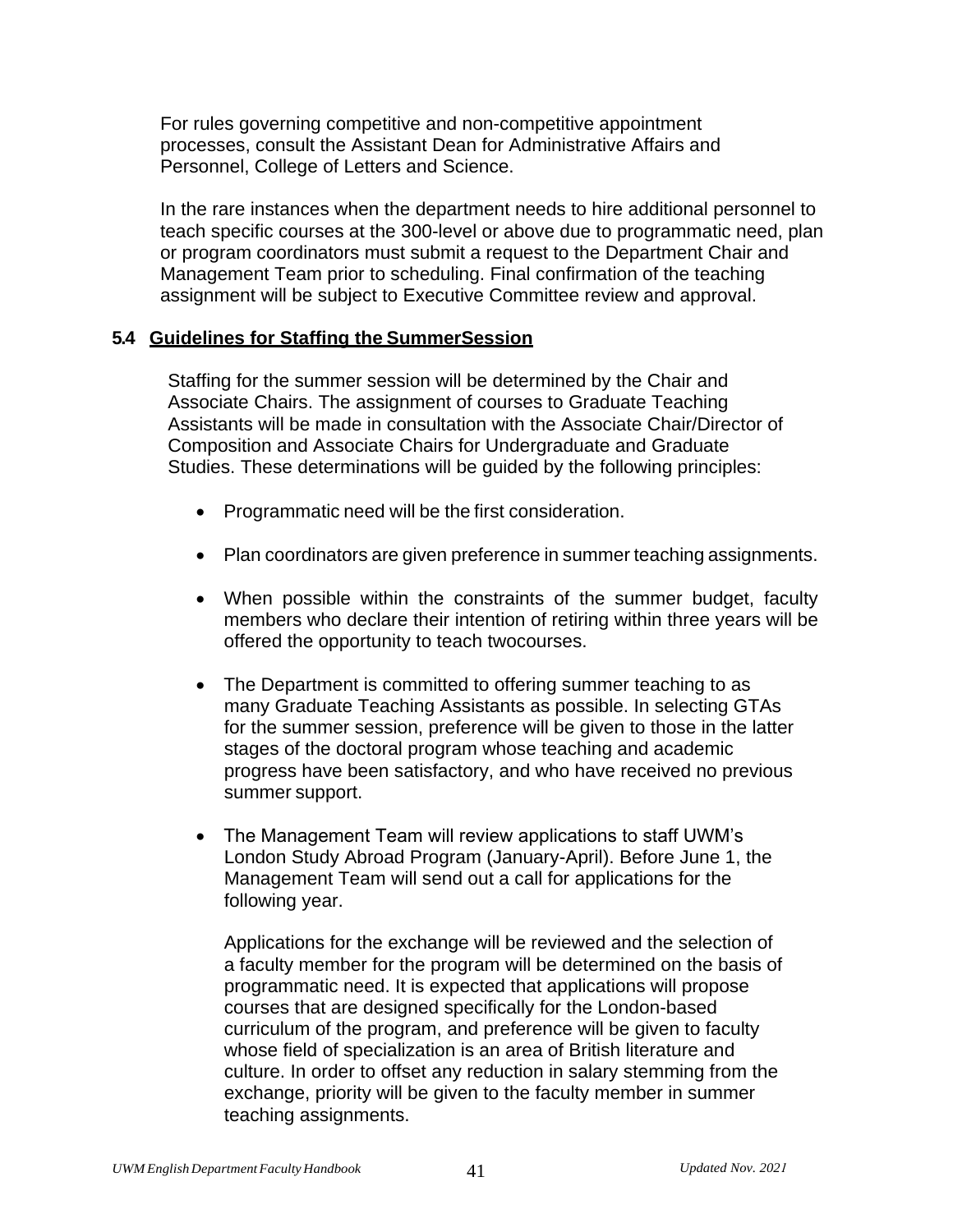In the ranking of applications, priority will be given to the faculty member who has taught the fewest times and/or least recently in London.

• In addition, the Management Team will be responsible for staffing the faculty exchange program with Justus Liebig University, Giessen. Before September 1, the Chair will send out a call for applicants for the following summer. Applications for the exchange will be reviewed and the selection of a faculty member for the program will be determined on the basis of programmatic need. In the ranking of applicants, priority will be given to faculty who do not have other forms of summer support (administrative salary or other summer teaching) as well as those who have not participated in the exchange program. If all applicants have been part of the exchange before, priority will be given to the faculty member who has taught the fewest times and/or least recently at Giessen.

### **5.5 Spouse/Partner HiringProcedures**

In the event that the issue of a spouse hire or partner hire is raised by a job candidate or a Departmental faculty member, a time frame must be established that includes the opportunity for the Department to consider the questions included below.

See also**:** UWM policies regarding the **"**Faculty Partner Accommodation Program" [http://www4.uwm.edu/acad\\_aff/policy/facpartner.cfm](http://www4.uwm.edu/acad_aff/policy/facpartner.cfm)

• When the potential hire is the spouse or partner to an external candidate:

(1) What constitutes the uniqueness to the Department of the primary job candidate?

(2) To what extent is the primary job candidate replaceable by a second or third candidate, and how acceptable would this be to the department?

(3) What are the spouse's or partner's qualifications, what contributions would s/he make to the Department, and how does s/he fit into the current and long- range needs of the Department?

(4) At what rank would the spouse or partner be hired, and what rank would the primary candidate hold? What implications, if any, does that have for the Department?

• When the potential hire is the spouse or partner to a Departmental faculty member:

(1) What constitutes the uniqueness and value of the Departmental faculty member, and how detrimental to the Department would it be if s/he left?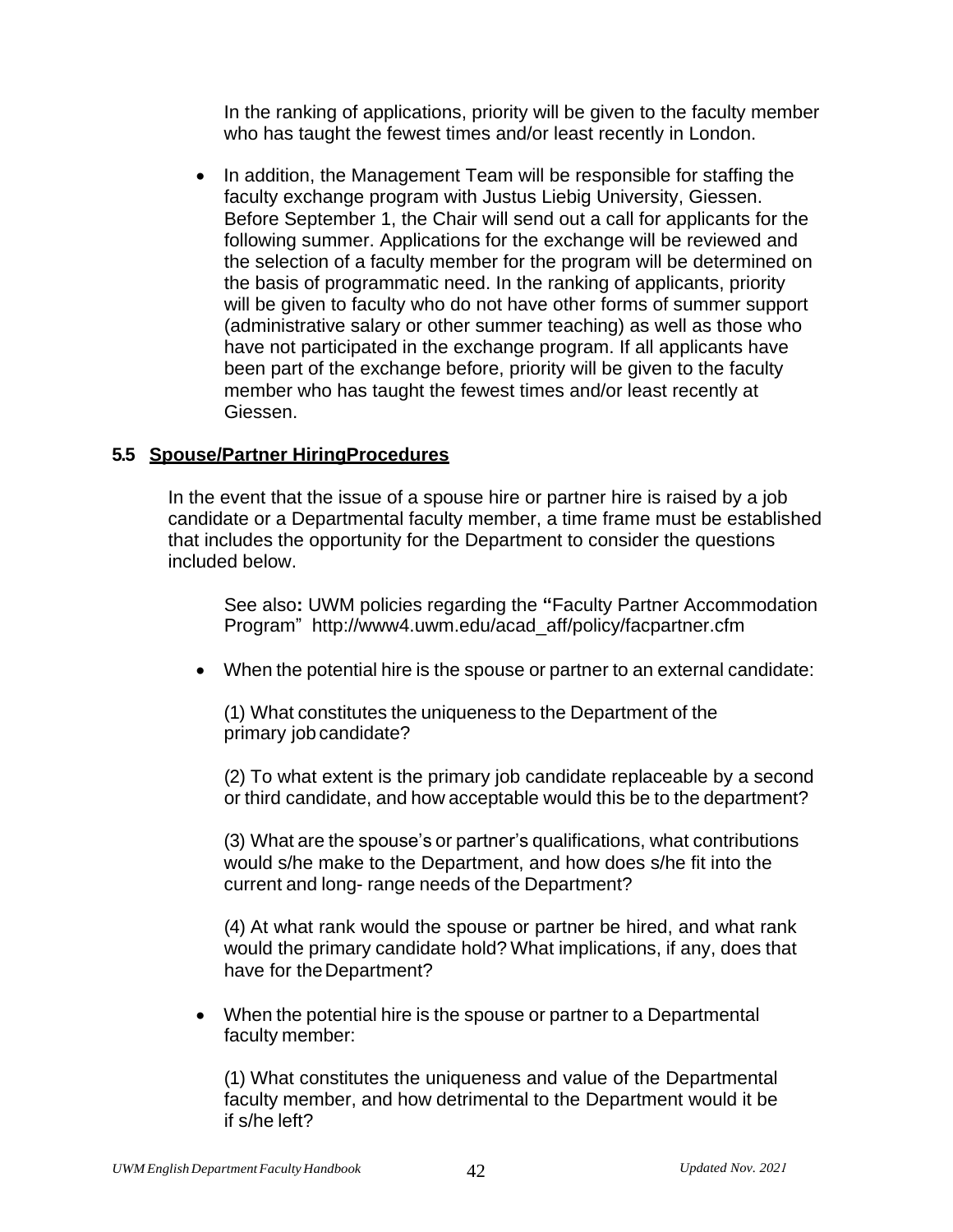(2) What are the spouse's or partner's qualifications, what contributions would s/he make to the Department, and how does s/he fit into the current and long- range needs of the Department?

(3) At what rank would the spouse or partner be hired, and what rank does the faculty member hold? What implications, if any, does this have for the Department?

• If it is decided to use a line for a tenured or tenure-track spouse or partner hire, the Executive Committee will consider the spouse's or partner's candidacy according to the usual procedures for regular faculty hires. If the person is to be offered a tenured appointment, outside evaluations, information on teaching, scholarship, and service, should be obtained as is done for internal tenure candidates. If a non-tenured appointment is at issue, candidates should provide the usual information obtained from applicants for assistant professorships. All candidates for a spouse or partner hire are expected to give job talks or demonstrations to the Department.

#### **5.6 Transfer Procedures**

Occasionally, tenured UWM faculty members outside of the department request to transfer into the English Department. These requests can come from individual faculty, or a Dean, or an Associate Dean on their behalf, and generally first go to the Department Chair. The Chair will then send the request, and any related material, to the relevant plan, and the Long Range Planning Committee (LRPC). If approved, either the relevant plan, or the LRPC will prepare a brief report stating the impact on departmental programs, the fit with the department, and potential teaching duties at the graduate and undergraduate level. Curricular need and the quality of research will be considered at all levels. The request is then forwarded to the EC for further consideration, which will include a public presentation by the transferee. Following deliberations, the transfer request is voted upon by the EC, with the results forwarded to the Dean of L&S.

For UWM policies on faculty transfers, please see the following: <https://apps.uwm.edu/secu-policies/storage/faculty/2218.pdf>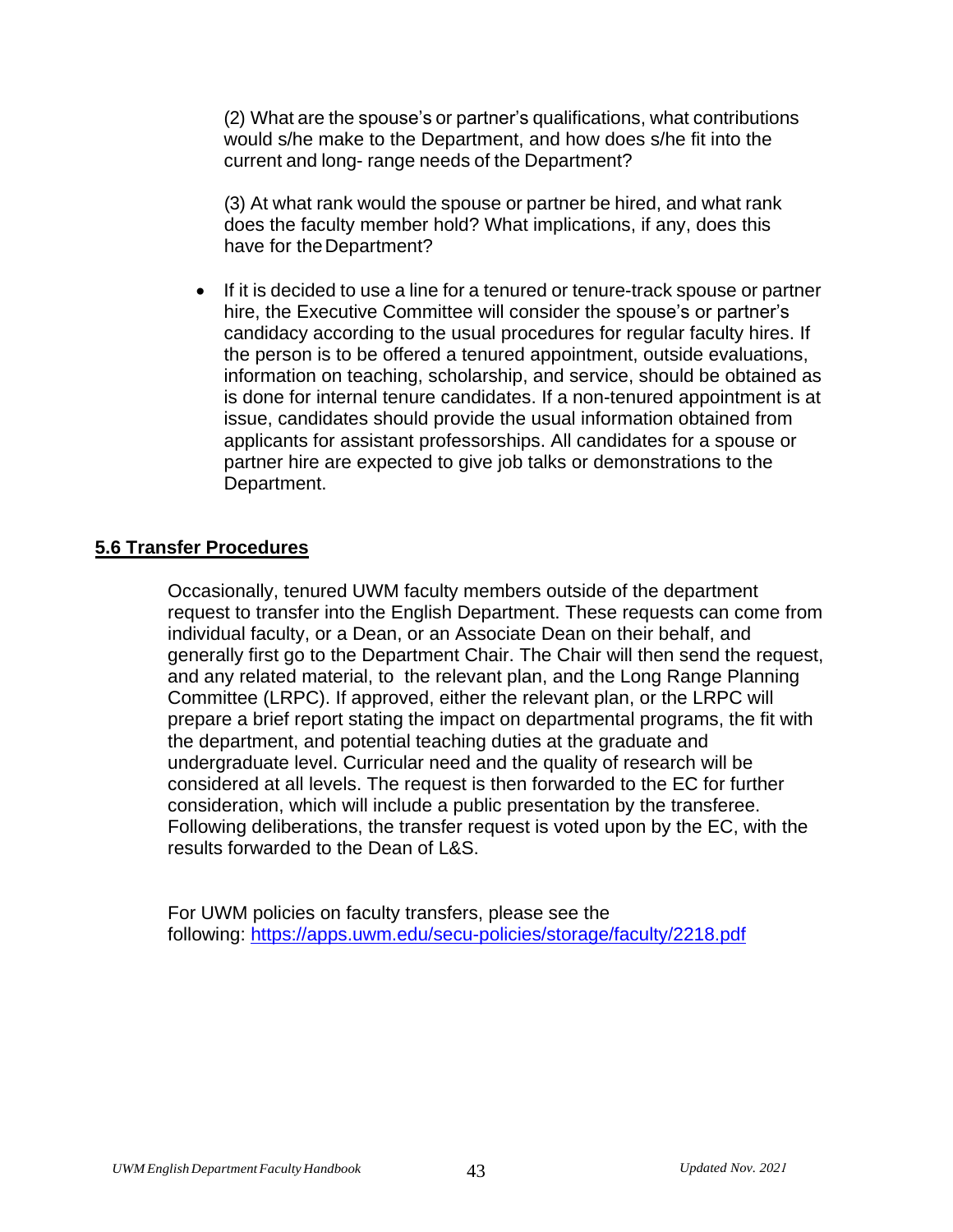#### UNIVERSITY OF WISCONSIN-MILWAUKEE

#### English Department Faculty Handbook

#### **CHAPTER 6 COURSE-RELATED POLICIES**

| 6.01 | Course Action Request (CAR) Process     | 44 |
|------|-----------------------------------------|----|
| 6.02 | Academic Dishonesty                     | 45 |
| 6.03 | Grievances                              | 45 |
| 6.04 | Policies Regarding Teaching Evaluations | 45 |

### **6.1 Course Action Request (CAR)Process**

All Course Action Request (CAR) forms for course changes or new courses must be approved by the Departmental Committee after they have been approved by either the Undergraduate Policy Committee or Graduate Policy Committee (or both in the case of U/G courses). The Departmental Committee's approval process will be as follows:

(1) Those committees proposing new or revised courses will notify the Chair that the CAR forms have been approved by the appropriate supervisory committee and request that they be placed on the automatic consent agenda for the next Departmental Committee meeting.

(2) The Chair will then notify Departmental Committee members that these CAR forms will appear on the automatic consent agenda for the next meeting and that they can be reviewed at [http://www.caronline.uwm.edu.](http://www.caronline.uwm.edu/)

(3) If even one member of the Departmental Committee requests that a particular CAR form be pulled from the automatic consent agenda and discussed at the meeting, it will be pulled and discussed.

(4) If no one requests that the CAR form be pulled, it will be voted upon as part of the automatic consent agenda.

(5) Once the CAR forms have been approved by the Departmental Committee, the Chair will sign the forms and return them to the appropriate committee member to be forwarded to either the Graduate Course and Curriculum (GCC) or Academic Program and Curriculum Committee (APCC) orboth.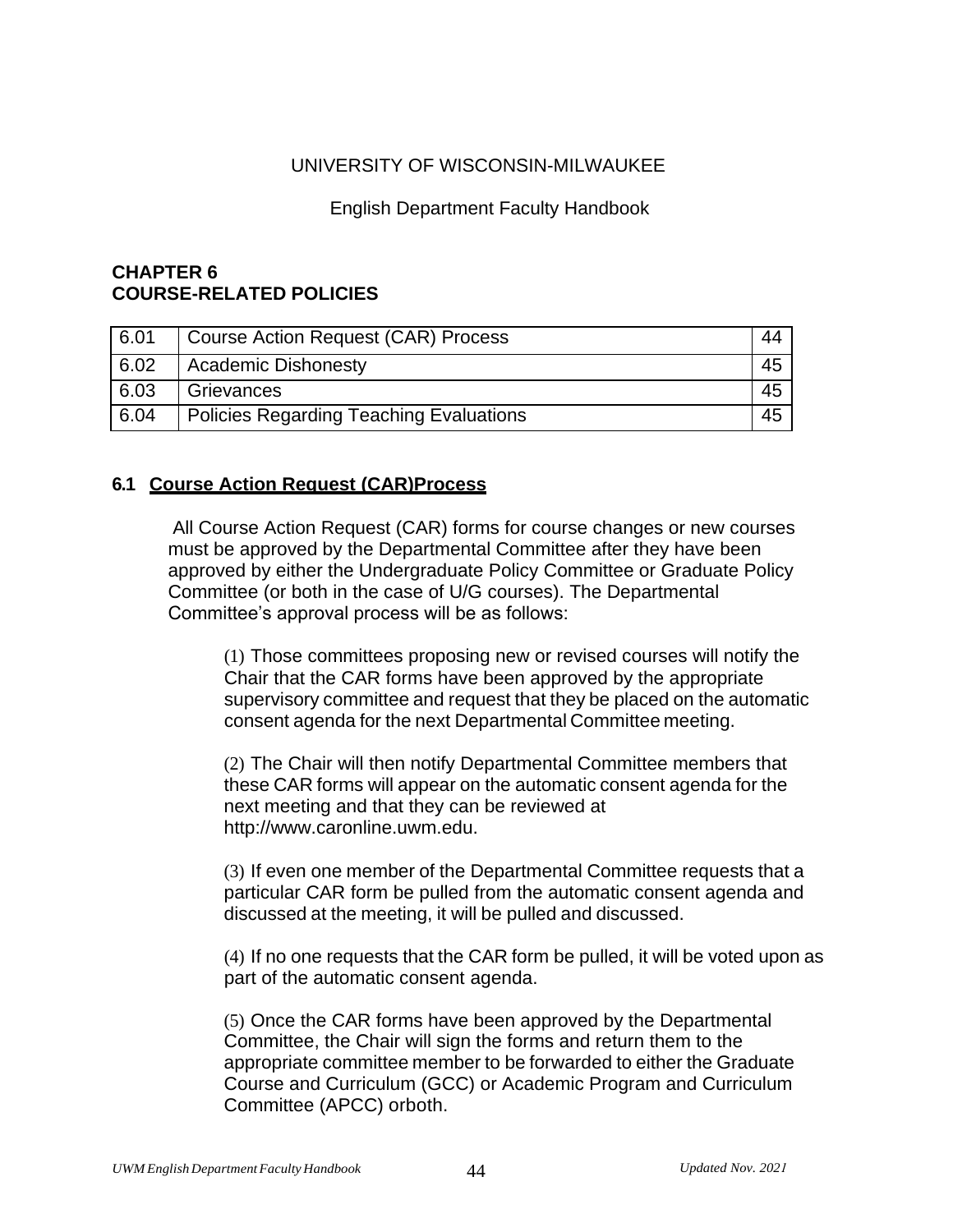### **6.2 AcademicDishonesty**

See [http://www.uwm.edu/acad\\_aff/policy/academicmisconduct.cfm f](http://www.uwm.edu/acad_aff/policy/academicmisconduct.cfm)or information about University Policies regarding academic misconduct.

#### **6.3 Grievances**

See section 2.14 of this Handbook, as well as the following documents:

"College of Letters and Science Grievance/Grade Appeal Procedure" [http://www4.uwm.edu/letsci/upload/grievance\\_procedure.pdf](http://www4.uwm.edu/letsci/upload/grievance_procedure.pdf)

The Graduate School Academic Policies and Procedures <http://www.graduateschool.uwm.edu/students/policies>

### **6.4 Policies Regarding Teaching Evaluations**

See [http://www4.uwm.edu/secu/docs/other/S\\_52.5\\_TEACHING\\_ON\\_POLICIES.pdf](http://www4.uwm.edu/secu/docs/other/S_52.5_TEACHING_ON_POLICIES.pdf)

# **CHAPTER 7 ABSENCES OF FACULTY AND ACADEMIC STAFF**

See http://www4.uwm.edu/hr/faculty and staff/unclassified/ucla\_faq.cfm

### **CHAPTER 8 GUIDELINES FOR DEPARTMENTAL ANNUAL SUMMARIES**

- The guidelines for Annual Summaries are distributed by the department and the Dean's Office early each spring semester.
- See also UWM Faculty Document 2370 ("Merit Salary Recommendations – Information to Faculty Members") (No: S-39): [http://www4.uwm.edu/secu/docs/other/S39.htm](http://www4.uwm.edu/secu/policies/saap/upload/S39.htm)

### **CHAPTER 9 POLICIES RELATED TO ACADEMIC STAFF**

- Academic Staff Personnel Policies and Procedures[:](http://www4.uwm.edu/secu/policies/acad_staff/index.cfm) [http://www4.uwm.edu/secu/policies/acad\\_staff/index.cf](http://www4.uwm.edu/secu/policies/acad_staff/index.cfm) [m](http://www4.uwm.edu/secu/policies/acad_staff/index.cfm)
- University of Wisconsin System Administration Academic Staff Personnel Policies and Procedures: https://www.wisconsin.edu/general-counsel/legal[topics/academic-staff-appointments/](https://www.wisconsin.edu/general-counsel/legal-topics/academic-staff-appointments/) and https:/[/www.wisconsin.edu/ohrwd/policies/ups-operational-policies/](http://www.wisconsin.edu/ohrwd/policies/ups-operational-policies/)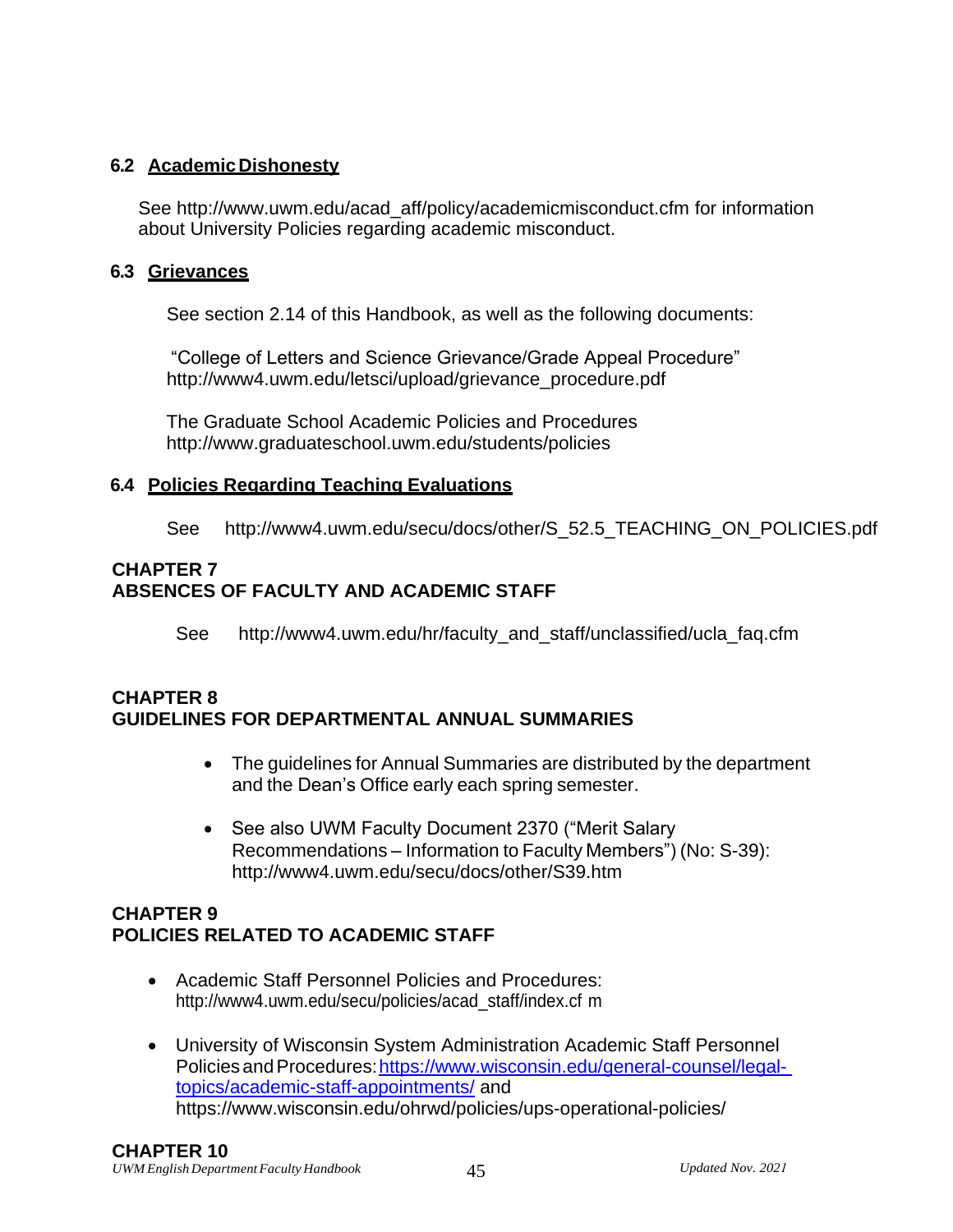# **GRADUATE TEACHING ASSISTANT AND PROJECT ASSISTANT POLICIES**

• https://uwm.edu/graduateschool/graduate-assistant-policies-procedures/

# **CHAPTER 11 OTHER POLICIES AND PROCEDURES**

### **11.1: Policy on Use of DepartmentalSpaces**

Any reassignment of a department-owned space requires a prior affirmative vote from the Departmental Committee. Proposals should be presented to the Departmental Committee in writing, and any reassignment is contingent on departmental approval.

This policy applies to classrooms, offices, and any other department-owned space.

### **11.2: Policy on InfrastructuralExpenses**

Any expense above \$2,000 must be approved by the Departmental Committee. A proposal with budget should be presented in writing to the Departmental Committee before any charges are made.

This policy applies to classroom renovations, bulk ordering of computers and other technology, and any other infrastructural expenses. Members of the Departmental Committee have the right to request the final budget relating to any expenses for these projects.

### **11.3: Criteria and Procedures for Review of TenuredFaculty**

### **1. CRITERIA**

Departmental review of tenured faculty is based on professional achievement in research, teaching, and service. Tenured faculty are expected to make sustained, longterm contributions to the Department's mission in each of these areas.

A. Research:

Tenured faculty are expected to continue their scholarly development. Publications and other scholarly and creative activities that make a positive contribution to the development and reputation of the Department will be considered. Achievement will be measured by the number and quality of publications, research fellowships and grants applied for and awarded, special honors and awards, scholarly and creative work delivered at professional meetings, academic institutions, and other venues, editorial and refereeing work for publishers and journals, and quality and promise of long-term projects and work in progress.

B. Teaching:

Tenured faculty are expected to contribute to the Department's instructional mission. Contributions to the Department's programmatic needs, improvement of its instructional program, and quality of instruction will be considered. Assessment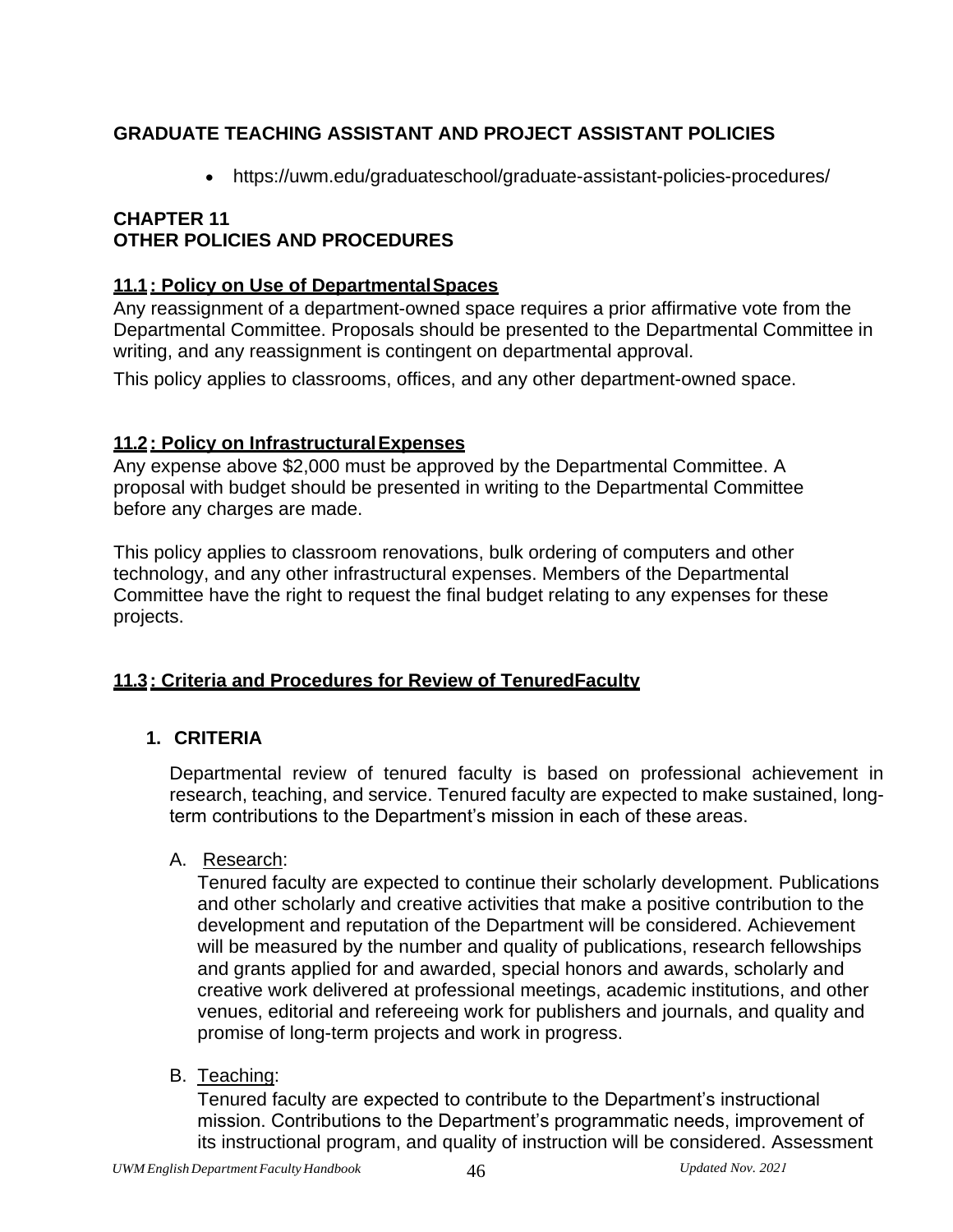will be based on such items as: summary of student teaching evaluations by the Merit Committee, student advising, supervision of independent studies, service on graduate student committees, direction of dissertations, development of new and existing courses, and teaching awards.

C. Service:

Tenured faculty are expected to make service contributions to the Department, university, and profession. Service contributions include: serving on or chairing Department, college, university, and professional committees; service as Department Chair or member of the management team; service as plan coordinator; participation in professional organizations; and service in community engagement activities that utilize the faculty member's scholarly expertise. Evaluation will be based on willing and active participation.

# **2. PROCEDURES**

- A. The departmental Management Team will comprise the committee responsible for post-tenure reviews, which will be conducted by the Department Chair, the Director of Graduate Studies, and the Director of Undergraduate Studies. If a member of the review committee is scheduled for review that year, that person will be reviewed by the other two members of the Management Team along with the Director of Composition selected for service in thiscase.
- B. The Chair will notify in writing each faculty member scheduled for post-tenure review in a given academic year of the review in the previous spring semester (by April 15). By October 15, the faculty member should provide the Chair with the following materials for the period since the lastreview:
	- 1. List of activities covering solely the previous 5-year period, divided into separate categories for research, teaching, and service.
	- 2. Faculty development plan: this document should explain accomplishments in the three areas of research, teaching and service in the previous 5-year period (1-2 pages), and should also outline career plans for research, teaching, and service for the five years following the review (an additional 1-2 pages). The faculty member may also submit any other material deemed relevant. The materials will be due to the Chair by October15.
- C. The Management Team will review the materials submitted for each faculty member being reviewed in that academic year. In addition to teaching material submitted by the faculty member, the Management Team may consult the Merit Committee's review of teaching evaluations from previous years. After reviewing all the relevant materials, the Management Team will draft a written report which assesses the faculty member's performance using the criteria listed above. The report should contain the committee's recommendation regarding whether the faculty member "Meets Expectations" or "Does Not Meet Expectations". The Management Team will communicate its result to the Executive Committee within 14 days of the commencement of thereview.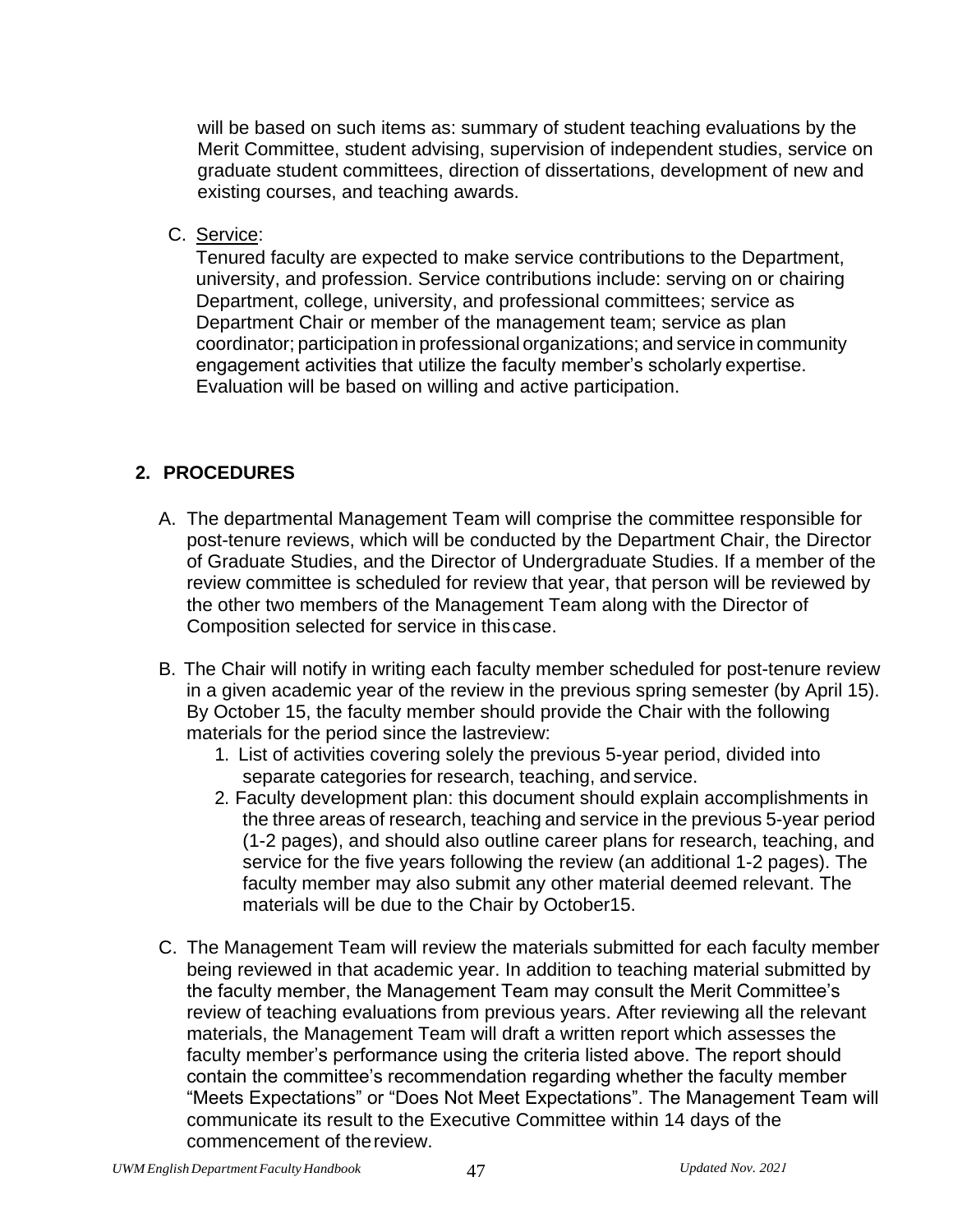- D. The Executive Committee will assess the findings of the review, and within 10 days of receiving the findings, vote by written ballot whether the faculty member "Meets Expectations" or "Does Not Meet Expectations". The result of the vote shall be recorded in the minutes of the Executive Committee and communicated to the faculty member.
- E. For reviews resulting in Executive Committee decision of "Meets Expectations", the Chair shall provide the faculty member with: a) the Management Team's written report and b) a written statement of the review within 30 days of the determination. The faculty member shall have the right to submit a written report within 15 days of receipt of the statement from the Chair. The Chair will forward the written statement of the review and the faculty member's response, if received, within 5 days of the deadline for receiving the faculty member's response to the Dean(s), Provost and Chancellor. If either the faculty member or the Management Team wishes further to discuss the review, the Department Chair will schedule a meeting of the Committee and the faculty member. The Department Chair will attend this meeting.
- F. A copy of the review report, of the Chair's written summary, of the faculty member's written response (if there is one), together with a copy of those documents that played a substantial role in the review (excepting materials that are readily available elsewhere), will be placed in the faculty member's personnel file in the Department office. The Department will keep an ongoing record of the reviewcycle.
- G. For reviews resulting in "Does Not Meet Expectations," the Executive Committee shall provide the faculty member with a) the Management Team's written reportand b) a written summary of the review within 5 working days of the decision. The faculty member shall have the right to prepare a written response within 10 working days after receipt of the summary. If either the faculty member or the Management Team wishes further to discuss the review, the Department Chair will schedule a meeting of the Committee and the faculty member. The Department Chair will attend this meeting.
- H. For reviews resulting in "Does Not Meet Expectations," the Chair will forward the written statement of the review and any additional response from the faculty member to the Dean(s) within 5 working days after the faculty member's written response deadline.
- I. Before a final judgement of "Does Not Meet Expectations" is rendered, both the Dean (with involvement of the Divisional Committee) and the Chancellor must conduct their own reviews. The Chair will monitor these higher reviews on behalf of the Department. The final determination of "Does Not Meet Expectations" is to be received by the faculty member in writing from the Chancellor's office no laterthan 30 days prior to the end of the academic year during which post-tenure review is conducted. The Chair and the faculty member, in consultation with theDean(s),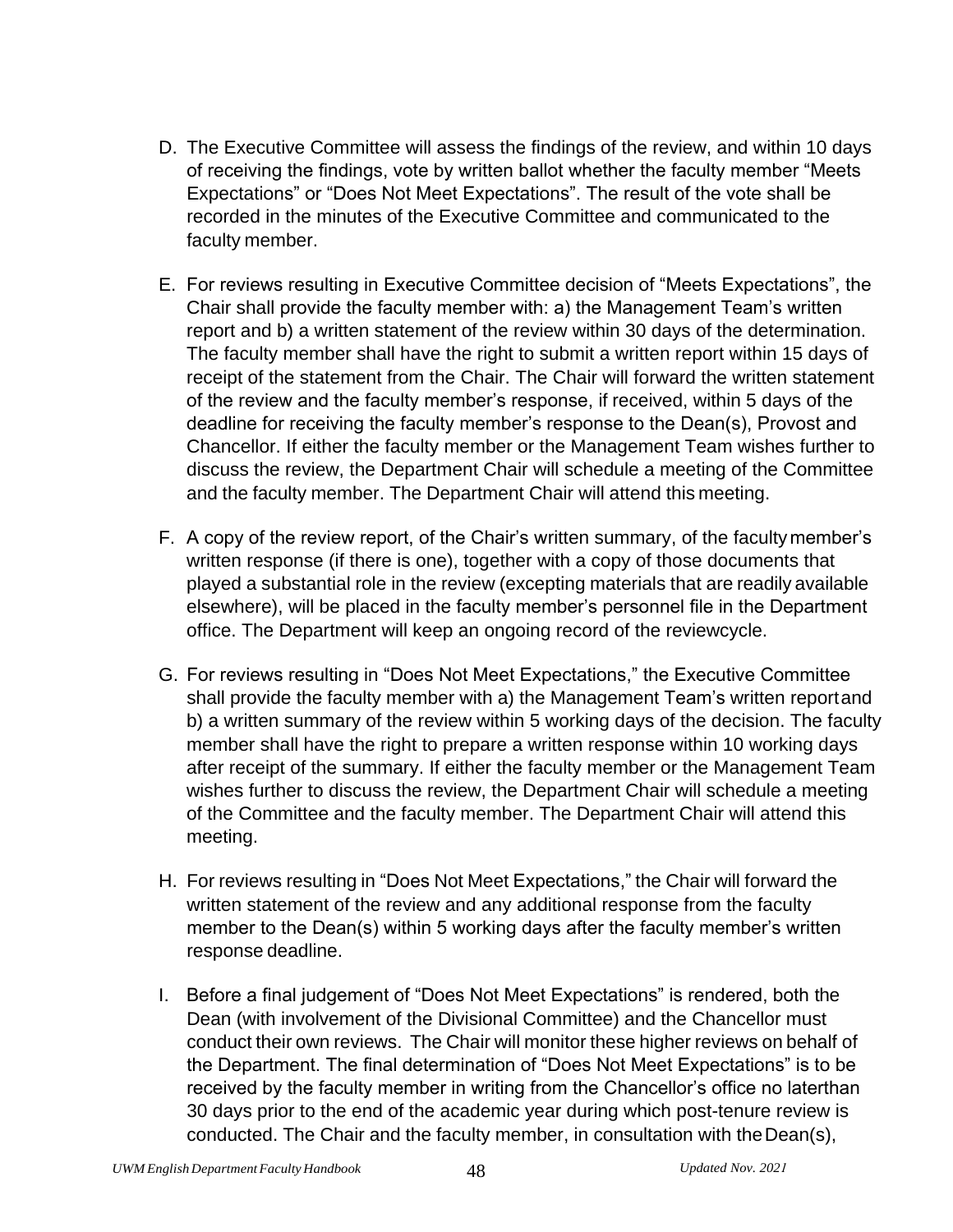shall develop a written remediation plan for mentoring and professional development to address all the issues identified in the review, to be completed no later than 30 days after the Chancellor has informed the faculty member of the final determination. The plan shall be the product of mutual discussion between the faculty member, the Chair and the Dean(s), shall respect academic freedom and professional self-direction, and shall be flexible enough to allow for subsequent alteration.

- J. By university policy, the faculty member who has a received a review of "Does Not Meet Expectations" will have three academic semesters to fully satisfy all elements of the remediation plan. An extension of one academic semester may be granted if the remediation plan includes performance shortfall in research. Regarding the process for determination of the successful completion of remediation: A) the faculty member submits documentation of activities that address issues in the remediation plan to the EC. This can be submitted at any time during the period, but no later than 4 weeks prior to the end of the remediation period. B) Within 30 days, the EC will review the materials submitted, and make their determination of whether the elements of the remediation plan have been satisfied. C) The EC will formulate a written explanation for their determination, and submit this, along with the faculty member's documentation to the Dean. The Chair will monitor the higher stages of review and whatever disciplinary actions may be imposed on behalf of the Department.
- K. The Department Chair and Executive Committee will take the post-tenure review reports into account in long-range planning for the Department.

#### **3. IMPLEMENTATION**

- A. Every tenured member of the Department will be reviewed once every five years. Reviews for promotion conducted according to departmental criteria and procedures for promotion will constitute a faculty review for the purposes of post- tenure review.
- B. In scheduling reviews, the Department will take into account faculty requests for a promotion review, changes of Chairperson, leaves of absence, sabbaticals, impending retirement, etc.
- C. The schedule of post-tenure reviews will initially follow a three-year rotation arranged alphabetically. A faculty member's position in this rotation can also be changed due to upcoming retirement or date of most recentpromotion.
- D. Faculty will provide a prospective 5-year Faculty Development plan when they come up for their first post-tenure review. The first post-tenure review of currently tenured faculty will take place according to general departmental criteria. From this point forward, faculty will be asked at the time they are appointed with tenure to submit a prospective five-year Faculty Developmentplan.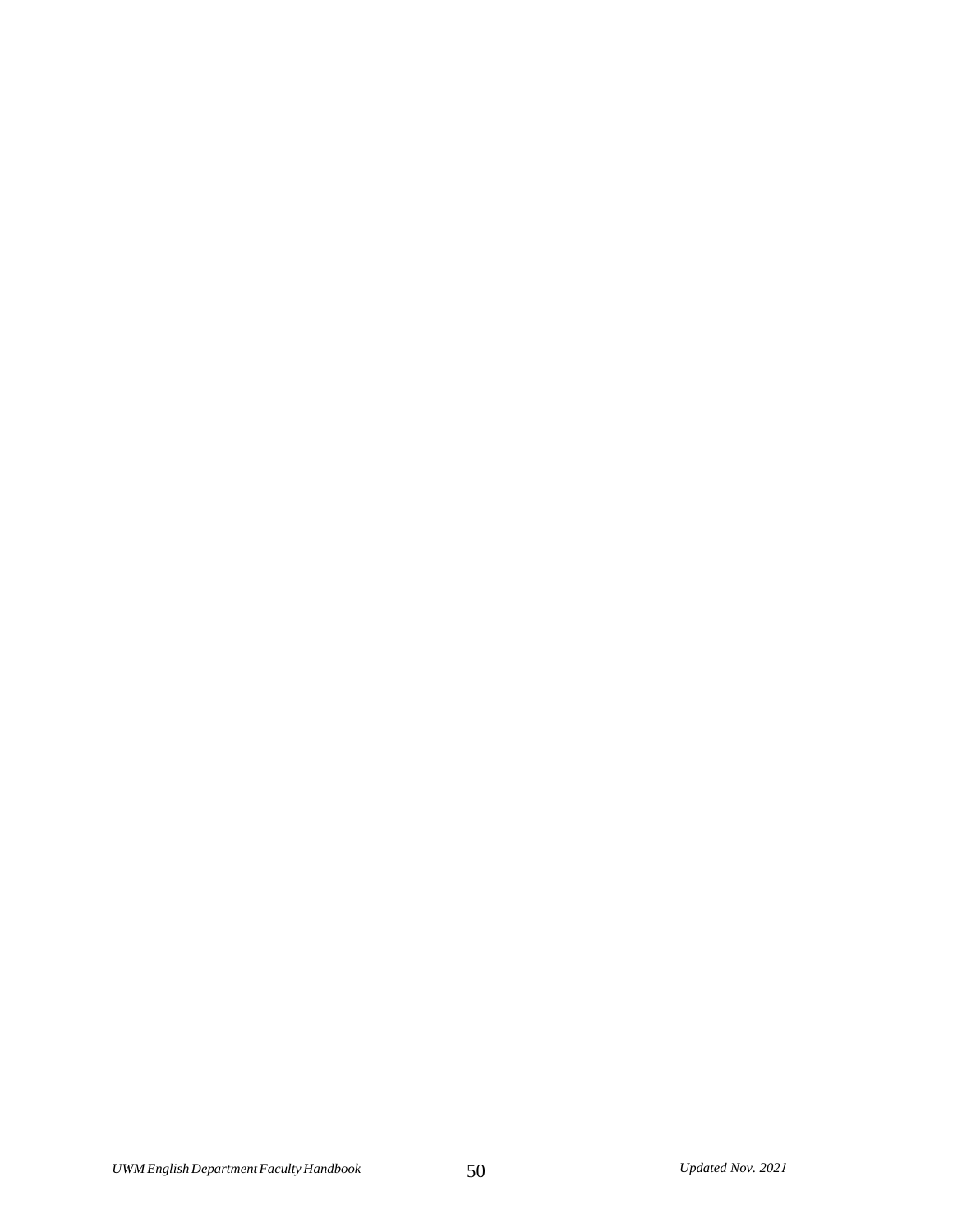#### UNIVERSITY OF WISCONSIN-MILWAUKEE

### English Department Faculty Handbook

#### **APPENDIX A:**

**English Department Timeline for Candidates for Reappointment, Promotion to Associate Professor with Tenure, and Promotion to Professor English Department Timeline for Candidates for Reappointment, Promotion to Associate Professor with Tenure, and Promotion to Professor**

**Exact dates are approximate and may change; consult the Chair for this year's dates.**

#### **TIMELINE**

| April 1                  | Meet with Department Chair to review process, documentation,<br>etc.                                                                       |
|--------------------------|--------------------------------------------------------------------------------------------------------------------------------------------|
| April-May                | Assemble Tenure and Promotion files on OneDrive according to<br>Division of Arts and Humanities criteria. Share to Department              |
| May 1                    | Candidate submits to Chair names of outside reviewers for<br>consideration.                                                                |
| <b>May 15</b>            | Candidate sends letter to Chair selecting open or closed Executive<br>Committee hearing (closed guarantees confidentiality of letters)     |
| June 1                   | Chair sends candidate's materials to outside reviewers.                                                                                    |
| June-September           | Candidate contacts undergraduate and graduate students,<br>requesting letters about teaching                                               |
| September 1              | Receipt of letters from external reviewers (for candidates for<br>promotion to Associate Professor with tenure and promotion to            |
| September 15             | Candidates share final version of promotion files to the Department<br>Chair on OneDrive. Chair adds student letters and external letters. |
| September 20             | Chair sends completed promotion file to members of the Executive<br>Committee through confidential OneDrive share link.                    |
| September EC meeting     | EC agrees to hear the promotion case. Candidate receives 30-day<br>notification of hearing date.                                           |
| 3rd week of<br>September | Dean announces deadlines and required personnel actions.                                                                                   |
| October EC meeting       | Executive Committee votes on cases for promotion to Associate<br>Professor with tenure.                                                    |
| November 1               | Executive Committee recommendations on cases for promotion<br>to Associate Professor with tenure forwarded to the Dean of the              |
| November EC meeting      | Executive Committee votes on cases for promotion to Professor.                                                                             |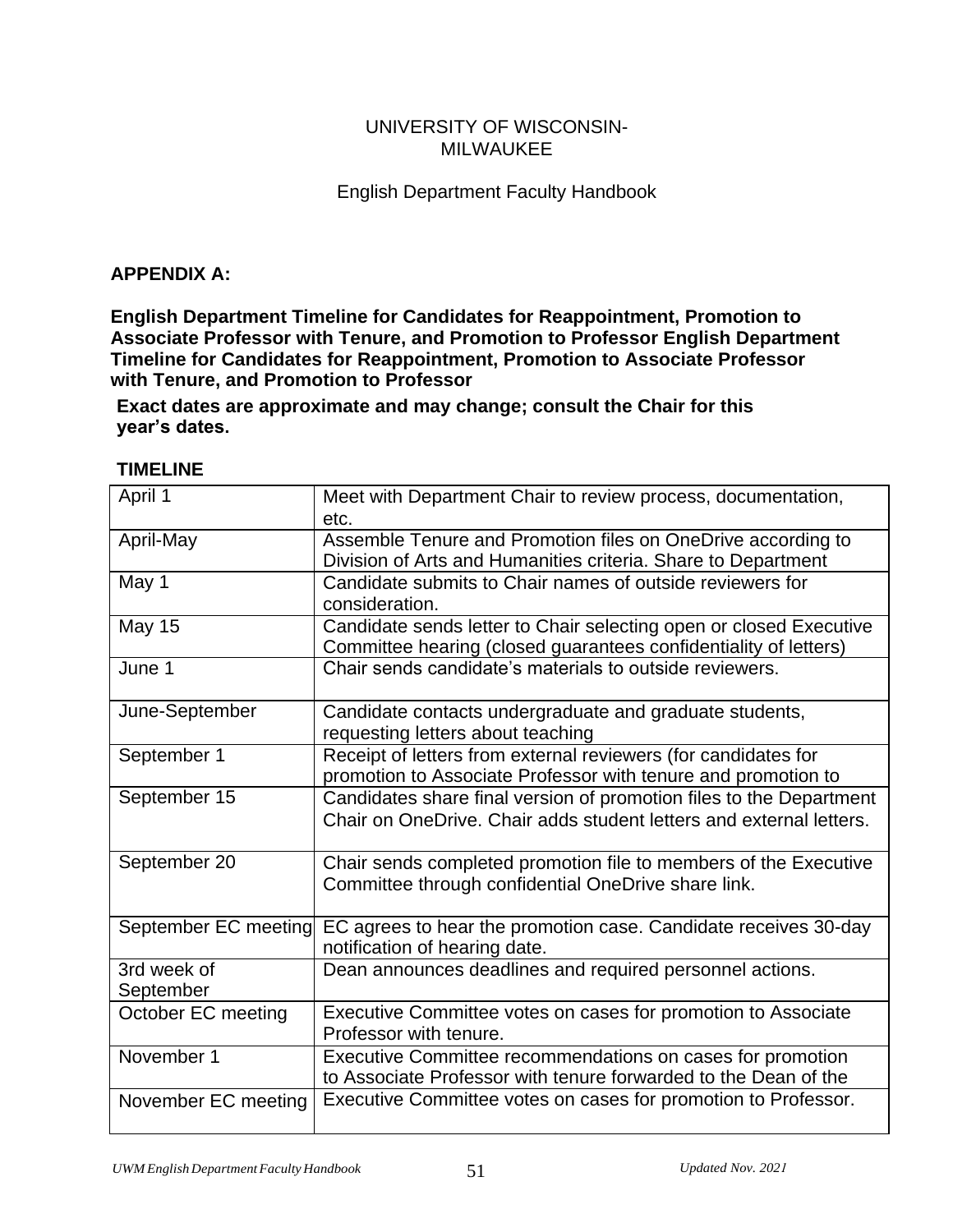| December 1                          | Executive Committee recommendations on cases for promotion<br>to Professor forwarded to the Dean of the College of Letters and<br>Science.                                                                                                                                                                                                                                                                                                                                                                  |
|-------------------------------------|-------------------------------------------------------------------------------------------------------------------------------------------------------------------------------------------------------------------------------------------------------------------------------------------------------------------------------------------------------------------------------------------------------------------------------------------------------------------------------------------------------------|
| December 5                          | Chair sends memo requesting that faculty notify chair if they intend<br>to apply for tenure and/or promotion in next academic year.<br>Notification should be as early as possible, preferably by February<br>20, but no later than May 1.                                                                                                                                                                                                                                                                  |
| 1 <sup>st</sup> Tuesday in February | Faculty to be considered for reappointment should provide the<br>department chair with the following materials: (1) Updated vita<br>(organized according to Divisional Committee specifications); (2)<br>Copies of any teaching observation letters: (3) A brief description of<br>current research and a research agenda; and (4) Any other<br>materials that support the case for reappointment. (The Executive<br>Committee has access to teaching evaluations, so those do not<br>have to be included.) |
| <b>February EC meeting</b>          | Executive Committee votes on reappointments.                                                                                                                                                                                                                                                                                                                                                                                                                                                                |
| March 1                             | Executive Committee recommendations on assistant<br>professor reappointments forwarded to the Dean.                                                                                                                                                                                                                                                                                                                                                                                                         |

| May 1      | Last possible date for faculty to notify chair of intention to<br>apply for tenure and/or promotion.                                                                           |
|------------|--------------------------------------------------------------------------------------------------------------------------------------------------------------------------------|
| April/May  | Chair writes to potential external reviewers, sends packets of<br>materials with promotion criteria, and requests evaluations be<br>returned to the department by September 1. |
| May-August | Candidates for tenure and/or promotion prepare master file<br>and abbreviated files according to the Division of Arts and<br>Humanities guidelines.                            |

#### **Please Note the Following:**

- Each year the Divisional Committee for Arts and Humanities updates and disseminates its criteria for promotion and tenure as well as information to candidates about preparing their files. Current information is available at <http://www4.uwm.edu/secu/faculty/divisional/ah/index.cfm>
- The master file and abbreviated files of a candidate seeking promotion to Associate Professor with tenure or promotion to Full Professor should be completed in accordance with the current Division of Arts & Humanities Executive Committeeguidelines.
- The completed master file and abbreviated files should be submitted to the Chair of the EnglishDepartment.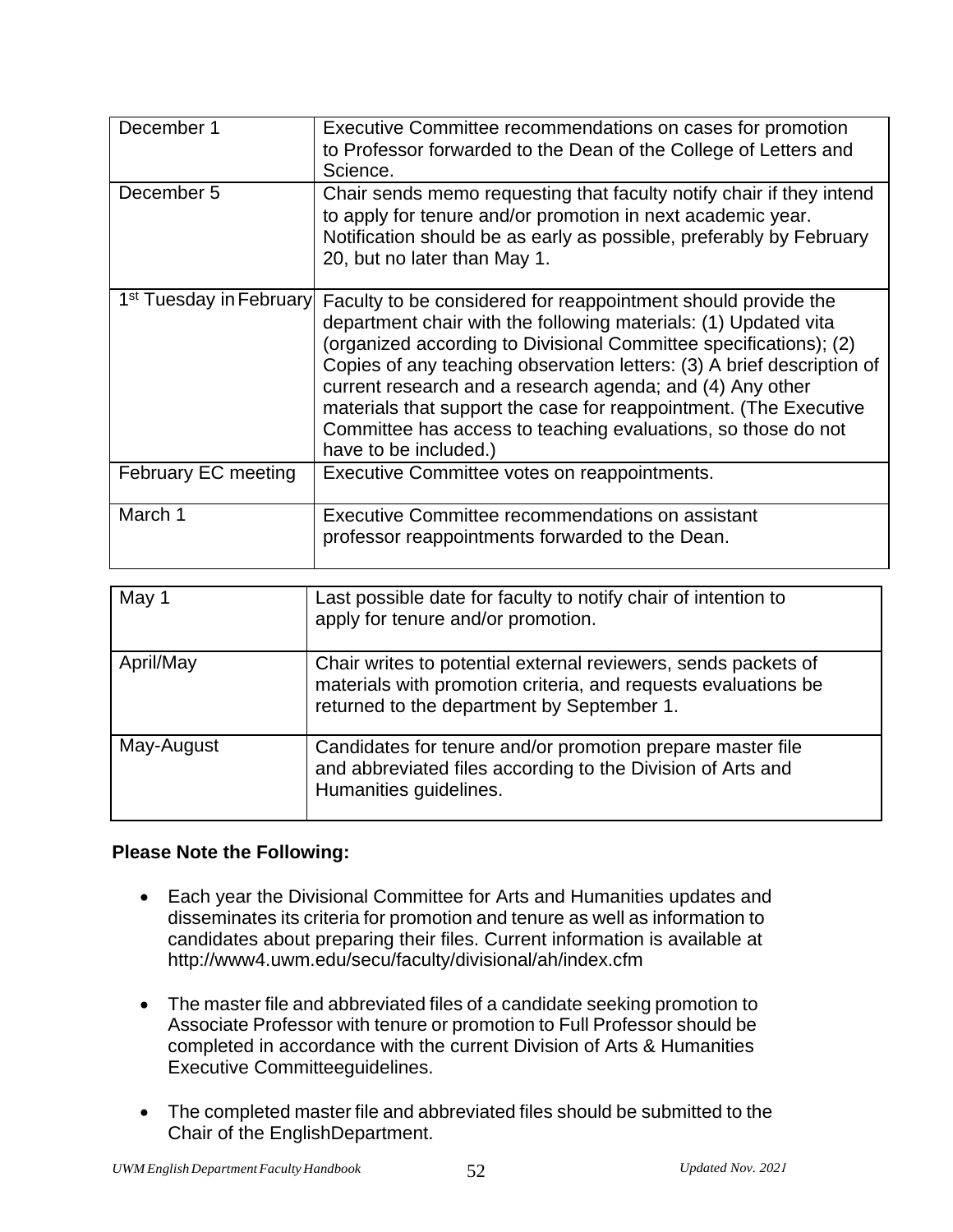- The Chair solicits external reviewers, whose letters will be kept in a separate, confidential file.
- Reconsideration: A faculty member may request that the Executive Committee reconsider a negative recommendation on reappointment, tenure, or promotion. Such request must be made to the Executive Committee no later than five (5) working days after receipt of the oral reasons for the committee's decision. The university guidelines for reconsideration and appeals during the tenure or promotion process are time sensitive. See the relevant sections of the University of Wisconsin-Milwaukee Policies and Procedures, including 5.16-5.20. [\(http://www4.uwm.edu/secu/policies/faculty/index.cfm\)](http://www4.uwm.edu/secu/policies/faculty/index.cfm))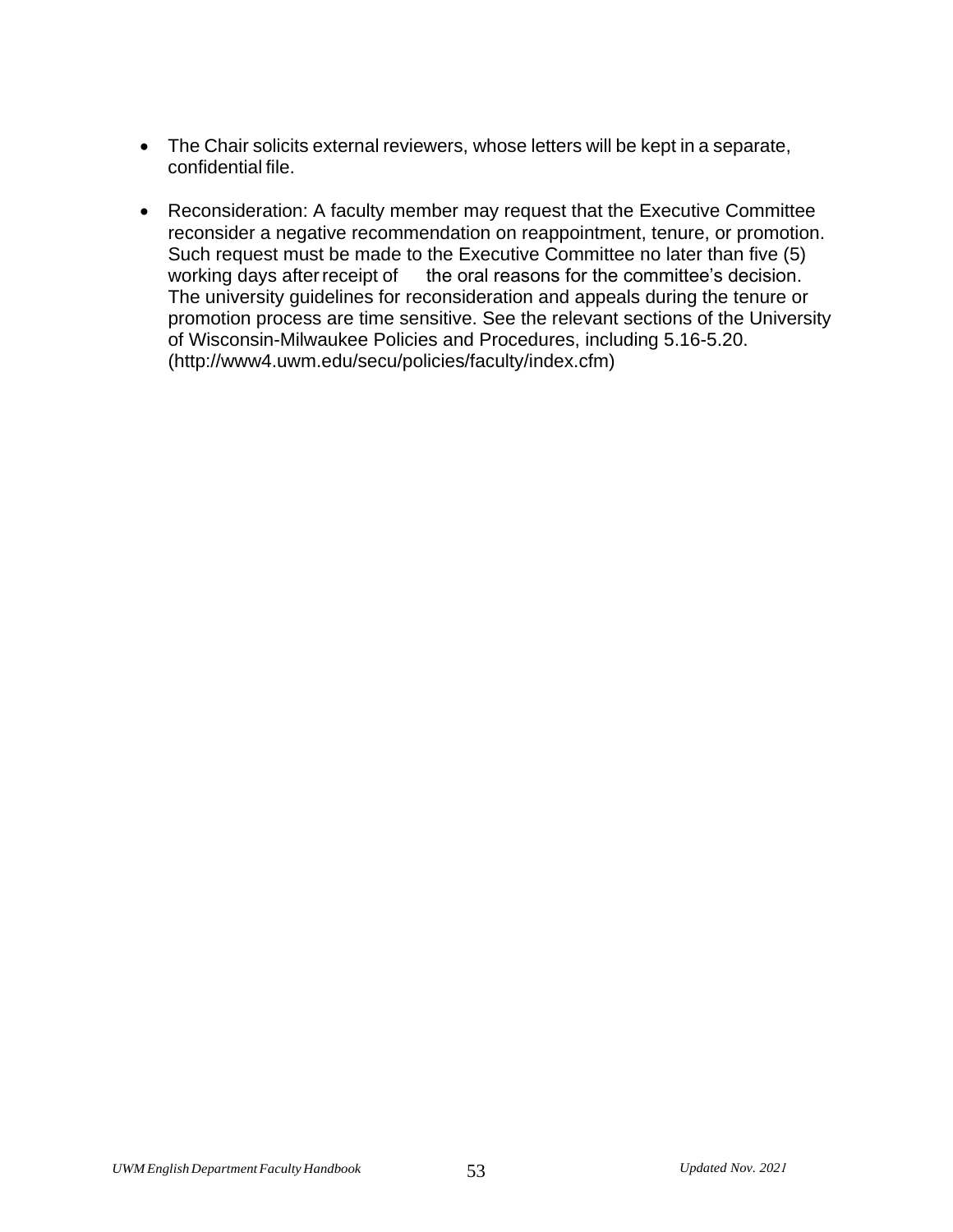#### **APPENDIX B:**

### **Departmental Awards**

- **B.1. The Frederick J. HoffmanAward**
- **B.2. The Award for Teaching Excellence**
- **B.3. Tinsley Helton DissertationFellowship**
- **B.4. James A. SappenfieldFellowship**
- **B.5. Creative Writing Awards**
- **B.6. Composition Award**
- **B.7. Leslie WhitakerAward**
- **B.8. The Alice Gillam Award**
- **B.9. The Elizabeth Babbitt MemorialScholarship**
- **B.10. The Robert Jones Scholarship**
- **B.11. Faculty Teaching Awards**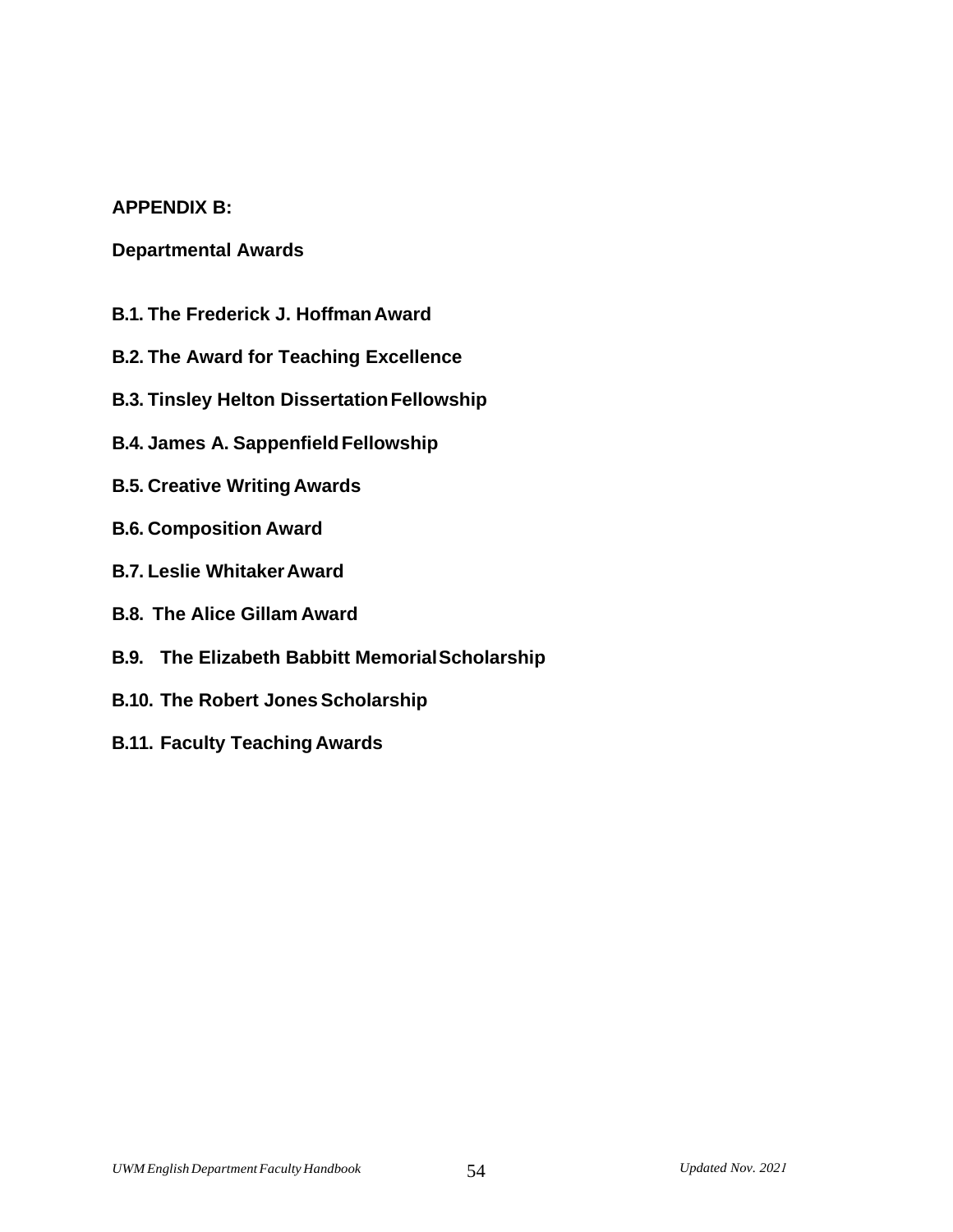# **B.1. The Frederick J HoffmanAward**

This award for \$500 is for the best paper written by a graduate student in the Department of English during the current academic year (established by the Departmental Faculty, 10/8/68; the following regulations approved by the Departmental Faculty, 6/1/71, and revised, 4/10/17, 5/14/2020). Submissions are due on May 15 each year, with the winners announced at the Fall awards ceremony.

#### The Administrator

The Administrator of the Hoffman Award shall be the Associate Chair for Graduate Studies, who shall oversee all phases of the contest. S/he shall:

- Be responsible for advertising and announcements concerning the award; solicit volunteers to serve on the board of judges, and forward these to the Chair
- Meet with the board of judges and see that a decision is rendered by the set date.

### The Board of Judges

The Board of Judges will consist of three faculty members: the Administrator, along with two other faculty members appointed by the Chair from among those volunteering. The committee members will represent different programs in the department. The Board shall be selected by May 1 each year. The judges will complete their evaluation in time for the Administrator to announce the winner at the Fall ceremony, but they reserve the right to make no award if in their opinion no worthy paper is entered. A judge has the right to send a given paper to a specialist in the field in which it concentrates in order to get an opinion about its originality or the importance of content with which the judge may not be familiar. Papers judged worthy of honorable mention may be so designated.

#### Rules for Entry

The submitted paper must not be shorter than fifteen nor longer than thirty-five doublespaced pages of text. Papers can be seminar papers, revised seminar papers, conference papers, essays accepted for publication, dissertation chapters, or other academic writing. Submissions will be made anonymously. The submission process will be detailed each year in the call for entrants. No student may enter more than one paper in a given year.

### **B.2. Tinsley Helton DissertationFellowship**

#### Eligibility:

Open to students in the Department of English at the dissertation stage of their doctoral study who are in Plans A, B, or C and who anticipate completion of the degree during the fellowship year. Moreover, the recipient may not be employed by UWM or hold any other UWM fellowship or scholarship during the semester of the fellowship.

### Description:

The award is for one semester, either the fall or spring, and also includes a Nonresident Tuition Remission (NRTR). The amount may vary to allow for cost of living increases. In recent years, the fellowship has been worth more than \$10,000.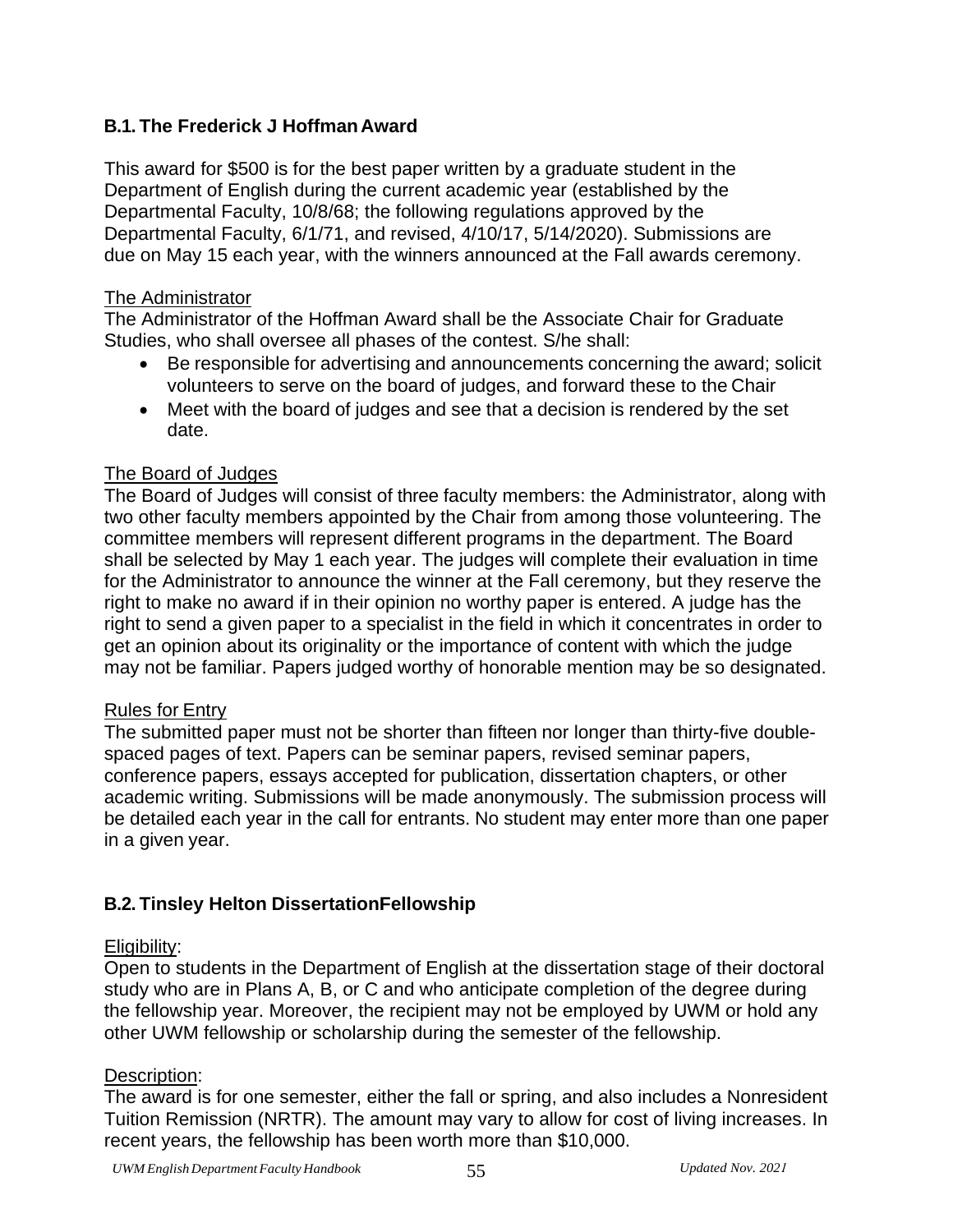Selection of recipient:

The student to be offered the fellowship will be selected by a committee consisting of the Chair of the Department, the Associate Chair for Graduate Studies, and a faculty member of the Graduate Policy Committee chosen by that Committee.

The Fellowship Committee will examine the academic record of all eligible students to ascertain what students are highly likely both to qualify for and to accept the award. The Committee will then request of the major advisor of each of these students a written statement as to the satisfactoriness of the student's progress, the subject and scope of the dissertation, the likelihood of its completion during the next academic year, and any other data that may be helpful in selecting the recipient. The Committee may also confer orally with the advisors.

# **B.3. James A. SappenfieldFellowship**

Eligibility – An outstanding student enrolled in the master's or doctoral program of the Department of English at the University of Wisconsin- Milwaukee, and who will enroll for at least one semester after receiving the award.

Description – The Sappenfield Fellowship, awarded annually, consists of a stipend paid to the student at the end of spring semester.

Selection of Recipient – Selection is by the Associate Chair for Graduate Studies and the Chair of the Department of English.

Further Considerations – Mindful that even very large bequests have proven to be insufficient to sustain over time the programs they were intended to support, the donors have agreed that the faculty of the department ought to have the flexibility to reallocate the resource if it is judged to be inadequate as originally chartered. At the same time, the donors intend that the Sappenfield money be used only for student scholarships and that it be devoted to attracting and retaining outstanding graduate students in the Department of English. Should the department discontinue its graduate programs, the fund would be converted to a scholarship program for undergraduate English majors. Although the donors desire that the Fellowship be awarded annually, the amount of individual awards and the frequency of awarding the Sappenfield Fellowships will be at the discretion of the faculty of the Department of English.

# **B.4. Creative Writing Awards**

The Creative Writing Program awards a variety of prizes annually. The Plan C Coordinator announces the competitions and solicits entries each spring. Unless otherwise indicated: a) all Plan C/creative writing graduate students are eligible and b) winning pieces are selected by a judge from outside the university appointed by the Plan C Coordinator. Students may submit entries to more than one contest, but may not submit more than one entry to a single contest. Plan C oversees the following; consult the plan coordinator for details:

• **Academyof American Poets Award/Edward Ryan Prize**. Students should submit up to three pages of poems to be considered.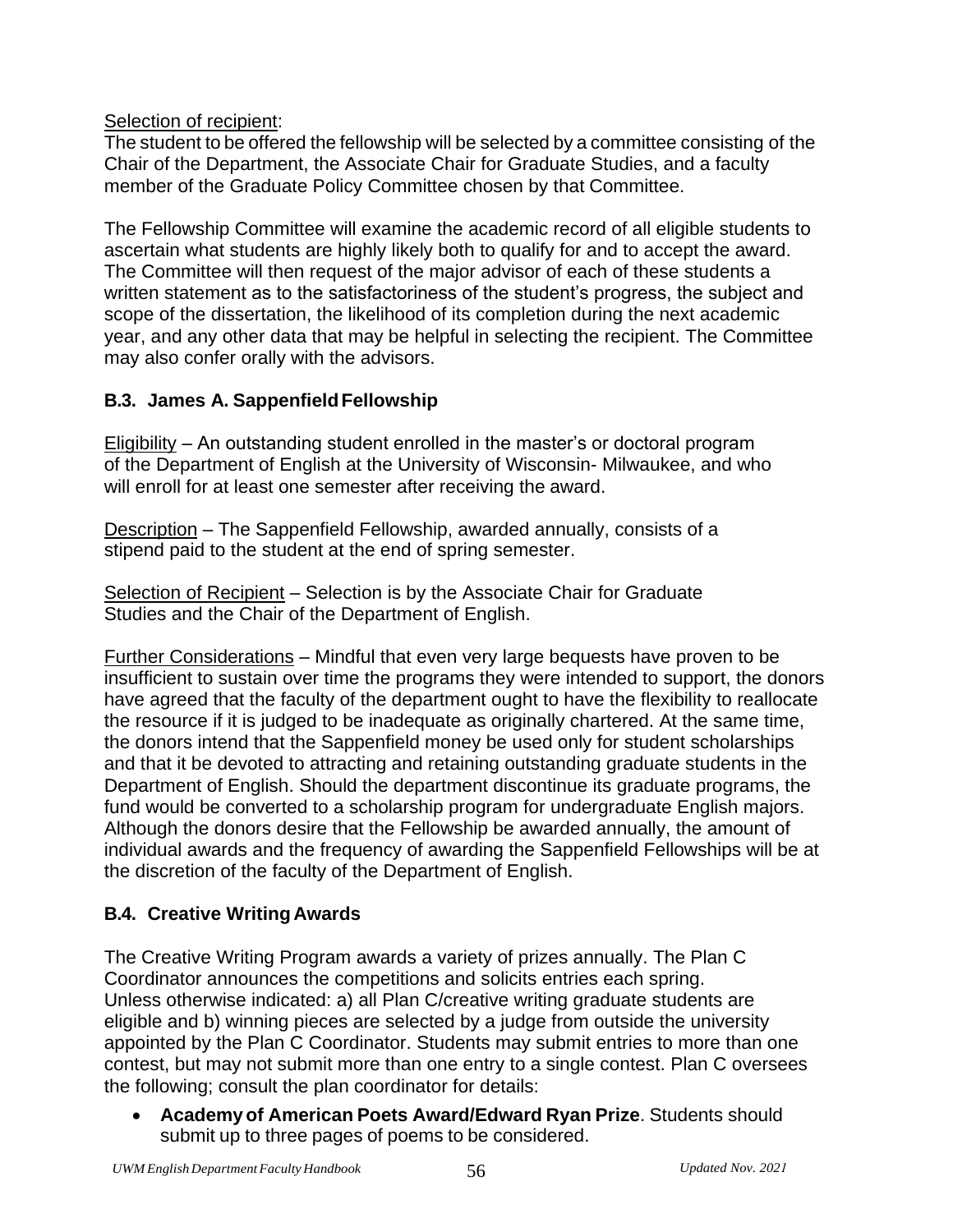- **The Wladyslaw Cieszynski Memorial Award**is for previously published work: one poem of no more than two pages, one story of no more than 6000 words, or one creative nonfiction piece of no more than 6000 words. Online and print publications are both acceptable. Please submit (as a PDF) a copy of the journal cover or web site front page, table of contents when one exists, and the published piece itself with the author's name blacked out wherever itappears.
- **The Sheila Roberts Prize** is for up to twenty pages of unpublished short fiction.
- **The Ellen Hunnicut Prize** is for up to twenty-five pages (chapter or other suitable excerpt) of an unpublished novel or novella.
- **The William Harrold Memorial Poetry Award** is for up to three pages of poems.
- **The Thomas J. Bontly Faculty Fiction Award**. There is no application or submission required for this prize; the creative writing faculty will select the winner from work they have seen during the academic year. Thomas Bontly's widow, Marilyn Bontly, and son, Thomas Bontly, Jr., will be informed annually, via the university's development office, who has won the award.
- **UWM Poetry Manuscript Award** is to be awarded annually in the amount of \$250 or a lesser or greater amount, according to donations received. The guidelines are:
	- o All UWM English graduate students who have not previously published a full-length book of poetry are eligible to apply. The monetary award should be used for submission fees to poetry book contests.
	- o Applicants should submit a full-length poetry manuscript (48- page minimum) to the department chair by a deadline set by the chair.
	- o Formatting: the manuscript must include a table of contents and may include an acknowledgments page. It should be submitted via email as a single document (in .doc or .pdf format) by noon on the day of the deadline.
	- $\circ$  The winner will be selected by an outside judge.
	- o The winner must submit to the Chair of the English Department a list of the contests to which their book was submitted by April 30th of the following year.
	- o The same poet cannot win the contest twice.

### **B.5. Composition Award**

**The Virginia Burke Writing Contest** honors first-year writers whose essays are judged the best of the year. Contest rules and entry forms are available in Curtin 433. (The Rhetoric and Composition Program oversees the Virginia M. Burke Award.)<http://www4.uwm.edu/letsci/english/eng101-102/index.cfm>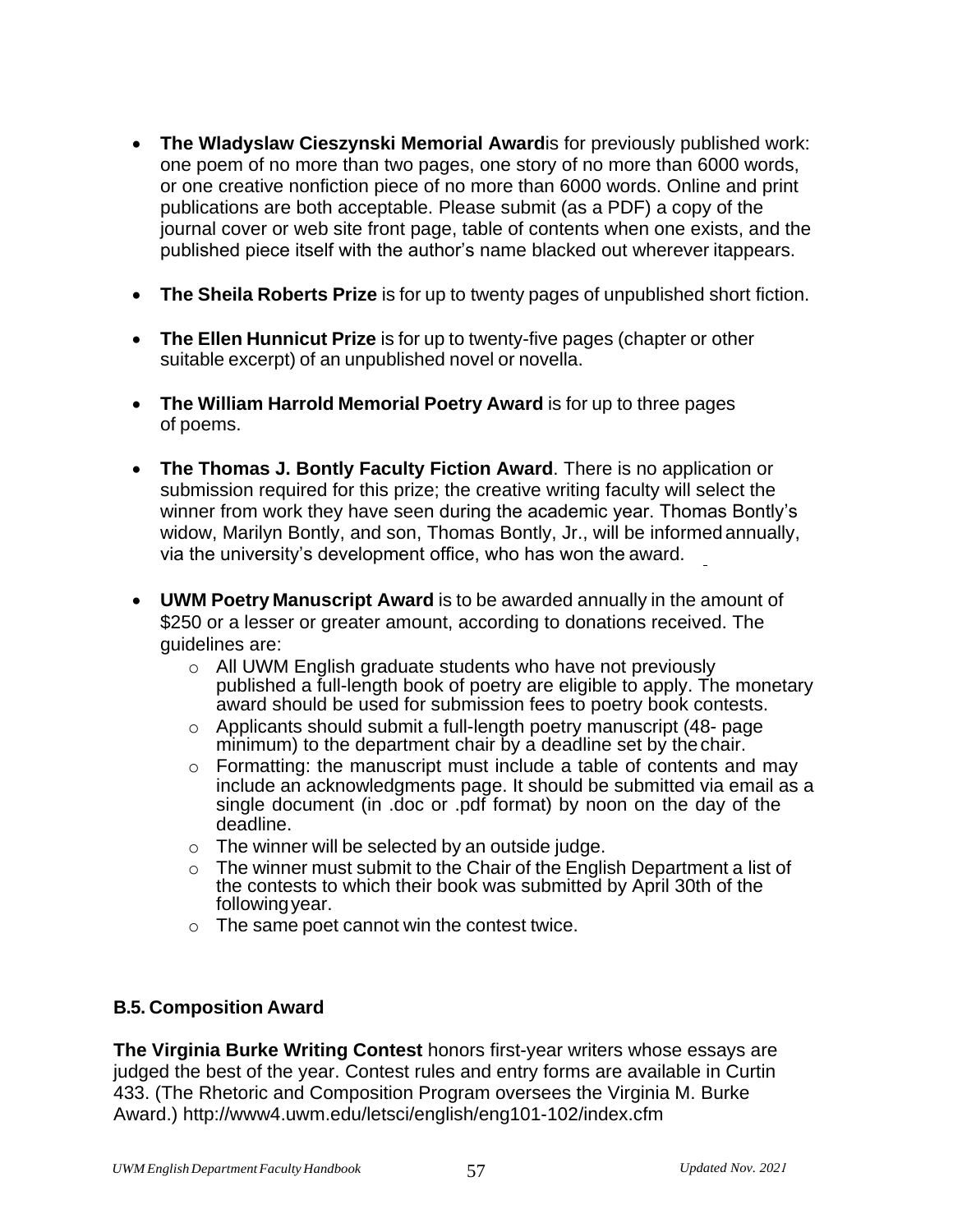# **B.6. Leslie WhitakerAward**

The Leslie Whitaker Award was established to support a bi-annual symposium, workshop or lecture in the Department of English, centered around writing, creativity and teaching. Funds will be awarded to an academic staff person each year: up to \$1,000 to develop the program in year one and up to \$2,000 to implement the program in year two. This cycle will continue as long as funds are available. The proposal and selection process are to be determined by the Chair of English.

# **B.7. The Alice Gillam Award**

The Alice Gillam Award is to be awarded annually in the amount of \$500 or a lesser or greater amount, according to donations received. It is designed to acknowledge a graduate student whose work exemplifies Professor Gillam's commitment to holding together the intellectual and the humane in the discipline of Rhetoric and Composition.

# **B.8. The Elizabeth Babbitt MemorialScholarship**

The Elizabeth Babbitt Memorial Scholarship is an award given to outstanding undergraduate students in English, with preference given to freshmen and sophomores with demonstrated financial need. The number of awards and their amount is determined each year in consultation with the College of Letters and Science, based on availability of funding. Each spring the department Chair will appoint an ad hoc committee of three faculty members to administer this and any other undergraduate awards. The Elizabeth Babbitt Memorial Scholarship is an award of \$1,000 given to outstanding undergraduate students in English, with preference given to freshmen and sophomores with demonstrated financial need. Each spring the department Chair will appoint an ad hoc committee of three faculty members to administer this award (along with the Jones scholarships).

### **B.9. The Robert JonesScholarship**

The purpose of the Robert Jones Scholarship is to provide financial assistance for tuition and related educational expenses for undergraduate students pursuing a degree at the University of Wisconsin–Milwaukee and who are enrolled fulltime in a curriculum leading to admission to graduate work in literature. The recipient(s) of the Scholarship shall be selected based on these criteria:

- The student(s) must be an English major, with junior year status.
- Preference will be given to African-American student(s).
- The student(s) must have maintained a grade point average of at least 3.0 on a 4.0 scale in their prior undergraduate course work.
- The student(s) must be a resident of the State of Wisconsin and have demonstrated financial need.

In any year where eligible candidates for this prize are identified, the chair will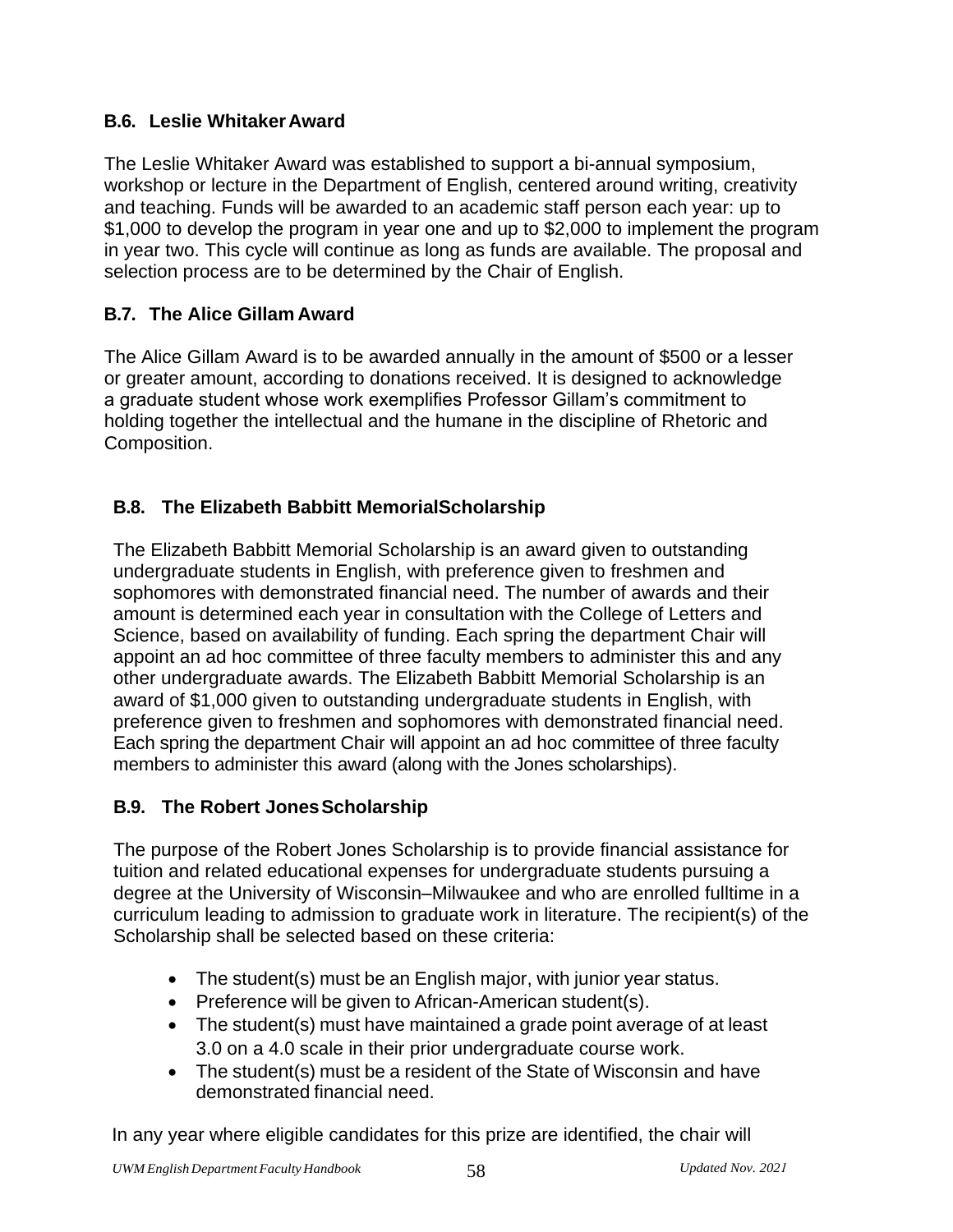appoint an ad hoc committee from the faculty to determine the winner(s).

### **B.10. Faculty TeachingAwards**

#### Faculty Undergraduate Teaching Award:

The Faculty Undergraduate Teaching Award is given in recognition of outstanding undergraduate teaching. Each year faculty will be selected on the basis of the Merit Committee's annual review of teaching evaluations. The amount of the grant, and the number of grantees, will be determined by the committee in consultation with the Chair.

#### Faculty Graduate Teaching Award:

The Faculty Graduate Teaching Award is given in recognition of outstanding graduate teaching. Each year faculty will be selected on the basis of the Merit Committee's annual review of teaching evaluations. The amount of the grant, and the number of grantees, will be determined by the committee in consultation with the Chair.

A faculty member cannot win the same teaching award two years in a row. However, winners of the undergraduate teaching award are eligible for the graduate teaching award the following year, and vice versa.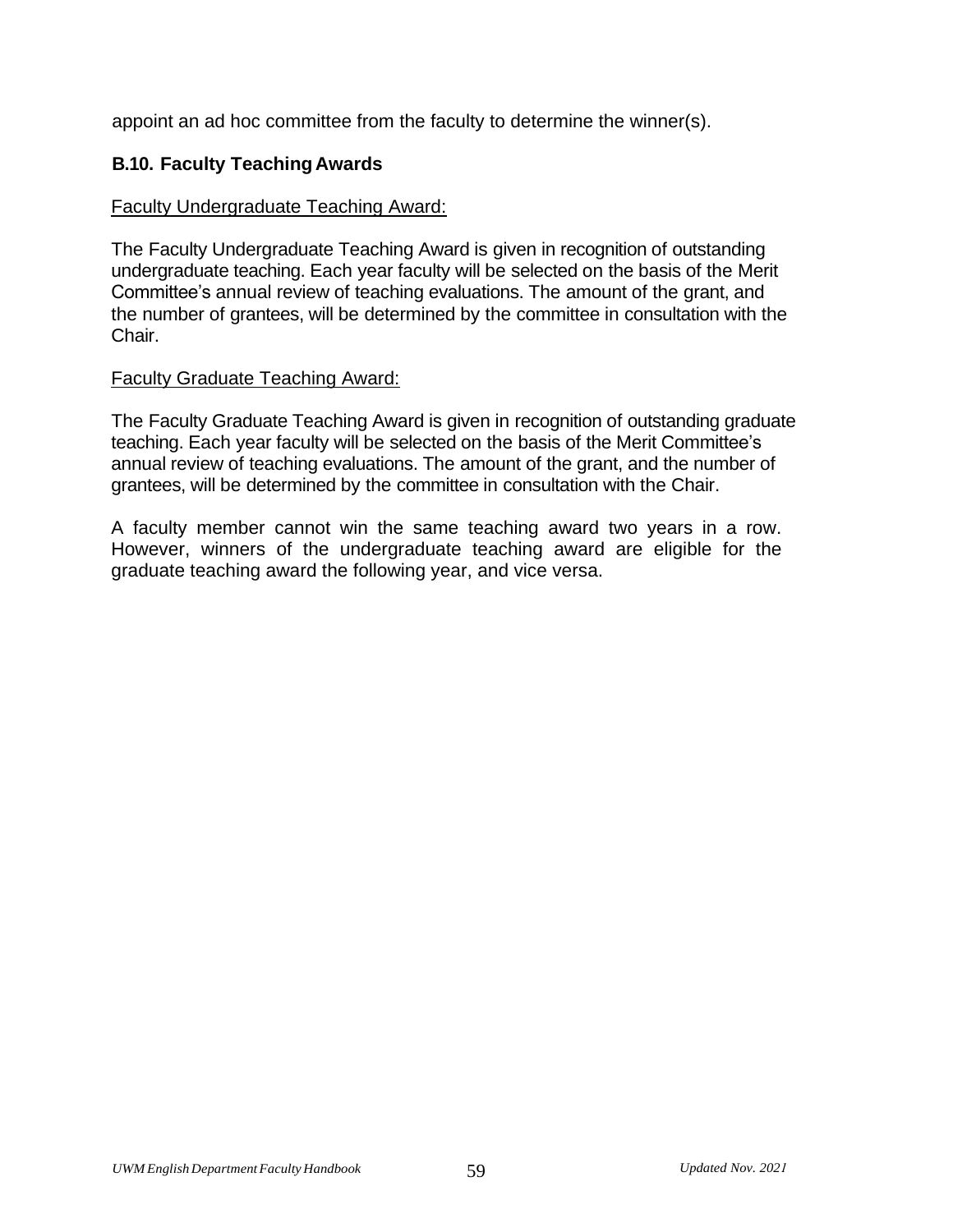### **APPENDIX C:**

### **Professional Organization Sponsored by the Department: The Lambda Theta Chapter of Sigma Tau Delta, National English Honor Society**

#### **The Lambda Theta Chapter of Sigma Tau Delta, National English Honor Society Membership**

English majors (both L & S and Education) whose academic record indicated superior performance in English courses beyond the sophomore level are invited to membership in Sigma Tau Delta.

Honorary memberships are conferred upon members of the English faculty in recognition of distinctive service to the English Department. Students or faculty who are members of a chapter of Sigma Tau Delta at another institution are invited to affiliate membership in the Lambda Theta Chapter.

#### **Activities**

The Lambda Theta Chapter of Sigma Tau Delta usually holds three meetings during an academic year, all involving a speaker or event of literary or scholarly value and ordinarily followed by a social gathering. The last of these events is the annual initiation ceremony and banquet.

#### **Advisors**

Two members of the English Department Faculty or Instructional Staff are appointed by the Department Chair to serve as advisors to Sigma Tau Delta, the appointments considered to be continuing subject to the will of the advisors and of the Department Chair.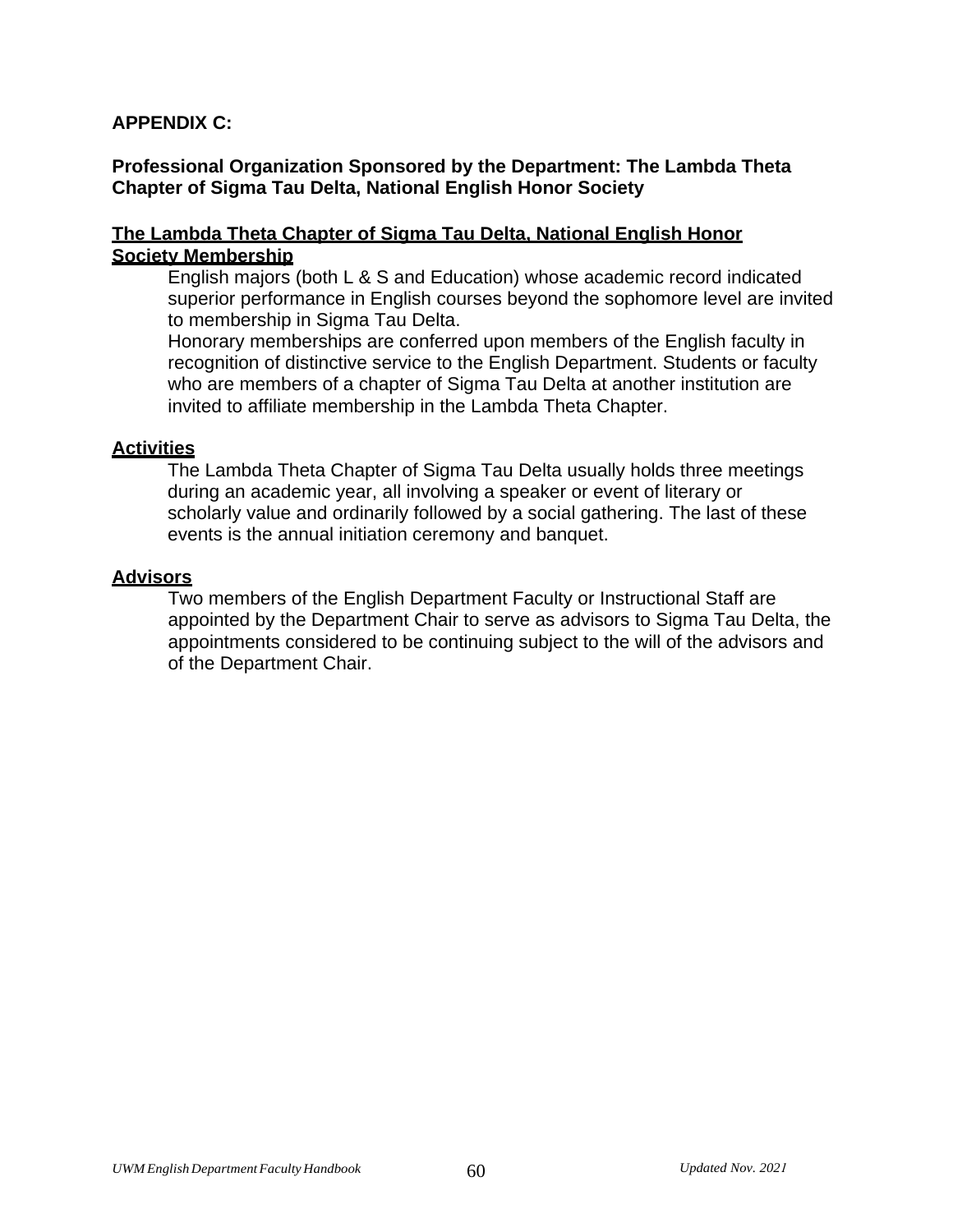### **APPENDIX D:**

### **Online Course Request Policy First-Year Composition (FYC) and Business & Technical Communication (BTC)**

Online sections of FYC and BTC courses are a fixed and scarce commodity, and all requests cannot be met. We cannot continue to make these staffing decisions based on precedent or distance from campus. It is department policy to prioritize the professional development of all instructors (academic staff and graduate teaching assistants) above other concerns. If a request for online/hybrid teaching stems from needs pertaining to disability, there must be current accommodation documentation on file with HR per ADA guidelines. Online and hybrid courses will be assigned according to the judgment of the FYC and BTC coordinators based on adding value to the instructor, and/or adding value to the course or program.

The procedure will be as follows: For each academic year, requests will need to be submitted by the first day of Winterim in the preceding January. Requests need to be made anew each year. Graduate students and academic staff should make their requests, including relevant evidence, according to the following priorities:

Adding value to the instructor

- Expanding teaching experience to online/ hybrid
- Going on the job market
- Going up for promotion

Adding value to the course or program

- Demonstrated excellence in teachingonline/hybrid
- Recent, relevant professional development in teaching online/hybrid (e.g., CETL's Online and Blending Teaching certificate; Digital Media and Composition Institute—DMAC; etc.)

The decisions about who is assigned to online sections will be a complex, holistic one which balances the interests of the department as well as the professional needs and interests of the instructors. Final review of online teaching assignments will take place during the normal scheduling process, which includes Management Team input.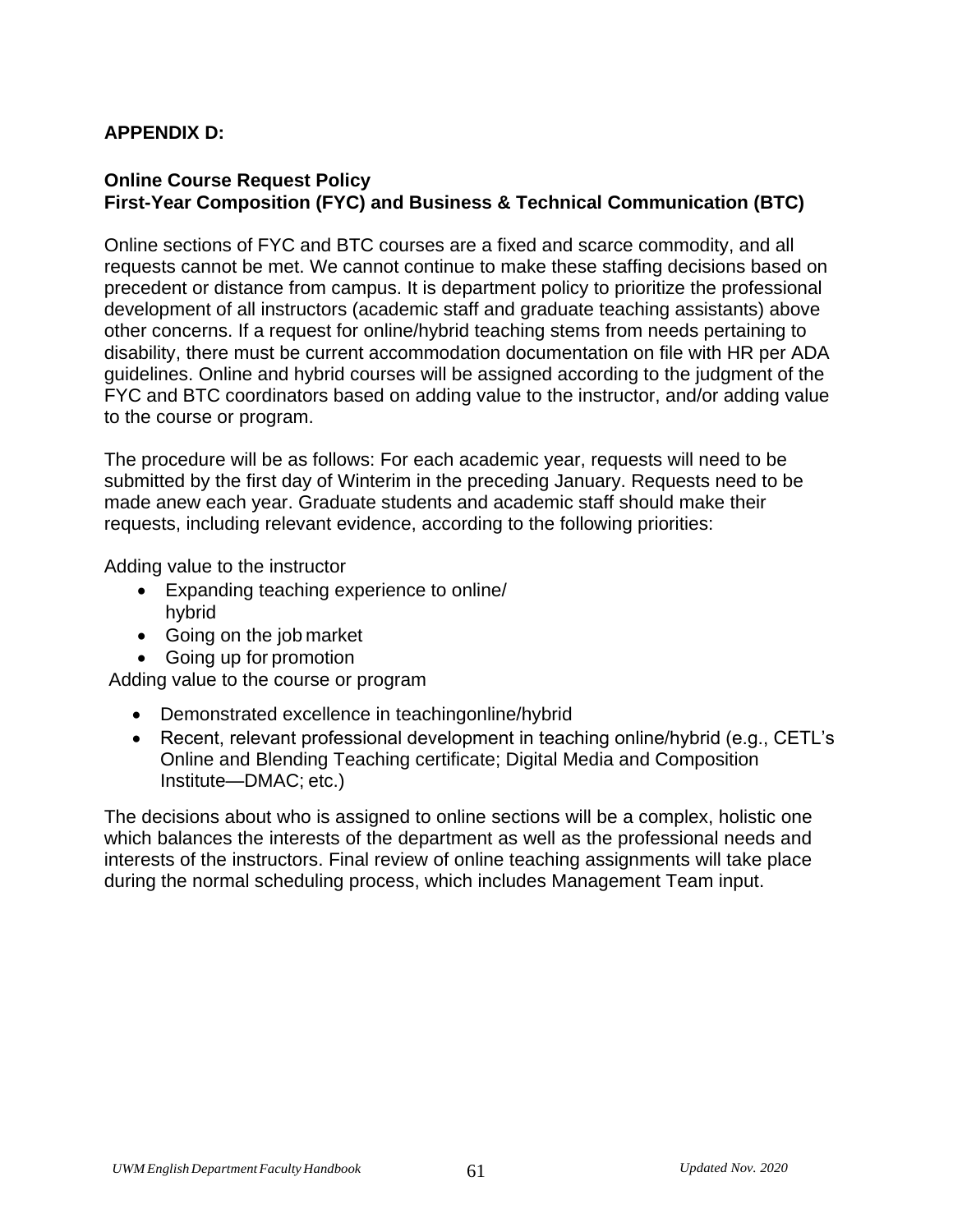### **APPENDIX E:**

#### **Criteria for the Assignment of 200-Level Courses to Graduate Teaching Assistants**

1. No Graduate Teaching Assistant (GTA) will be assigned a 200-level course in their first year of teaching if they are part of the Composition pool. Exceptions may be made for students whose first language is not English.

2. Plan coordinators in the areas of Literary and Critical Studies; Rhetoric and Composition; Creative Writing; Professional and Technical Writing; and Media, Cinema, and Digital Studies as well as the Associate Chair for Undergraduate Studies will assign Graduate Teaching Assistants to 200-level courses in their respective tracks. Coordinators will consider such factors as previously demonstrated teaching ability and programmatic need. Coordinators will forward their recommendations to the Associate Chair of Undergraduate Studies. Ultimately, the Department Faculty must approve the entire schedule.

3. Ordinarily, GTAs who have not taught 200-level courses previously will be given preference over those who have; similarly, those who have taught only one such course, will be given preference over those who have taught two or more, and so on.

4. All GTAs teaching 200-level courses should expect to be visited and assessed by a member of the Undergraduate Policy Committee or the relevant Advisory Committee. Such assessments will be a significant factor in the consideration of future assignments to suchcourses.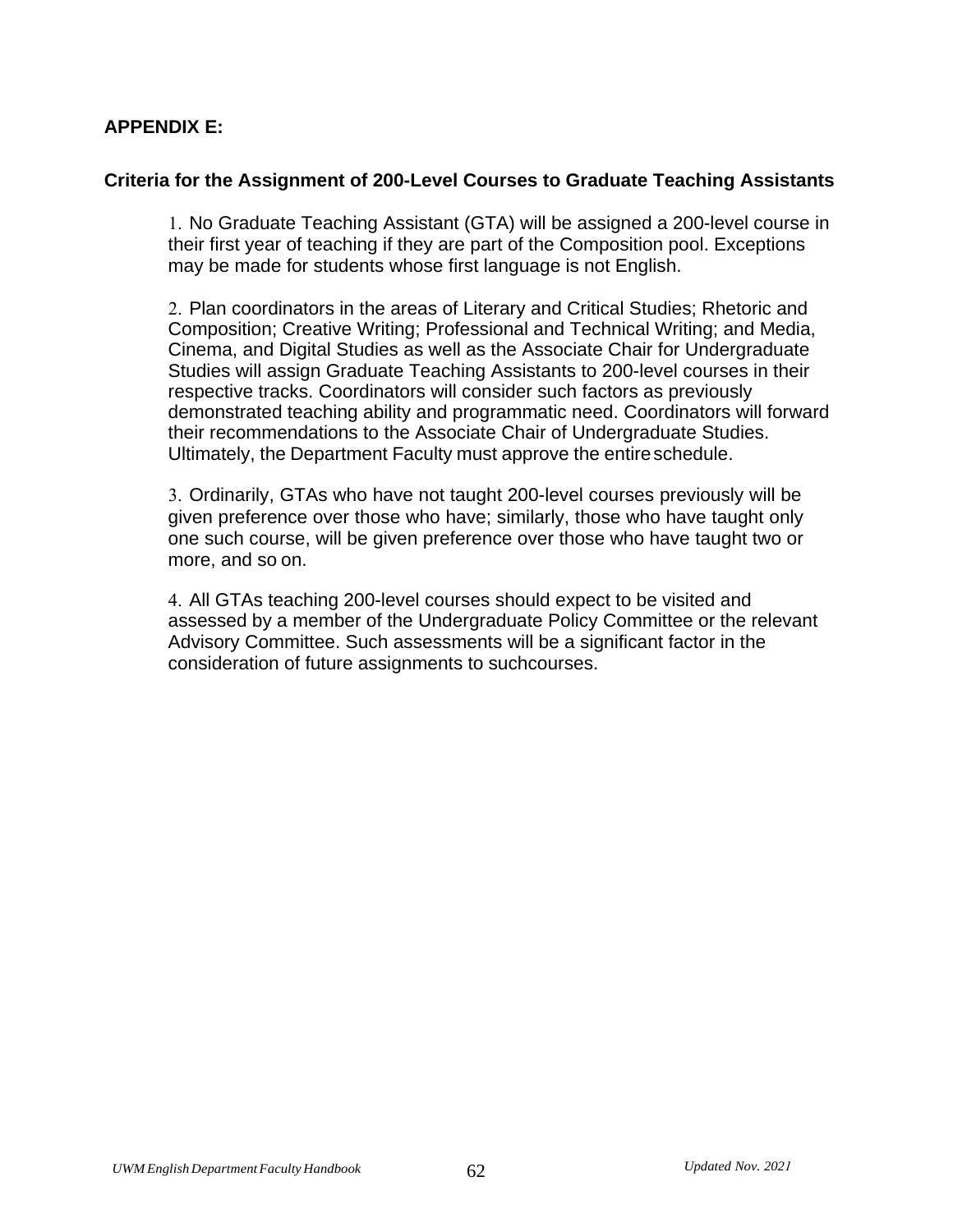# **APPENDIX F:**

### **Summary of changes to the** *University of Wisconsin – Milwaukee English Department Faculty Handbook* **since December 2011**

- *December 8, 2011*
	- The Department Committee voted unanimously in favor of inserting the following as the third paragraph of Section 3.11 of the *Handbook*: "If money is made available to the department to increase salaries on the basis of merit, faculty will complete, in addition to the Annual Summary of Academic Activities described above, the procedures outlined below in
	- $3.11$  (1-3)" and adding the following words to the end of  $3.11(2)$ : "(to be calculated retroactively if no merit money was available in previous year(s))."
- *March 15, 2012*
	- The Department Committee voted unanimously in favor of amending the *Handbook* as stated in the following motion [Strikethrough = deletion, underline = addition]: "The English Department Faculty Handbook, Section 2.13, shall be amended as follows: 'Graduate Policy Committee. Membership: Three members of the professorial staff who are also members of the UWM Graduate Faculty, to be elected by the English graduate faculty for staggered 3-year terms; the Associate Chair for Graduate Studies as permanent chair; the Chair of the Department as a voting member; the Director of Composition, the Coordinators of each plan Creative Writing, Graduate Rhetoric and Composition, Literary Studies, and Professional Writing; and two graduate students annually elected at large by students in the English graduate program. No elected member of the Committee may serve for more than three consecutive years." **AND** Section 2.16 shall be amended as follows: "Undergraduate Policy Committee. Membership: Plan coordinators or their designees from each track Members that represent each of the tracks to be elected for a three-year rotation by clusters of faculty in the track areas; representatives of lecturers and teaching assistants to be elected each year by their constituencies; the Associate Chair for Undergraduate Studies, who will act as permanent chair, and the Department Chair.'"
- *April 2012*
	- Awards added to Appendix B
		- UWM Poetry Manuscript Award is to be awarded annuallyin the amount of \$250 or a lesser or greater amount, according to donations received. The guidelines are:
			- $\circ$  All UWM English graduate students who have not previously published a full-length book of poetry are eligible to apply. The monetary award should be used for submission fees to poetry book contests.
	- Applicants should submit a full-length poetry manuscript(48-page minimum) to thedepartment chair by a deadline set by thechair.
	- Formatting: the manuscript must include a table of contents and may include an acknowledgments page. It should be submitted via email as a single document(in

.doc or .pdf format) by noon on the day of the deadline.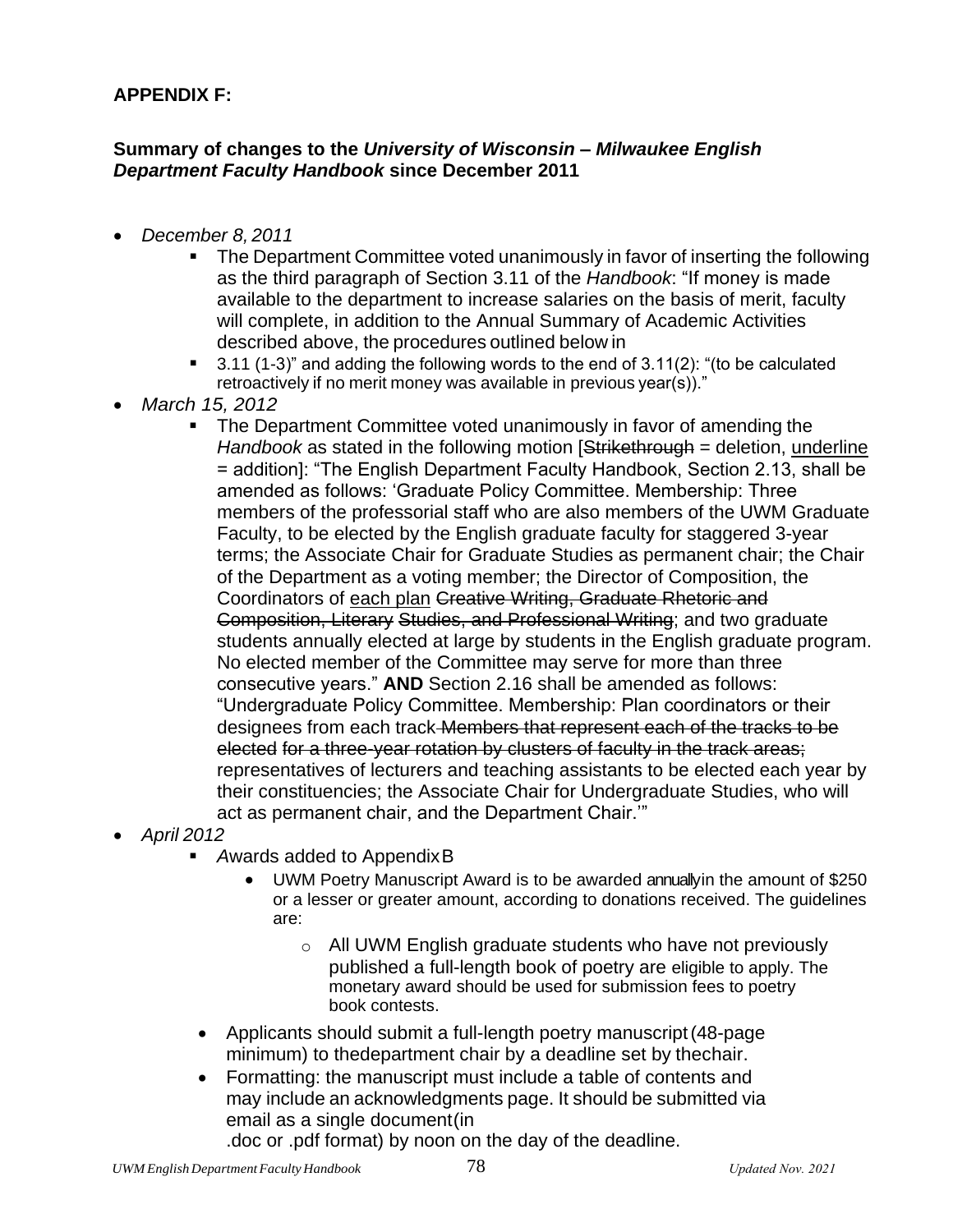- The winner will be selected by an outside judge.
- The winner must submit to the Chair of the English Department a list of the contests to which their book was submitted by April 30th of the following year.
- The same poet cannot win the contest twice.
- The Alice Gillam Award is to be awarded annually to a Plan B graduate student inthe amount of \$500 or a lesser or greater amount, according to donations received. The award acknowledges a graduate student whose work exemplifies Professor Gillam's commitment to balancing the intellectual and the humane in the discipline of Rhetoric and Composition.
- *May 2012*
	- This Appendix (F) added.
- *October 2012*
	- The Departmental Committee voted unanimously in favor of a motion to amend the first paragraph of section 2.15 of the *Department Handbook* as follows (addition noted in underline): "Membership: The Department Chair; three members of the Executive Committee, elected by the Executive Committee for staggered three-year terms; one Assistant Professor, elected by the Departmental Faculty for a three-year term; one lecturer elected annually by those currently employed as lecturers; one Graduate Student appointed annually by the Associate Chair for Graduate Studies."
- *January 2013*
	- Citation error in 1.01 corrected as follows (deletion, addition): "In accordance with UWM Policies and Procedures 5.162, "Proxy votes are not allowed." 4.06 (2) The method of expression of individual preferences must include the use of a written preference ballot, which may be a mail ballot." [5.162 refers to the process in effect during "Departmental/School-College Executive Committee Vote on Tenure andPromotion".]
- *April 2013*
	- Faculty Fiction Award (Appendix B.6) updated as follows: The Thomas J. Bontly Faculty Fiction Award. There is no application or submission required for this prize; the creative writing faculty will select the winner from work they have seen during the academic year. Thomas Bontly's widow, Marilyn Bontly, and son, Thomas Bontly, Jr., will be informed annually, via the university's developmentoffice, who has won the award.
- *October 2013*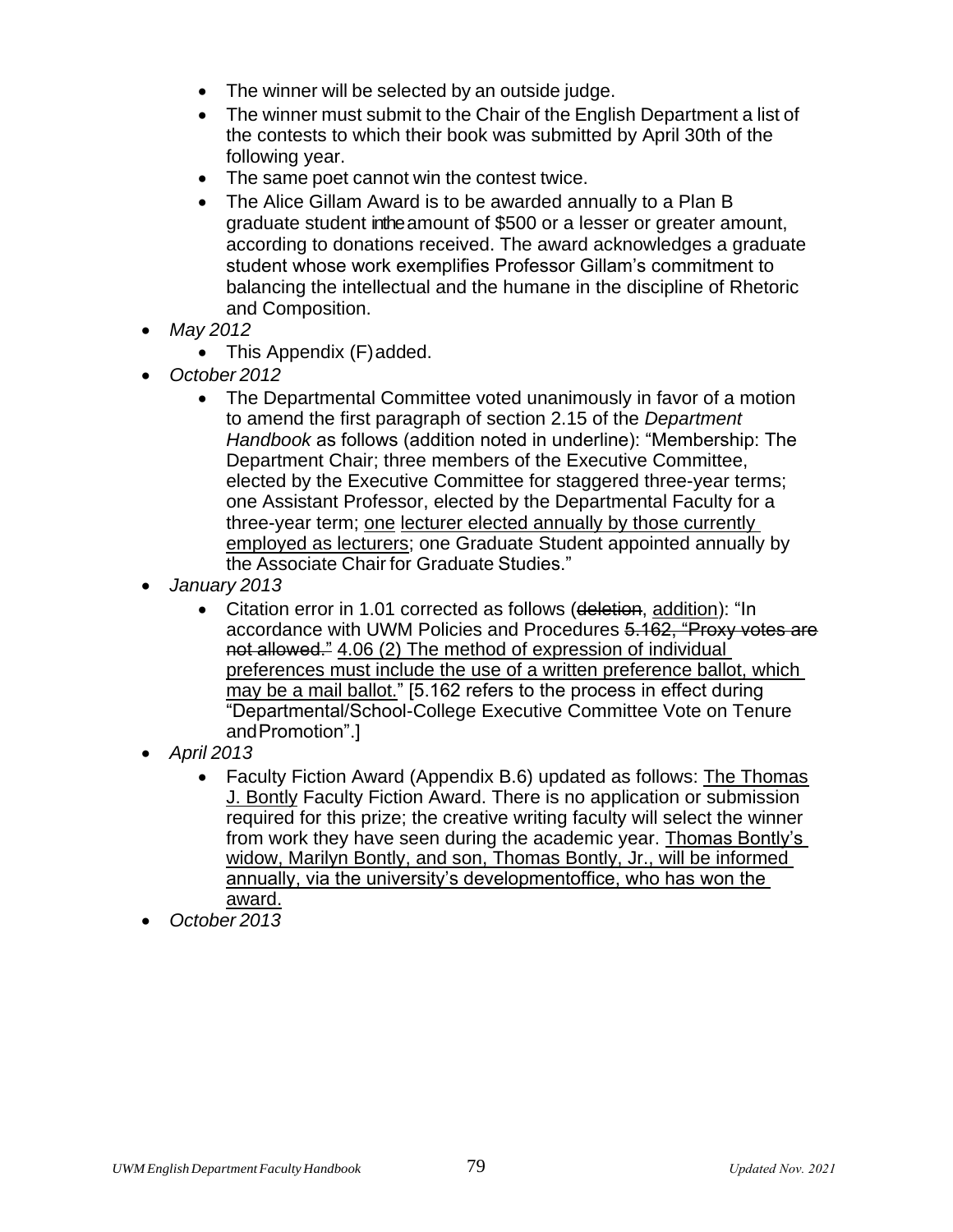- 2.07 was changed so that the indefinite and fixed term academic staff appointed to the Academic Staff Committee are appointed to two year instead of one year terms, and so that appointments were staggered. It was felt that this would bring more continuity of knowledge to the committee.
- *March 2014*
	- The Alice Gillam Award was added to the list of awards on page 49.
- *May 2016*
	- Changes to criteria for Sappenfield Awards (approved February 2015)
	- Skretting-Bertschi Scholarship and Babbitt Scholarship added (approved March 2015)
	- Added duties to Merit Committee: "will review faculty teaching evaluations" (approved March2015)
	- Faculty Teaching Awards added (approved March2015)
	- Awards and Recognition Committee added (approved April2015).
	- Changes to criteria for Cieszynski Awards (approved May2015)
	- Changes to election of graduate representatives to Graduate Policy Committee (approved November2015)
	- Changed criteria for assigning 200-level courses to GTAs (approved December 2015)
	- Revised committee membership of Undergraduate Policy Committee (approved February 2016)
	- Guidelines added for staffing Giessen exchange program (approved May 2016)
- *May 2017*
	- Changes to election of Plan A advisory committee election (approved December 2016)
	- Procedures for hiring personnel for upper-division courses (approved February 2017)
	- Course release procedures for Plan coordinators (approved February 2017)
	- Departmental Space Policy (approved April2017)
	- Infrastructural Expenses policy (approved April2017)
	- Post-tenure review procedures (approved April2017)
	- Changes to Hoffman Award procedures (approved April 2017)
	- Creation of Dissertation Prize (approved April2017)
	- Changes to Teaching Excellence Awards procedures (approvedApril 2017)
	- Changes to membership and duties of CompositionAdvisory Committee (approved May2017)
	- Procedures for staffing the London Study Program (approved May 2017)
- *December 2017*
	- Appendix D added to Handbook
		- o Adjusted cover page and contents page to reflectchanges
	- Revised page 65, under *April 2017* to accurately indicate changes made to Appendix B